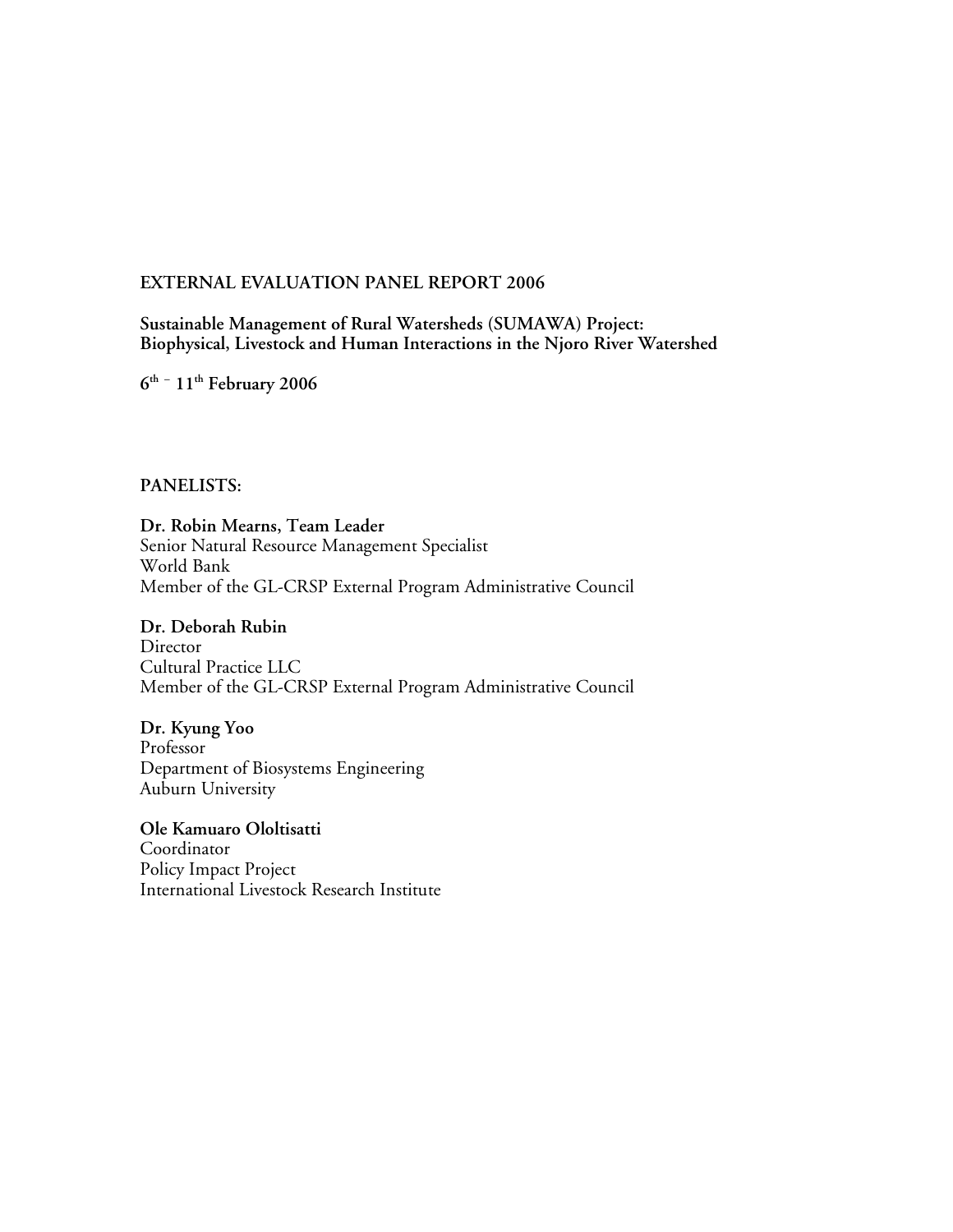#### **ACKNOWLEDGEMENT**

It would be remiss of the External Evaluation Panel (EEP) not to recognize the very hard work that goes into the support of a site visit review. A broad range of participating scientists and students – too many to list individually – offered their time, energy, and patience in providing the information contained in this report. Professors Scott Miller and William Shivoga as the lead US and Kenyan PIs deserve special recognition for facilitating the visit and organizing the group presentations to the EEP. The team was impressed by the congeniality of the SUMAWA "family" and their enthusiastic involvement in the research issues being discussed.

A special thanks to the Vice Chancellor of Egerton University, Professor James K. Tuitoek who met with the team not once but twice during the visit. Equally giving of their time were Professor J. M. Mathooko, Deputy Vice Chancellor of Administration and Finance and Professor S. AbdulRazak, Deputy Vice Chancellor for Research and Extension.

The EEP recognizes the representatives of the collaborating institutions, Kenya Wildlife Services, Kenya Department of Fisheries, and the Rift Valley Water Resources Management Authority, who generously shared their time with the team, and provided a wealth of information as well as their experiences with the project. The team wishes to thank representatives of the Rift Valley Water Resources Management Authority, Engineer W.O. Matagaro, Director and Jacinta Were, Social Mobilization Officer; representatives of the Kenya Department of Fisheries, Godfrey Monor, Provincial Fisheries Officer, Nicolas Nitheketha, Municipal Fisheries Officer, and Simon Macharia, M.Sc. student; and representatives of the Kenya Wildlife Services, Ms. Lydia Kisaoyan, Deputy Warden, Nakuru National Park, Mr. Apollo Kariuki, Research Officer, and Mr. Dixon Twoo, Nakuru District Warden.

The team also recognizes the contribution of the many community stakeholders, including the wonderful people of the Ogiek community and the delightful teachers and students at Sigaon Primary School. Appreciation also goes to the Njoro Health Clinic including Jane Murithi, the Public Health Officer, and John Soik, the Public Health Clinician, for their insights on the local health situation.

And finally, with great appreciation we wish to extend our thanks to our wonderful hostess in Nairobi, Barbie Allen, and to the SUMAWA office staff in Njoro, Patterson Semenye, Zakayo Akula, and Mary Ndivo, all of whom worked so diligently behind the scenes.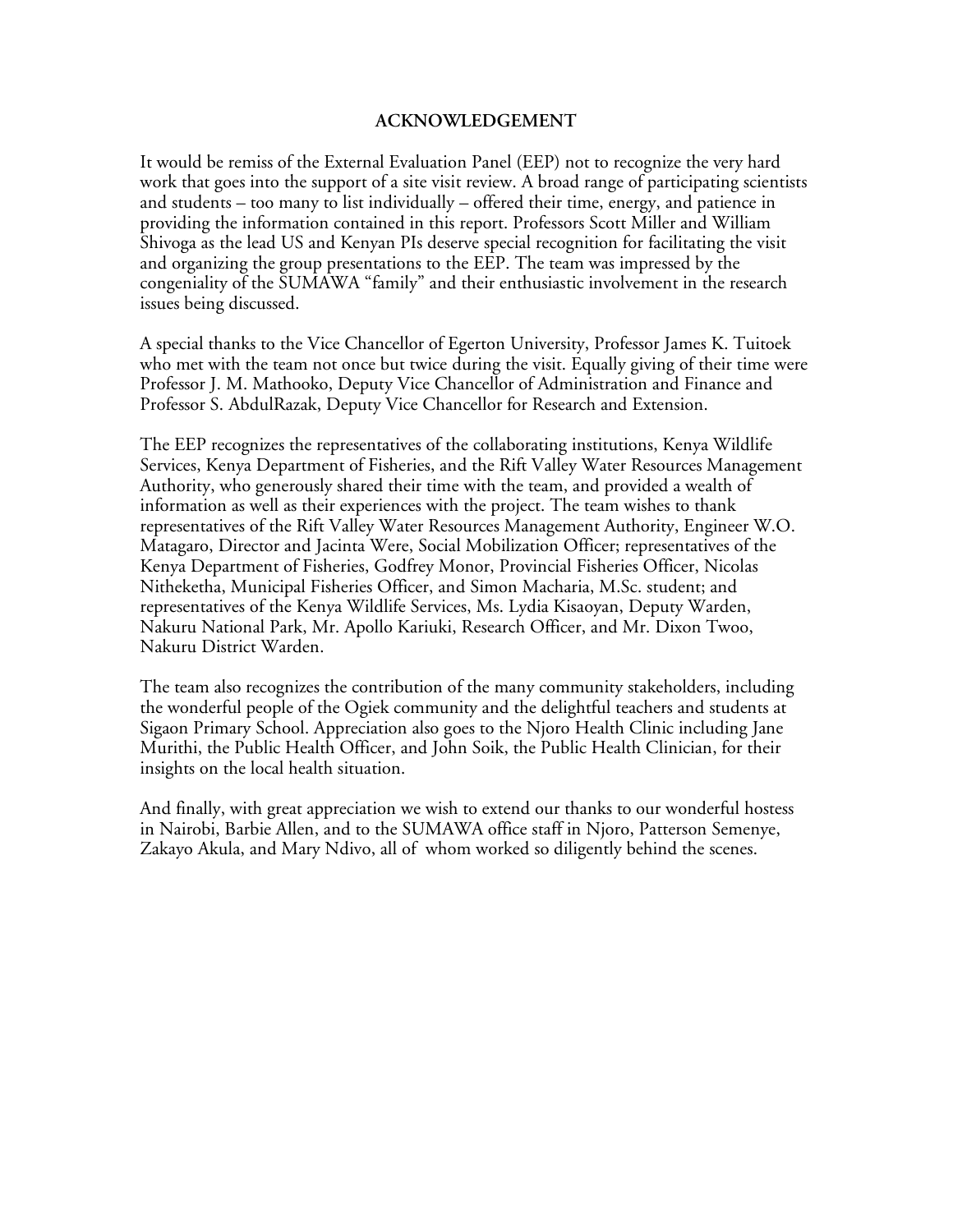# **TABLE OF CONTENTS**

| Integrating Gender into SUMAWA Research and Project Operations 25 |
|-------------------------------------------------------------------|
|                                                                   |
|                                                                   |
| Appendix                                                          |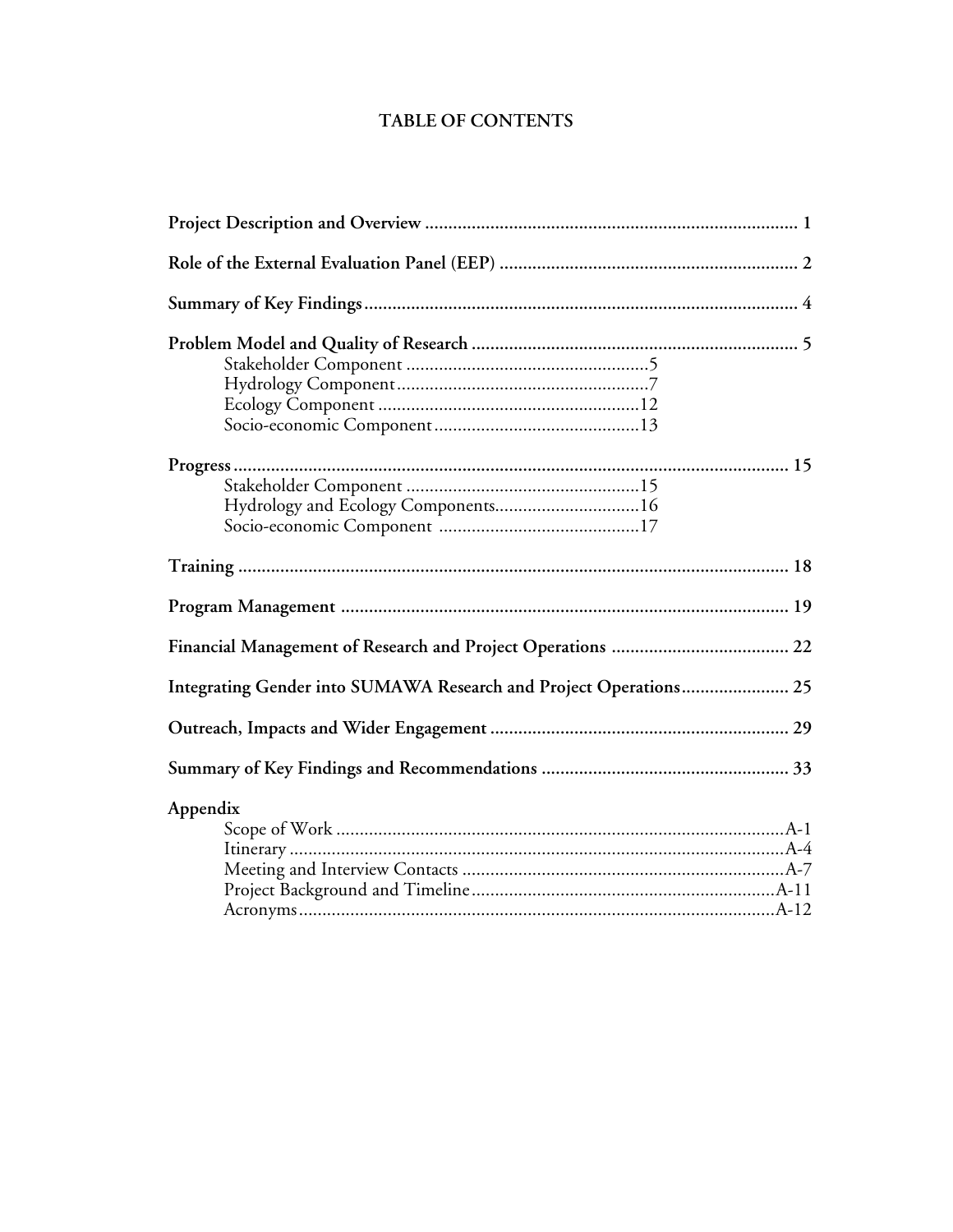# **PROJECT DESCRIPTION AND OVERVIEW**

The Sustainable Management of Watersheds Project (SUMAWA) is a multi-disciplinary research effort focusing on the River Njoro watershed in Kenya, involving collaboration between scientists based in two Kenyan universities (Egerton and Moi), three US universities (University of Wyoming, University of California--Davis, and Utah State), and two Kenyan government institutions (Department of Fisheries and Kenya Wildlife Service). SUMAWA aims to improve understanding of the biophysical and human factors governing watershed health in the River Njoro catchment area and, through a range of outreach and stakeholder engagement activities based on applying research insights in practice, to improve watershed health and contribute to livelihood security and sustainability for those living in the watershed. Lessons from the project are of wider potential relevance for watershed management elsewhere in Kenya and the east Africa region.

The River Njoro is approximately 50 km in length and its watershed covers around 270 sq. km, with a total human population of about 350,000. Rising from the eastern Mau Escarpment in Kenya's Rift Valley at an altitude of over 3,000 m above sea level, the river flows through forests then mixed agricultural and grazing lands before serving the towns of Njoro and Nakuru (Kenya's fourth most populous urban settlement) and associated industries. It eventually empties into Lake Nakuru National Park, an inland soda lake and Ramsar site of global significance for its large resident population of flamingos, and Kenya's most visited national park.

The project comprises four main, interlinked components: hydrology, ecology, stakeholder engagement, and socio-economics. Each of these components intends to contribute to a deeper understanding of the explanatory variables and causal mechanisms in watershed degradation. The research is stakeholder-driven in the sense that a starting point for hypothesis development and data collection in the hydrology and ecology components are the problems identified and prioritized by communities living in the watershed. These components also identify and calibrate key indicators of watershed health or degradation for use in monitoring and watershed planning. The socio-economic component provides baseline data against which the impact of proposed interventions on people's livelihoods can be evaluated, and includes comparative economic analysis and household modeling to understand the factors that explain whether or not households are likely to adopt and sustain those interventions that apply at household level. The research approach is iterative, drawing on an initial characterization of watershed status and processes to build decision-support tools to assist in the development of alternative "what if..?" scenarios of watershed futures, understanding the inherent trade-offs in water resource- and land-use decisions, and using the results of their application to revisit and refine the problem model.

The long-term goal of SUMAWA is to build an overall conceptual model of watershed processes and response, synthesizing outputs from each of the four components to assist in local and regional watershed management decision-making. Key component outputs contributing to this goal include the Watershed Evaluation and Planning (WEAP) tool from the hydrology and stakeholder components; the Biological Monitoring and Assessment Tool (BIOMAT) from the ecology component; and comparative economic analysis, household models, and trade-off analysis from the socio-economics component. An output of the stakeholder component is also a methodological toolkit in participatory rural appraisal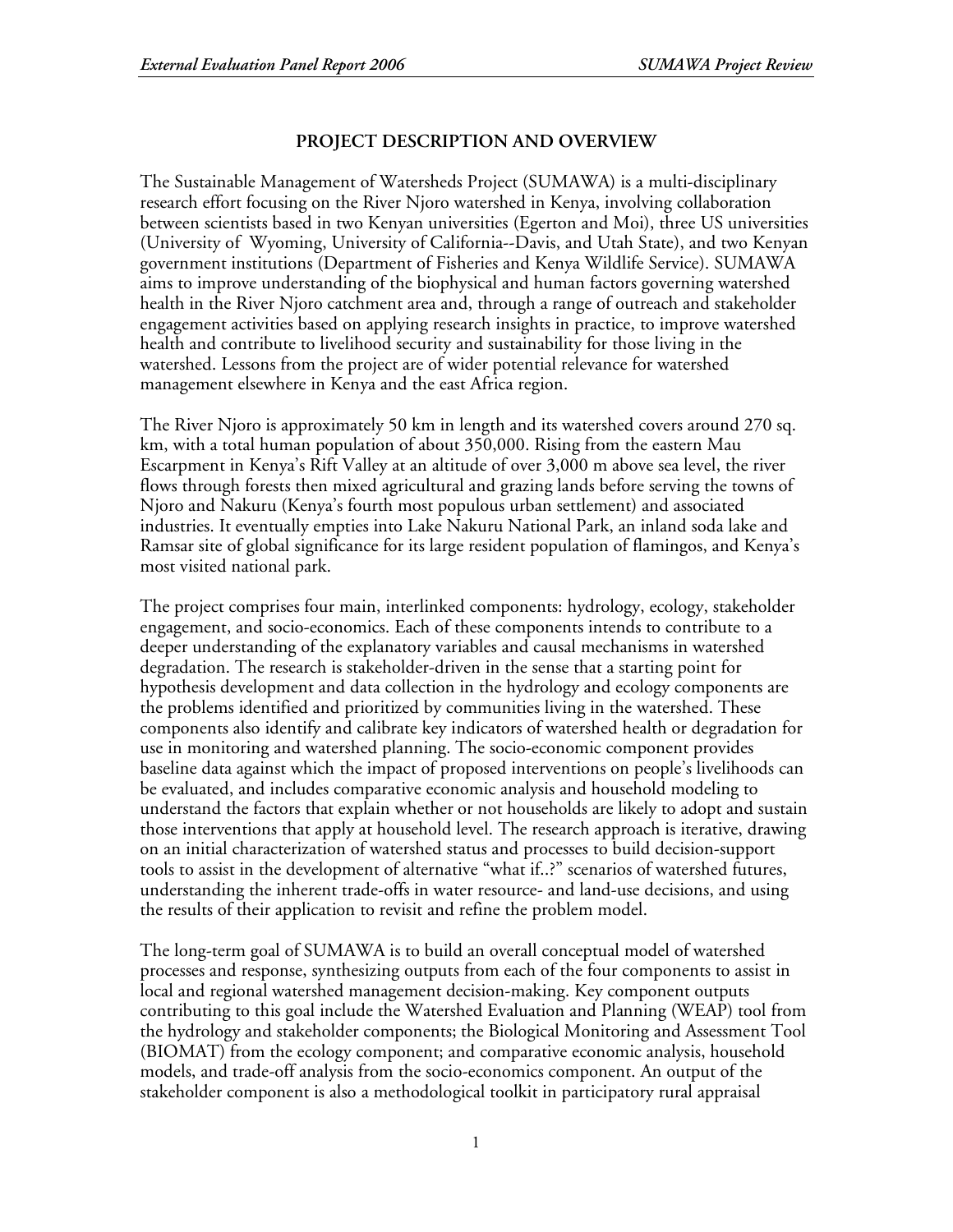(PRA), for use in continuing engagement with local communities and water resource user groups. This watershed model and associated expertise is intended to be institutionalized within a center of excellence in watershed management to be established by the end of the project in Egerton University, which is located within the Njoro watershed, and through its adoption and practical application in full or in part by key stakeholders including the Rift Valley Water Resources Management Authority, Water Resources User Associations, public health authorities, Department of Fisheries, and Kenya Wildlife Service.

# **ROLE OF EXTERNAL EVALUATION PANEL (EEP)**

To achieve a dynamic, effective, and responsive program, the Global Livestock CRSP (GL-CRSP) incorporates a results-driven framework, the keystone of which is a continuous cycle of evaluation. Project progress is monitored on an ongoing basis, and budget allocation decisions are based on performance. While the nature of the evaluation process varies from project to project, the performance of each GL-CRSP project is assessed as part of routine management; continuation of the project is contingent on each research team's ability to deliver results. Projects are reviewed in the second or third year of activity.

External evaluations carried out by independent reviewers offer a critical and impartial view about the quality and progress of the research programs. They provide evidence for objective decision-making about program components and can help to address difficult institutional issues or biases. To carry out these evaluations, an External Evaluation Panel (EEP) is convened.

Members of the evaluation teams are senior scientists recognized by their peers and selected for their in-depth knowledge of a research discipline relevant to the CRSP and experience in research and/or research administration. At the Global Livestock CRSP, expertise is drawn from the External Program Administrative Council (EPAC) and the Pool for External Evaluation of Research, a pool of accomplished research scientists and faculty members with expertise in disciplines complimentary to the EPAC. Candidates for the EEP are nominated by the Management Entity (ME), in consultation with the EPAC and are subject to approval by USAID.

According to a Scope of Work (SOW) developed by the ME in consultation with the EPAC and USAID, each external evaluation will, as needed:

- Assess whether the research project is well-balanced, whether the different activities are progressing adequately, and whether they are relevant and helping to achieve the larger program goals;
- Identify inadequate performances;
- Gauge effective balance between research and training for development of institutional research capability;
- Assess the balance of domestic versus overseas research in terms of effectiveness of solving constraints in developing countries;
- Evaluate the performance and the productivity of each institution on each project;
- Assess the appropriateness of projected resource allocations; and,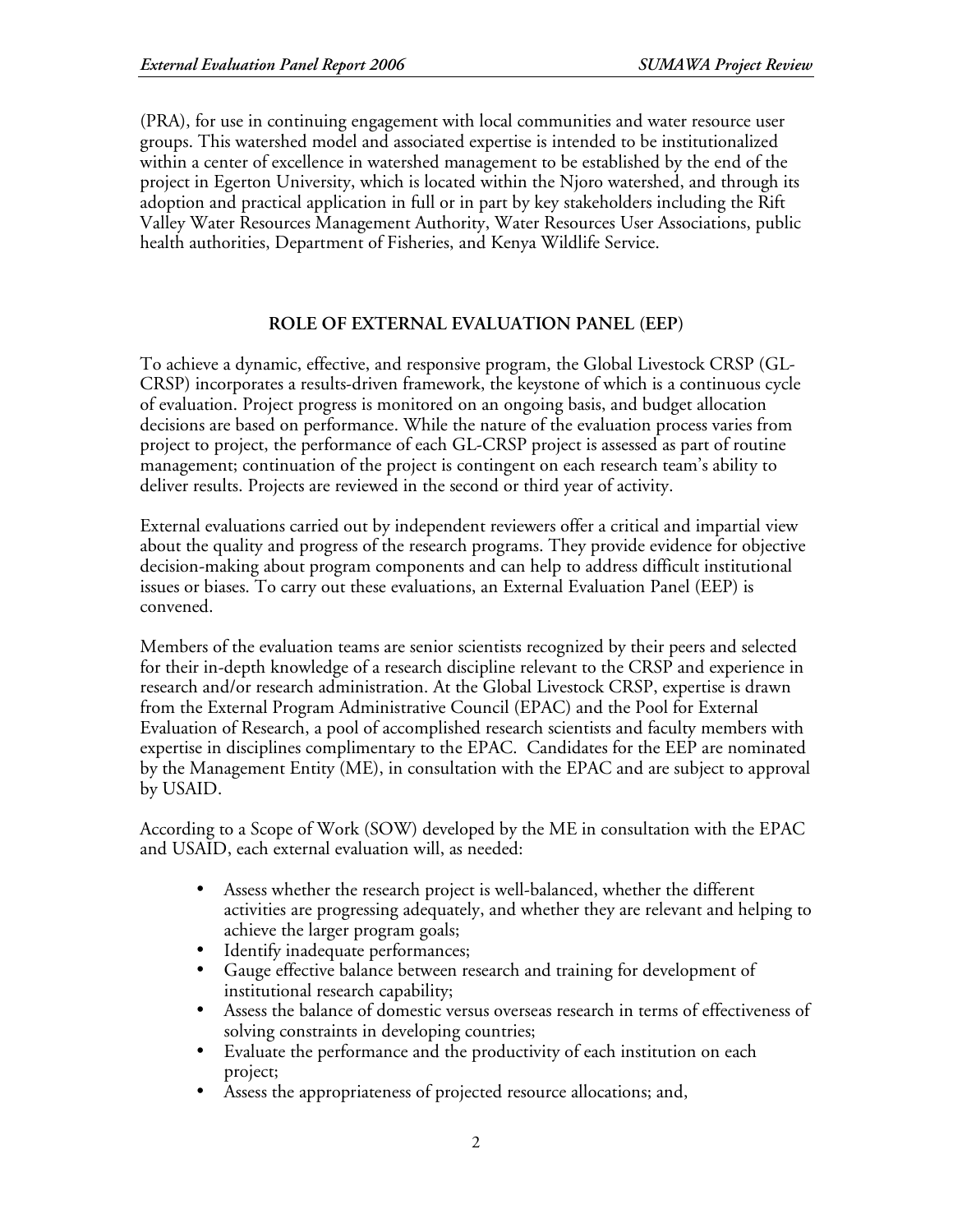• Evaluate the dissemination of research results, and the effectiveness of utilization (a measure of the appropriateness of the research).

**Review Schedule.** The ME – in consultation with its own advisory groups and collaborating institutions, as well as USAID and the evaluation team – developed an appropriate work schedule for the external review of the SUMAWA project. The review includes site visits and meetings with project participants and collaborators. The SUMAWA review did not include visits to the US collaborators, although the Lead US Principal Investigator did participate in the review in Kenya. It is however a limitation of the review that the team was not able to speak directly with some of the US investigators.

**Review Team.** The External Evaluation Panel review team for the SUMAWA project included two members of the EPAC, one regional representative, and an external scientist with expertise in hydrology. The members of the panel were: Dr. Robin Mearns, Senior Natural Resource Management Specialist, World Bank and member of the GL-CRSP External Program Administrative Council; Dr. Deborah Rubin, Director, Cultural Practice LLC and member of the GL-CRSP External Program Administrative Council; Dr. Kyung Yoo, Professor, Department of Biosystems Engineering, Auburn University; and Ole Kamuaro Ololtisatti, Coordinator, Policy Impact Project, International Livestock Research Institute. Dr. Mearns served as the team leader for the review.

**Outcome of the Review.** The EEP recommendations will serve as the basis for bringing about changes in the specific activities of the project. If the CRSP governing bodies or its ME disagrees with a recommendation, the ME will submit the rationale and justification for such disagreement to USAID. Copies of these documents (both the review and the response) will be made available to BIFAD and its relevant committees, the Administrative Management Review Team, and USAID in their roles in reviewing the CRSP.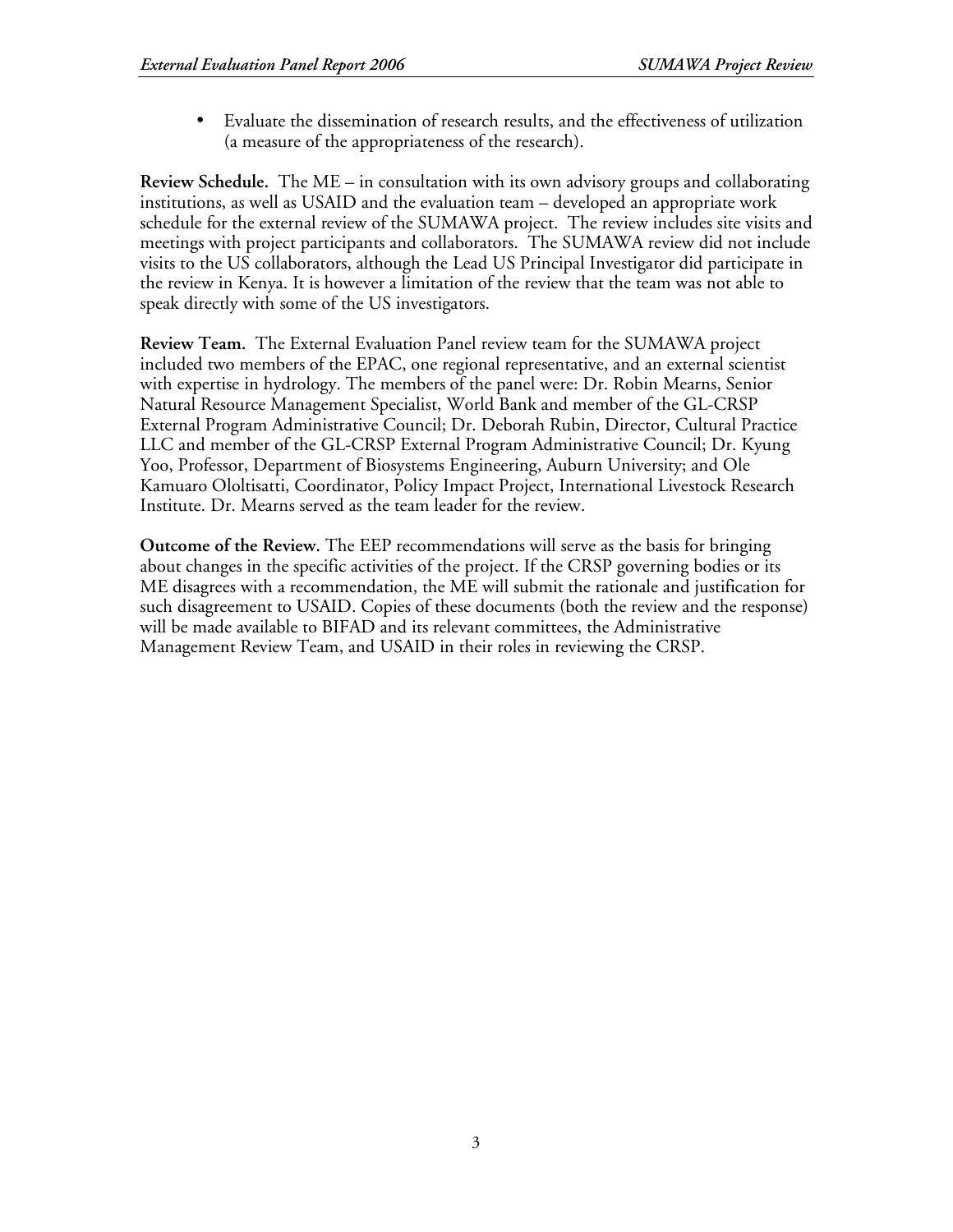# **SUMMARY OF KEY FINDINGS**

Key findings (not in order of priority) at the project level

- Communication among and between project components and staff has improved dramatically with the reorganization of the project and the hiring of additional staff and redistribution of responsibilities.
- Financial management has improved greatly. Over the past year, clear guidelines have been created about financial procedures for all levels of research and management. New procedures are setting the foundation for transparent, efficient, and timely management and reporting of the financial systems.
- Interlinkage among components is present, but could be strengthened and focused. In particular, analysis from the socio-economic component will be very important for ensuring impact of the other components. The socio-economic component is currently understaffed and under-budgeted and would benefit from additional support.
- The project is doing an excellent job of linking to key stakeholder groups in the watershed, from the community level to the national government institutions. It is considered a major and influential actor by the Rift Valley Water Resources Management Authority.
- The project work to develop inventories of biodiversity in the watershed is leading to important understandings about changes in ecosystem health.
- The more narrowly focused livestock activities of the project are two: research on the impact of livestock production on the watershed and an economic study of the trade offs of livestock production and other livelihood options. Problems have stalled these two activities, but their importance to the overall project requires renewed attention to ensure their completion.
- The project needs a comprehensive research and dissemination framework that will link each research activity to its appropriate deliverables, with clear monitoring of progress from research to publication, outreach, and/or policy impact.
- Student research has greatly contributed to the research outputs of the SUMAWA project. Additional financial support to assist high performing students is warranted.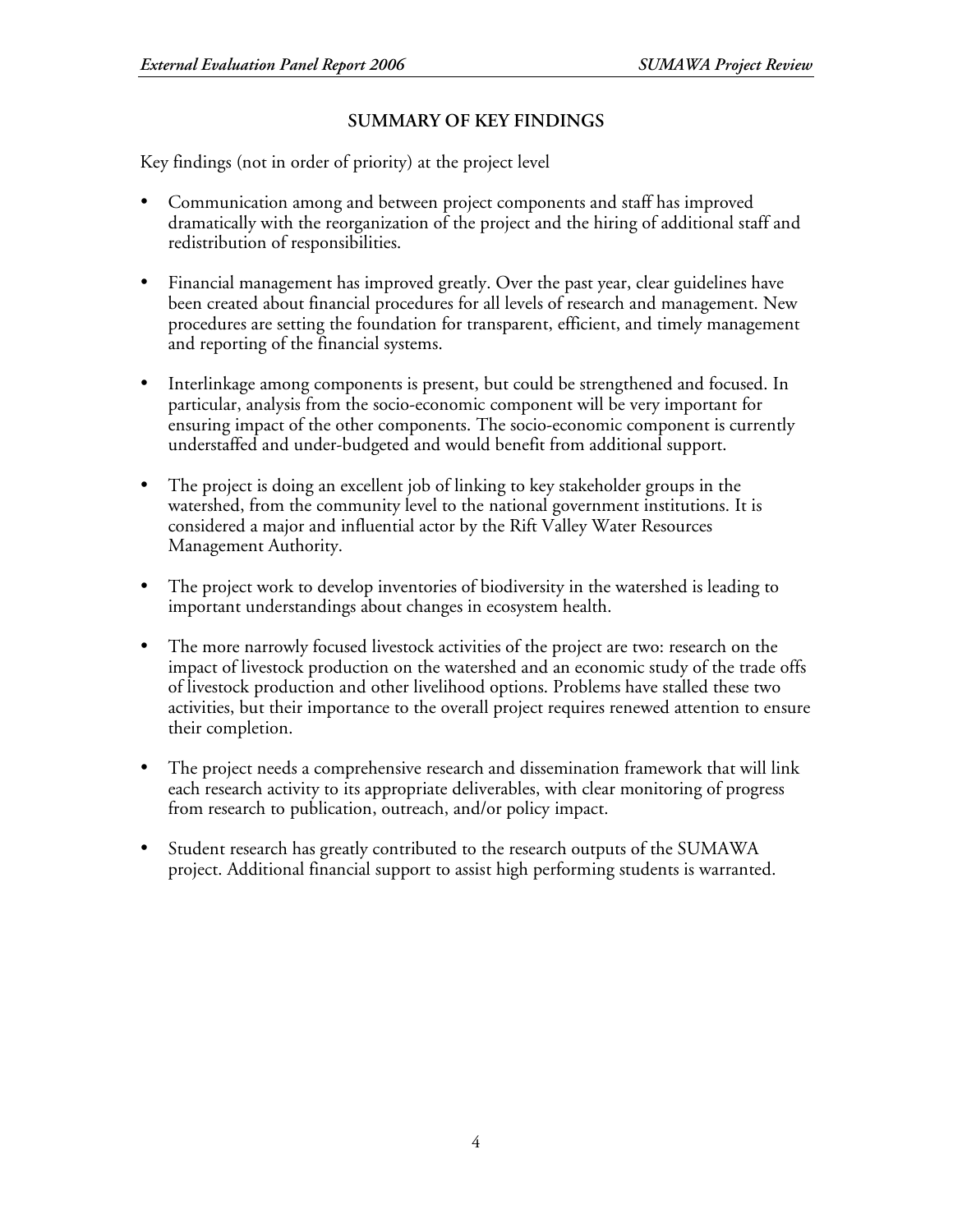# **THE PROBLEM MODEL AND QUALITY OF SCIENTIFIC RESEARCH**

SUMAWA's problem model begins from the premise that the Njoro watershed has come under increasing pressure through human population increase and resulting land-use change, leading to a severe decline in water quantity and quality in both the River Njoro and local aquifers. Indicators of ecosystem stress are found in degraded habitats and loss of biodiversity (e.g. birdlife, macro-invertebrates, and lake phytoplankton), disruption of hydrological processes (water infiltration and percolation, surface runoff and ground water), water pollution (high fecal coliform counts and sediments), increased incidence of water-borne disease in the human population, and adverse changes in both the level and ecology of Lake Nakuru. Through stakeholder engagement to jointly identify, pilot-test, and demonstrate promising measures to address these sources of ecosystem stress (e.g., on-farm soil and water conservation, fish-pond aquaculture, public health education, and simple household water treatment methods), and the development of multi-criteria decision-support tools for use in watershed planning, SUMAWA aims to contribute to improving the long-term health of the Njoro watershed.

## *Stakeholders Component*

The goals of the Stakeholder Component (SC) parallel those of the larger problem model and project objectives to both understand watershed health as well as apply good science to the improvement of watershed health. For the SC, these twin goals of understanding and application are expressed using a bottom-up approach to engage local riparian communities in a participatory problem analysis and solution opportunity appraisal process" $^{\rm l}$  and then using the problem analysis to generate topics for the other research components, acting as the driver for the scientific investigations.

Such a model is valuable when the stakeholder work (in conjunction with the socioeconomic survey) establishes the baseline understanding of the characteristics and needs of the communities in the watershed that are then used to shape the scientific research agenda. This has occurred to some extent. The initial set of community consultations and Participatory Rural Appraisal (PRA) developed a list of researchable topics, such as concerns about water quality, economic opportunities, declining crop productivity, and other issues which were taken up by the hydrology and ecology components.

The SC group is commended for their increasing attention to gender issues as central to their investigations (see section on gender below). They acted to modify their work when the first effort to attract stakeholders did not attract an adequate representation of women. The SC team responded by holding a second workshop specifically to address women. $^2$  In the future, it is important to draw out the lessons from this experience to ensure adequate representation

 <sup>1</sup> Francis K. Lelo, Wanjiku Chiuri, and Marion W. Jenkins, "Managing the River Njoro Watershed, Kenya: Conflicting laws, policies, and community priorities." Paper presented at the International workshop on 'African Water Laws: Plural Legislative Frameworks for Rural Water Management in Africa', 26-28 January 2005, Johannesburg, South Africa. <sup>2</sup>

 $2$  Francis K. Lelo 2004 "Report on the Watershed Women Leaders Seminar." Meeting held at Egerton University, Njoro, May 21, 2004. Unpublished project document. Egerton: SUMAWA/GL CRSP.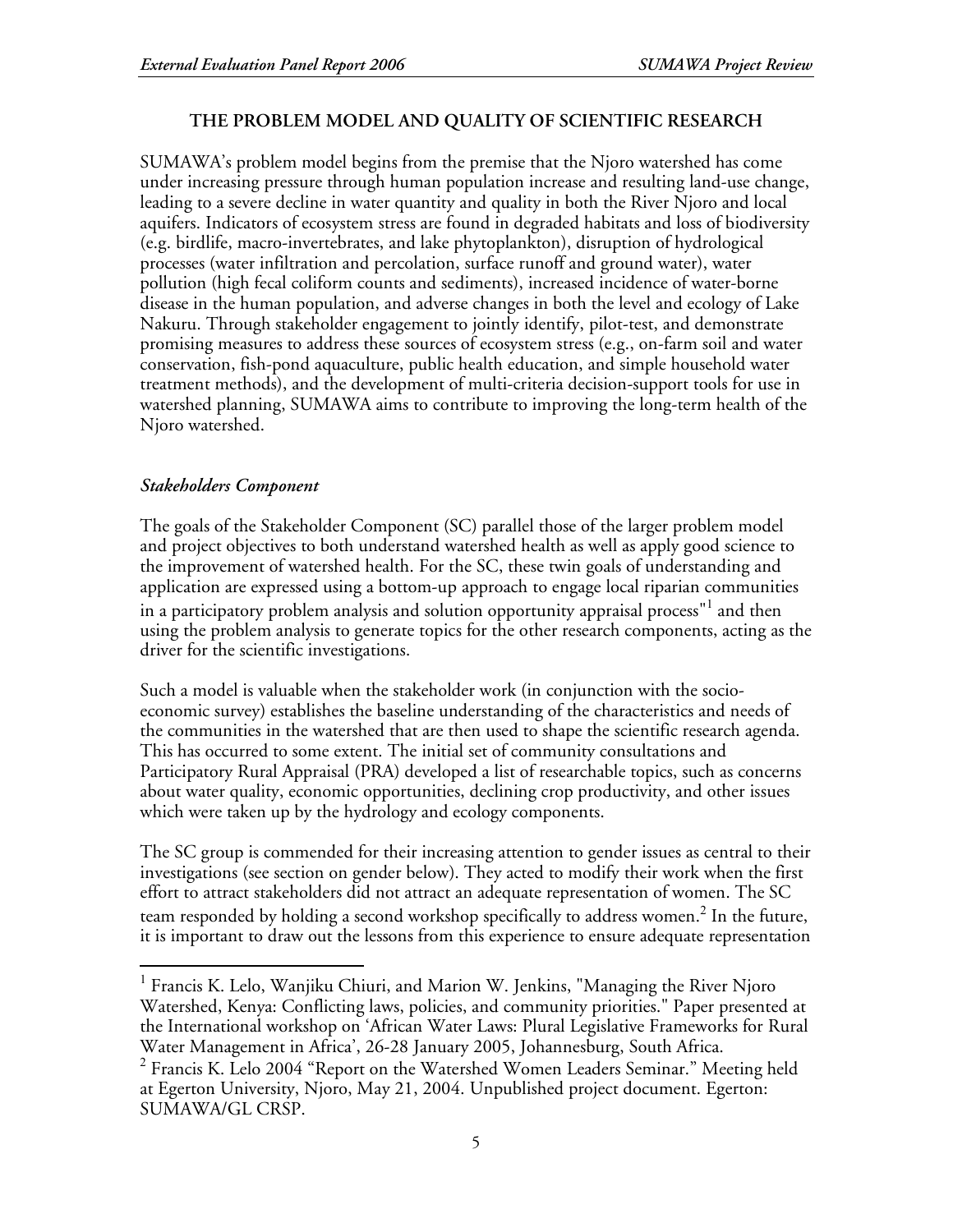of both men and women and treatment of both men's and women's issues in the tiered workshops for 2006.

There are two areas where the work of the SC could be enhanced. First, the results of the stakeholder work could and should contribute not only to the topics being studied by the other components, but also the way in which their research efforts are designed and implemented. This would make the participatory process less extractive and more genuinely participatory and ensure that the evidence-based recommendations (e.g., on fish pond construction and operation or conservation farming) will be adopted by the communities. When stakeholder input is limited to topic identification, there remains a risk that scientific testing and results will not address the constraints or mobilize the opportunities of the stakeholder environment. Closer collaboration between the stakeholder work and the scientific work throughout is needed.

The second area concerns the conceptual formulation of the participatory rural appraisal and its relationship to existing social research on community and ethnic identity. This direction is touched upon in an unpublished paper $^3$  citing work suggesting identifying factors in successful participation efforts, such as mutual trust and mutual agreement upon outcomes. PRA practitioners are successful when they are able to find ways to bring diverse community groups together to find common ground and develop consensus for action.

The SC of SUMAWA works in a complex social environment where the diverse stakeholders often have conflicting rather than mutual practical and strategic interests and where historical ethnic or cultural characterizations are changing rapidly in order to take advantage of emerging economic or political change. In such situations, it is critical for the researchers to avoid simplistic descriptions of cultural groups within the watershed that assume, rather than investigate, linkages between culture and behavior. 4 The SC component would benefit from incorporating research findings from social research on ethnic identity and on collective action that provides more nuanced understandings of the complexity of links between gender, culture, and collective action, and individual behavior.<sup>5</sup> It would also add to the utility and sophistication of the PRA tool that has been developed. Additional historical and qualitative research on socio-cultural dynamics can supplement the information provided in the brief community meetings and the survey data and permit closer and more nuanced

<sup>&</sup>lt;sup>3</sup> M. W. Jenkins, F. K. Lelo, L.W. Chiuri, W. A. Shivoga, and S. N. Miller, "Community Perceptions and Priorities for Managing Water and Environmental Resources in the River Njoro Watershed in Kenya" (unpublished, n.d.). <sup>4</sup>

 $4.5$  For example, the EEP learned from conversations with Ogiek women that they were given title to land in their own names by the government with their husbands' full support when the forest land was degazetted although historically neither Ogiek men nor women held title to land and women in particular did not usually own other assets. Clearly, even "traditional, gendered" cultural patterns are accommodating to change in some circumstances and with appropriate incentives.

 $5^{11}$ . e.g., policy briefs on collective action edited by Ruth Meinzen Dick and Monica di Gregorio, 2020 Focus no. 11, 2004 (*http://www.ifpri.org/2020/focus/focus11.asp*); studies such as that by Corrine A. Kratz on ethnic identity, "Are the Ogiek really Masaai? or Kipsigis? or Kikuyu?" *Cahiers d'Etudes africaines,* no. 79 (20:3), 1981; and recent critiques of participation, such as the collection by Bill Cooke and Uma Kothari (eds.) Participation: The New Tyranny?, (London, UK: Zed Books, 2001).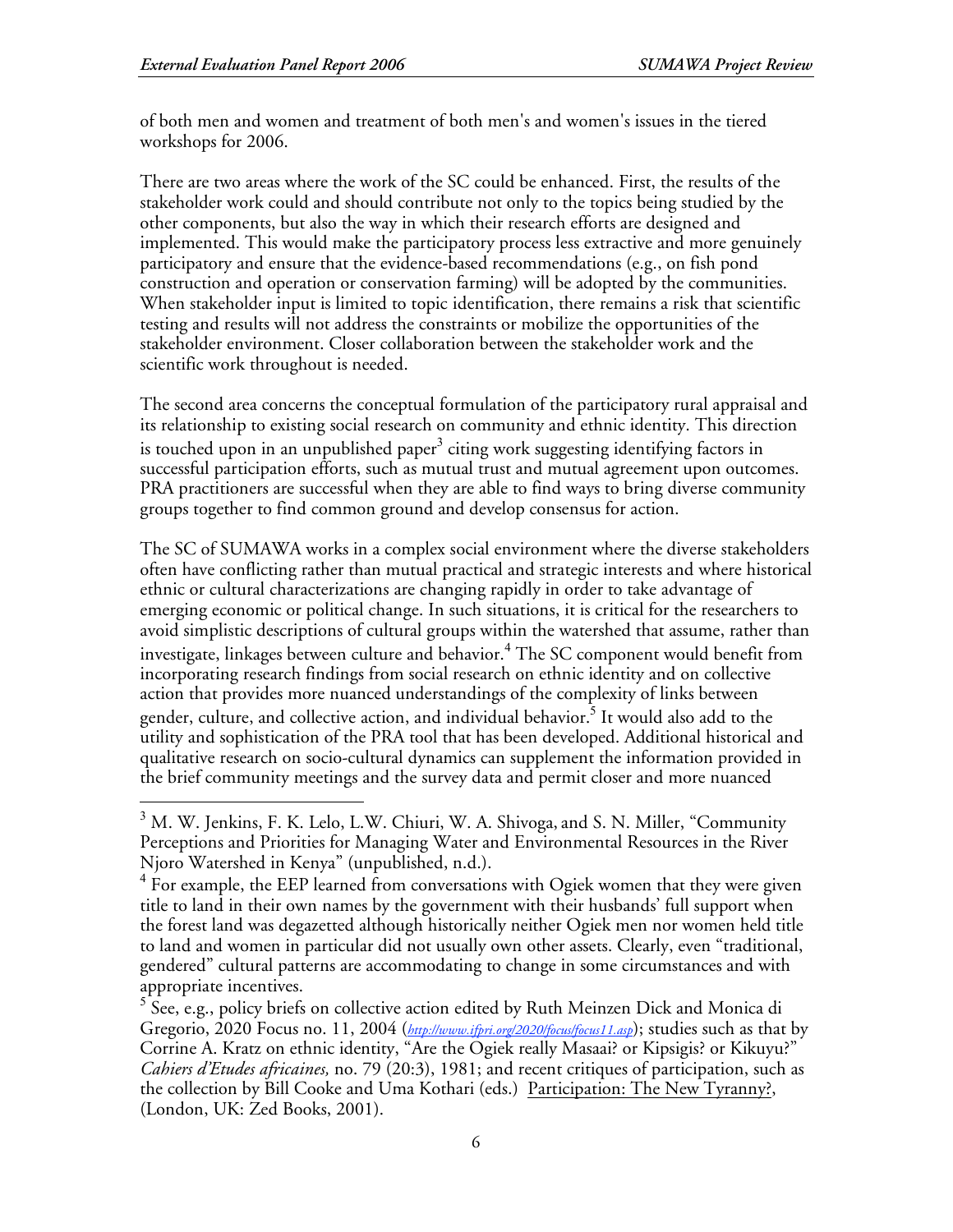analysis of existing avenues for community cooperation beyond the expressed (but often superficial) statements of community members themselves. It would also position the SC team to write up their results in a more analytical manner and to contribute directly to current social science theory on the cultural aspects of natural resource management. Currently, the SC team has not submitted papers to peer-reviewed journals. The conference papers are a good start but need to move beyond description to the type of theoretical sophisticated analysis suggested above.

## *Recommendations*

- Pursue additional secondary research on ethnic identity, collective action, and gender to provide an analytical context to and enhance the analysis of the PRA material.
- Clarify the feedback processes for providing and testing technical recommendations with the community members.
- Liaise with other components to ensure that community members are involved in the testing and evaluation of proposed technologies and/or income generating schemes and that the results are included in the community action plans.
- Develop a checklist for interactions with the communities to ensure wide stakeholder involvement at meetings (e.g., Have women and men been notified of the meeting time and place? Is the meeting location convenient to all community members? Is the meeting time acceptable to both men and women?).
- Develop a plan for additional gender analysis of the PRA and socio-economic baseline data.
- Clarify the research results expected from the tiered workshop process.
- Develop a schedule for writing and submitting research results to peer review journals.

# *Hydrology Component*

Hydrologic conditions are one of two elements commonly used to address the health of a watershed and its water system, the second being ecological conditions (see following section). The Problem Model (PM) has clearly emphasized the importance of the hydrology research components for the long-term sustainability of the Njoro River watershed. The PM scientifically illustrated how the hydrology research component will be used to develop database and information which are critical to assess the degradation of the river system and to develop methodologies for rehabilitation of the impaired water quality and decreased and often depleted water quantity. Achieving the objectives related to these components will require long-term monitoring of the hydrologic conditions and more reliable field monitoring of the hydrological field data using better instrumentation. The hydrologic research component also needs to study an instrumented paired watershed to evaluate the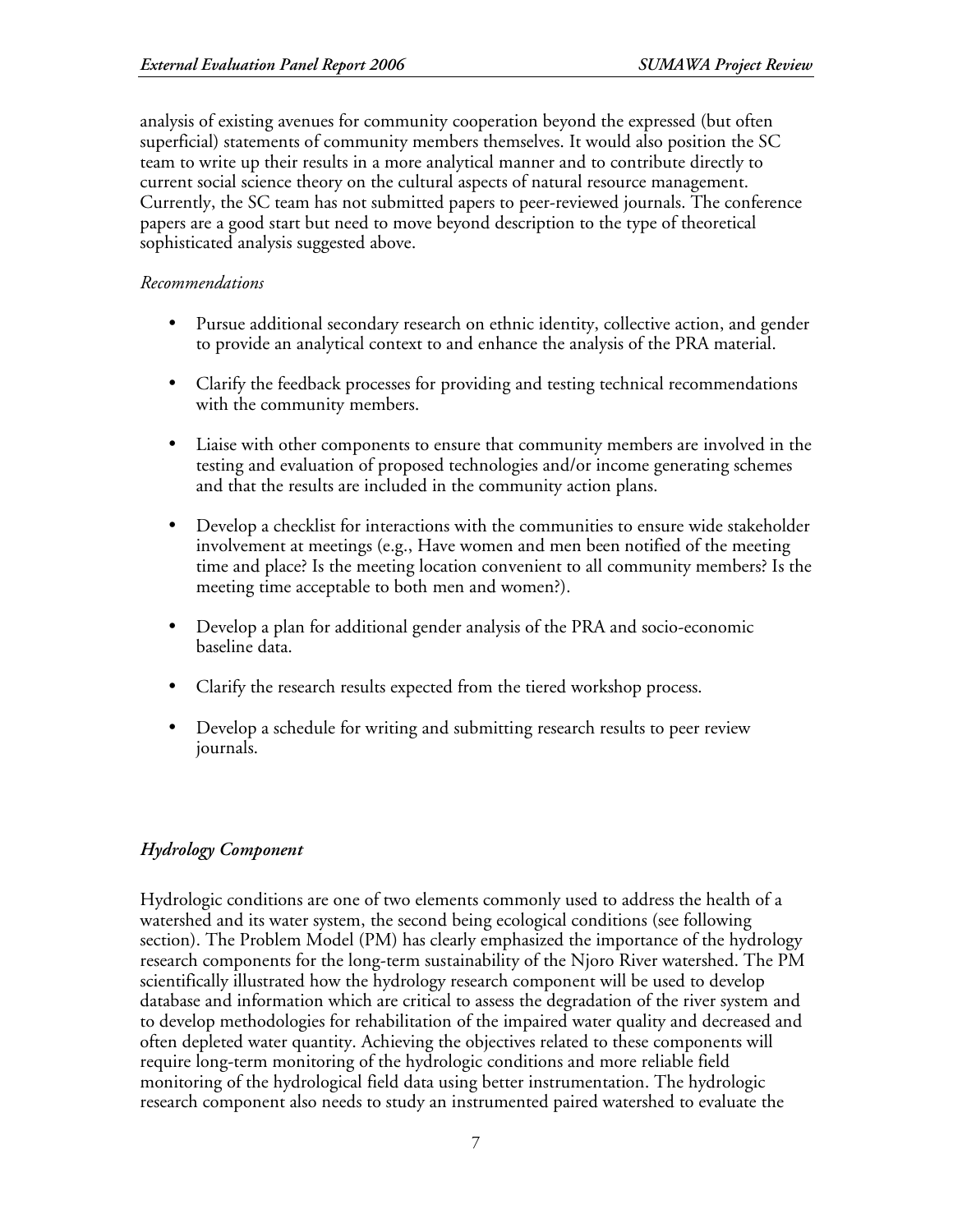effects of various land uses on soil erosion and sedimentation and the aquatic and terrestrial ecosystems. Laying out the sustainable results of the above studies will require long-term study to compensate any missing or poor database due to erratic climatic conditions and other un-controllable interferences.

The proposed objectives and activities of these research components address the PM through development of a watershed model and other water resource related models. However, considering the degradation of the Lake Nakuru water system, the point source (PS) pollutants from wastewater treatment plants (municipal, industrial and institutional) in the watershed as well as the non-point source (NPS) pollutants from the upper watershed should be considered in the project. The final destination of the Njoro River is the Nakuru National Park and the discharge of the PS and NPS pollutants will highly affect the water quality in the park. Several occasions of accidental discharge of untreated or inadequately treated wastes took place during the project period. These pollution sources should be included in the PM to achieve one of the ultimate goals of the project, maintaining a healthy and ecologically sustainable lake.

With the fast growth of population in the watershed, the water quality of the river and Lake Nakuru will continue to deteriorate if these sources are not identified and alleviated. The relationship of water quantity and quality and human health issues, especially their impact on women and children is an important activity in the project. The degraded water quality and decreased or depleted water quantity of the Njoro River creates an additional burden to women who are the primary collectors of household water and causes serious water-borne diseases to children. The water and human health activity in the hydrology component links the concerns about the health problem identified in the PRA to the identification of the specific waterborne diseases affecting community health through the tracking of diarrheal diseases at local clinics. The project has also helped to train local clinicians in improved data management, mapping, and other techniques.

Agricultural cultivation in the watershed is one of the major causes of sedimentation in the river system and in Lake Nakuru and analysis of its impact on the watershed should be added together with the impact of livestock to the biophysical and human models that SUMAWA is pursuing to develop.

Specific efforts are being made by the project to deepen the understanding of the contributions of livestock in overall watershed processes. This takes several forms, including the contributions of both resident and the migrant (non-permanent) livestock populations to water quantity and quality in the River Njoro and, in turn, the impact of water quality on animal and human health. Progress in this activity area has been slow, in part owing to difficulties in mobilizing appropriate staff and student inputs. The PIs should ensure that the research on the impact of livestock on the watershed is a high priority for the project in the coming months.

The research components are logically connected to the PM to help develop policies and implementation plans to rehabilitate the seriously deteriorated Njoro River system. The PIs and students of the research components are working closely to develop solutions. The WEAP21 model, BioMat and other models and methodologies to rehabilitate the river system and alleviate future damages to the watershed can be applied to the watersheds under similar conditions. This will, of course need site-specific assessments of the watersheds by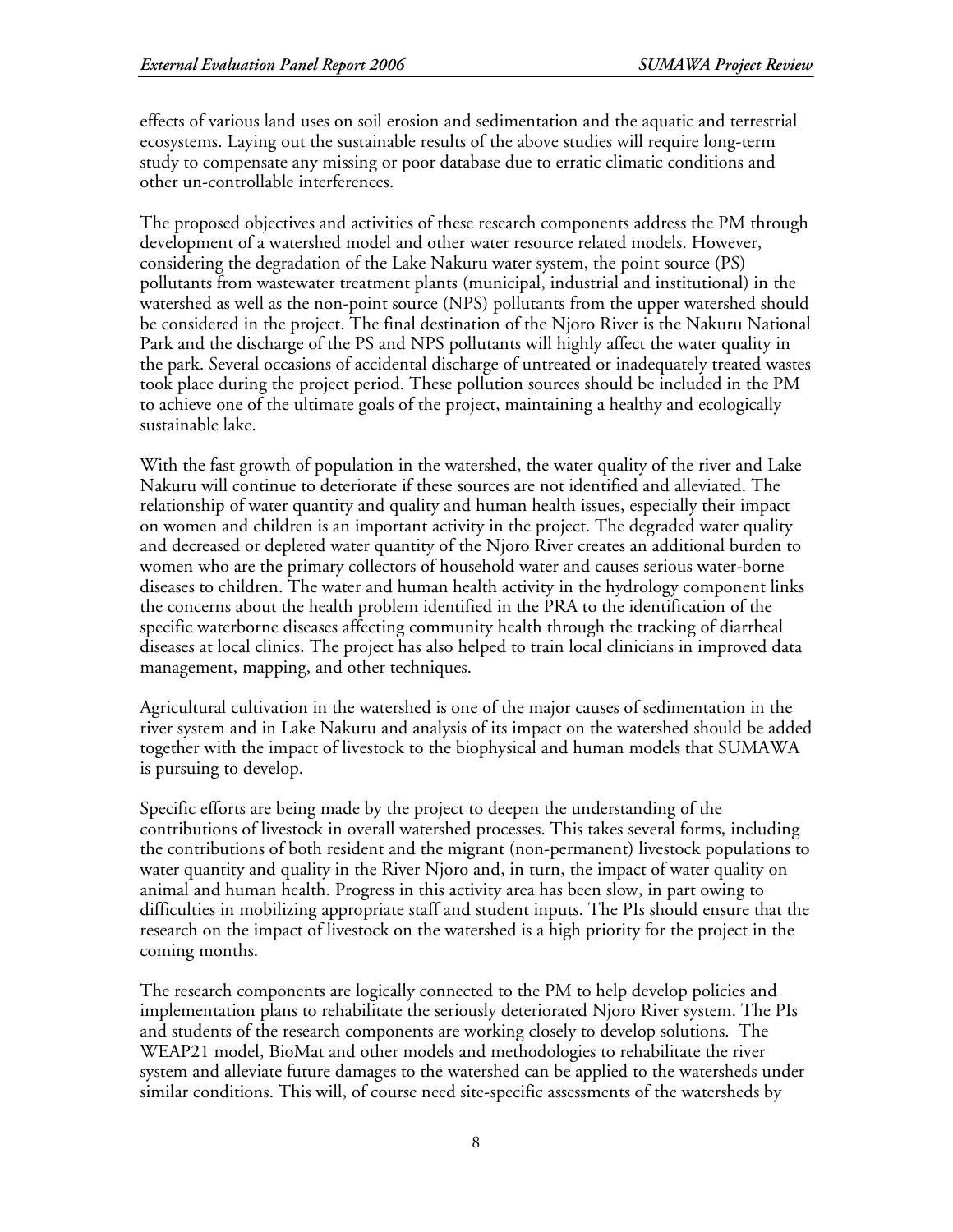applying the proposed watershed hydrology model (SWAT). Such site-specific assessments will provide required field data and parameter values for necessary validation of the model for different watersheds.

This project uses GIS/RS (Geographic Information System/Remote Sensing) to develop maps for land uses, soils, and other surface conditions in the watershed. The information is used to develop the relationship between these parameters and watershed degradation. This technology will help determine the condition of other watersheds without or with less field monitoring.

Field monitoring data are important and critical input for the success of the project as any significant deviation of field data can negatively affect the decisions made through the WEAP computer model that will be one of the important final products of the project. The research will need to maintain acceptable Quality Assurance (Q/A) and Quality Control (Q/C) of the field data. Considering the complex activities required for these research components the projects have been maintaining adequate quality. But potential problems were observed which need attention of the PIs and Co-PIs to improve or correct. One of the problems is the river flow measurement. Currently, the project has installed two automatic stream stage gauges and two automatic rain gauges at strategic locations, but accurate measurements cannot be easily accomplished without electronic sensors and data loggers to supplement the presently used manual gauges. Accurate river flow data will provide important input to the project but a measuring station at the upper watershed showed serious interruption by the flow conditions. The culverts, which are used to determine flow rates by measuring the flow depth through the pipes, were severely blocked by trash carried in the stream. In the upper watershed, it was observed that the culverts were partially blocked by bamboo sticks and other trash materials carried in the river. Occasional cleaning of the area is necessary when the river is flowing. The gauge readers should be adequately trained in cleaning activities along with the flow depth acquisition. Additional training of students as the field observers and operators of such devices is important for maintaining a high level of data quality. It is an evaluator's concern that the current project time and budget will only allow the project to achieve relatively short term monitoring of the watershed and the river system's hydrology and ecology.

The groundwater in the region plays an extremely important role in water supply to the water systems. It seems that the region's groundwater system is complex and highly interrelated. The hydrology of the river system is closely related to the groundwater system as the groundwater flows in and out of the river along the entire stretch of the river. Therefore, the water quality of the river directly affects that of the ground water.

With the exception of a groundwater expert (see recommendations), the Hydrology research component has adequate personnel support. The PIs and co-PIs are well educated with the expertise (hydrology, ecology, and soil science) needed to conduct these research components. Along with the findings of the project, several government agencies provide financial and in-kind support. The provincial office of the Rift Valley Water Resources Management Authority and Egerton University have recently exchanged a Memorandum of Understanding (MOU) for research cooperation. The objectives of the annual work plans (2004 and 2005) changed but the principal components stay the same: water quality and quantity monitoring, hydrologic and ecologic data acquisition, calibration and test of a watershed model, GIS/RS application and data modification, development of WEAP21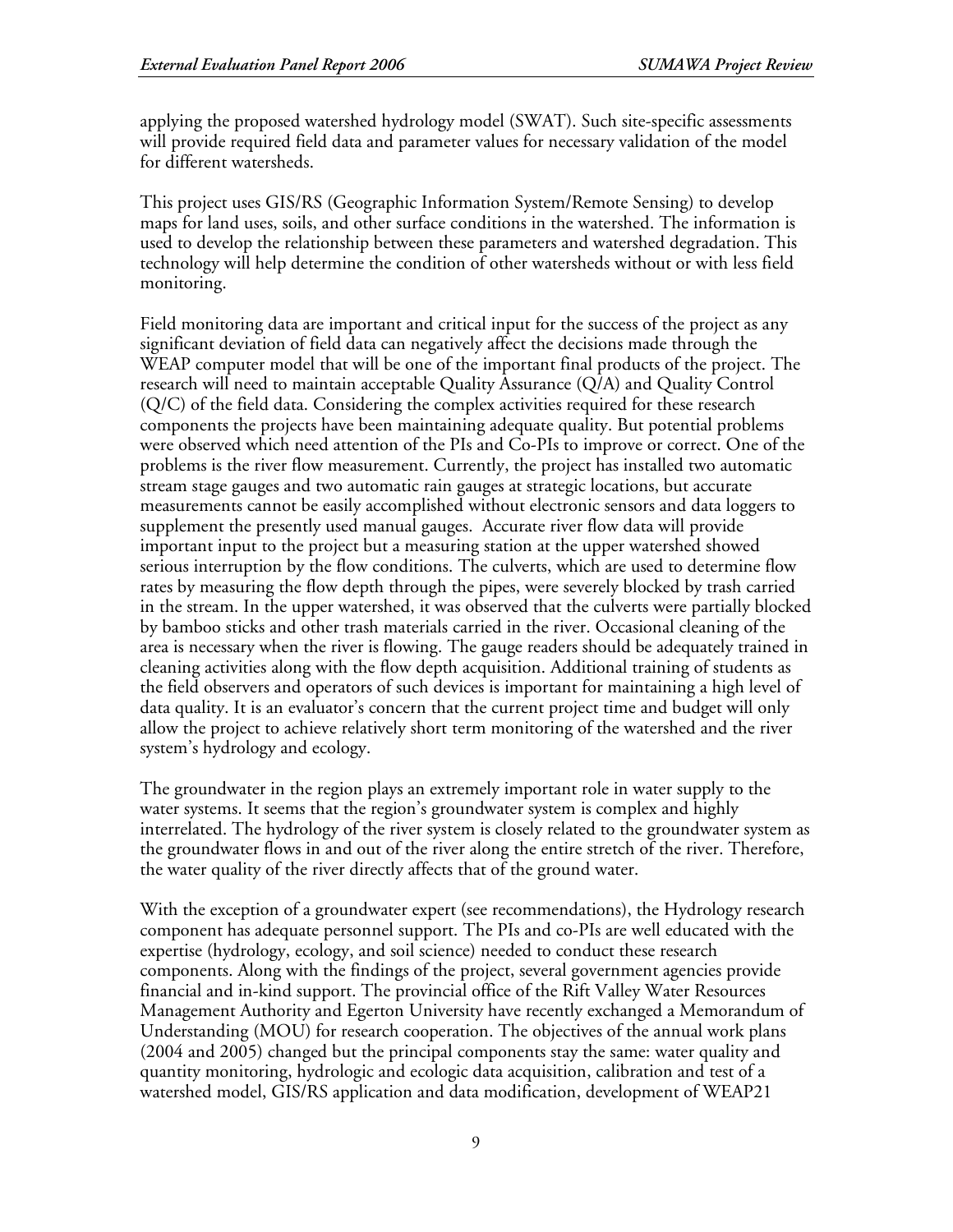model. The hydrology component plans to develop an instrumented experiment watershed to test a soil erosion computer model (RUSLE) and to demonstrate effects of land uses on the water quality of the Njoro river system. As mentioned before a paired watershed will provide more reliable and resilient information to monitor the effects of different land uses on the water quality and quantity.

#### *Recommendations*

- Recruit staff member and student(s) to lead the livestock activity and its impact on water quality, aquatic and terrestrial ecosystems, and river morphology of the Njoro river system, and incorporate into an existing RAP or prepare a stand-alone RAP with adequate budget.
- Develop a research activity that will identify a pair of medium-size watersheds on or near the campus to study effects of agricultural land uses on water quantity and quality. A suggested site is the hill-slope near the new fish pond site. The hill-slope can be slightly modified to build two identical watersheds as the hill slope has relatively uniform slope and soil types covered with a perennial grass. The paired watersheds can be used to obtain data as well as to demonstrate to the farmers the effects of conventional and conservation cultivation methods on the environment of the Njoro River watershed. Along with the proposed RUSLE (Revised Universal Soil Loss Equation) to simulate field soil erosion the WEPP (Water Erosion Prediction Project) model is also suggested for the same objective. RUSLE is primarily applicable to small-scale plots. However, the WEPP model was developed to compensate this limitation of RUSLE. It is applicable to relatively large-scale watersheds with multiple slopes, land uses, and irregular shapes. For overall simulation of water quality/water quantity of the entire Njoro River watershed AGNPS (Agricultural Nonpoint Source) model along with the SWAT (Soil and Water Assessment Tool) is suggested. Once a solid database is established, the models can provide information for effects of various hypothetical land use changes on water quality and quantity. The database requires reliable field monitoring of hydrology, climatology, and land uses. The latter three models will require rather comprehensive data and were developed to use GIS/RS to help generate input data easier.
- All water quality data reported for the project should include information on quantity as well as quality. Also included in the report should be sediment data in quality and quantity. Sediments are the most important non-point source pollutant in water systems which carries other chemicals and destroys aqua-ecosystems when deposited on the bottom of streams. Sediments also cause loss of flow capacity of streams and storage capacity of embankment dams along the waterway. The loss of water holding capacity of Lake Nakuru would be one of the negative impacts of sediments from the Njoro River and other inflows. Major sources of the sediments in the watershed include intensive field cultivation, livestock operation, bank erosion of the river due to mudslides and direct access into the river to use the water. The cultivated fields along the waterway especially contribute unscreened sediments and other pollutants to the river.
- Give greater emphasis on water quantity issues in the research.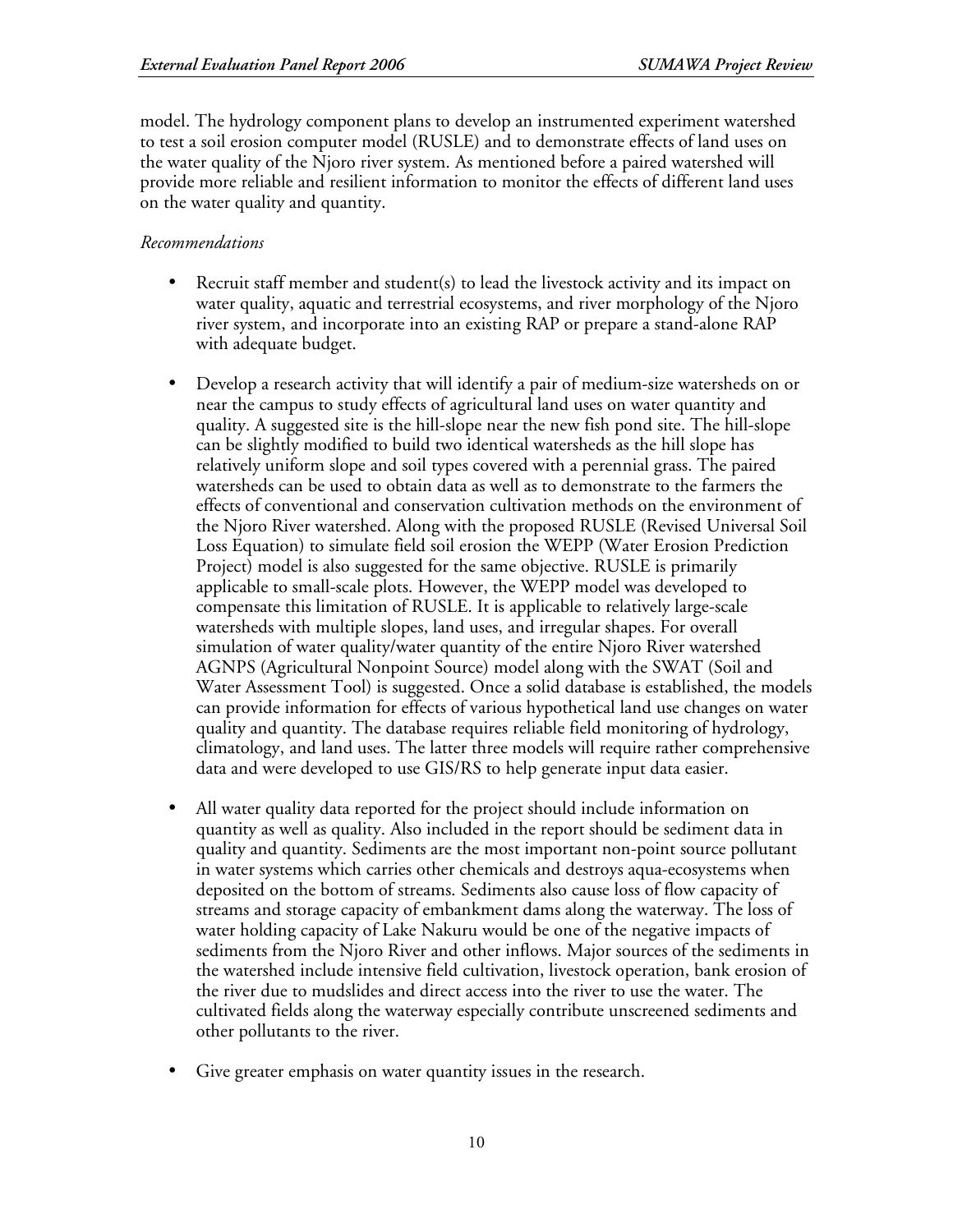- Ensure that the gauge readers and students are trained and instructed to clean all water measurement sites if feasible during the river flow seasons and/or to record the condition of the measuring sites as a reference for data analysis.
- To better understand the regional groundwater system an expert in geo-hydrology should be involved in the project to study and assess the geo-hydrologic conditions in the region.

*Topics for Additional Research with Leveraged Funds for the Hydrology Component*

- The critical areas along the riverside including the riparian areas should be protected by limiting or restricting the inflow of pollutants. As a BMP (Best Management Practice) ecologically sensitive streams in forest areas are often protected by SMZ (stream management zone) in the U.S. SMZ is a designated width of a buffer strip with native/introduced plants which is restricted from any access by human or animals. Similarly a combination of aquatic buffer and grass strip along both sides of the Njoro River would drastically reduce the pollutants moving into the river. This system will play an important role of limiting pollutant inflow from the cultivated areas which are close to the river system. Research is needed to determine the optimum width of the grass strip and aquatic buffer to minimize loss of the individual farmlands. Also an important activity to be studied is the fencing at the current water collection sites to restrict direct access by community people and animals. An alternative water collection system for human uses and animal consumption at each water collection site may be installed with water supplied by gravity pipes or hand pumps from the river. This can immediately impact the river water quality, conditions of the riverbanks, and the quality of water the community uses. The households who use the water from the river for domestic uses should be provided with a basic filtering device. A consideration should be also given to development of a simple inexpensive filtering device to clean the water before human consumption.
- Another activity which can immediately impact the community is the RCR (roof catchment of rainwater) system. The houses in the region are well equipped to implement this system as two of three required components are already available at most households; impervious and relatively clean roof, and space for storage tank. The third component to provide the clean rainwater during critical dry seasons of the year is a storage tank. The tank may be built with homemade concrete bricks which are less expensive than commercial plastic tanks. The size of tank for each individual house is determined based on the size of the roof, number of family members, seasonal rainfall amount and distribution, and location of the house. Based on personal observation each household can store up to  $10 - 30$  cubic meters of clean rainwater during the normal rainy season. This is a sufficient amount of water to use throughout the critical dry season for a family. Protecting the forest is critical to rehabilitate the Njoro River watershed and it can be done better by providing the community with cleaner water sources which do not require boiling. Boiling of water before consumption is an important practice however, since woods and charcoals are the major sources of fuel in the region this practice will help provide clean water but also cause a serious long-term problem of deforestation. An alternative source of fuel to boil the water such as solar energy collecting ovens may be introduced to the community.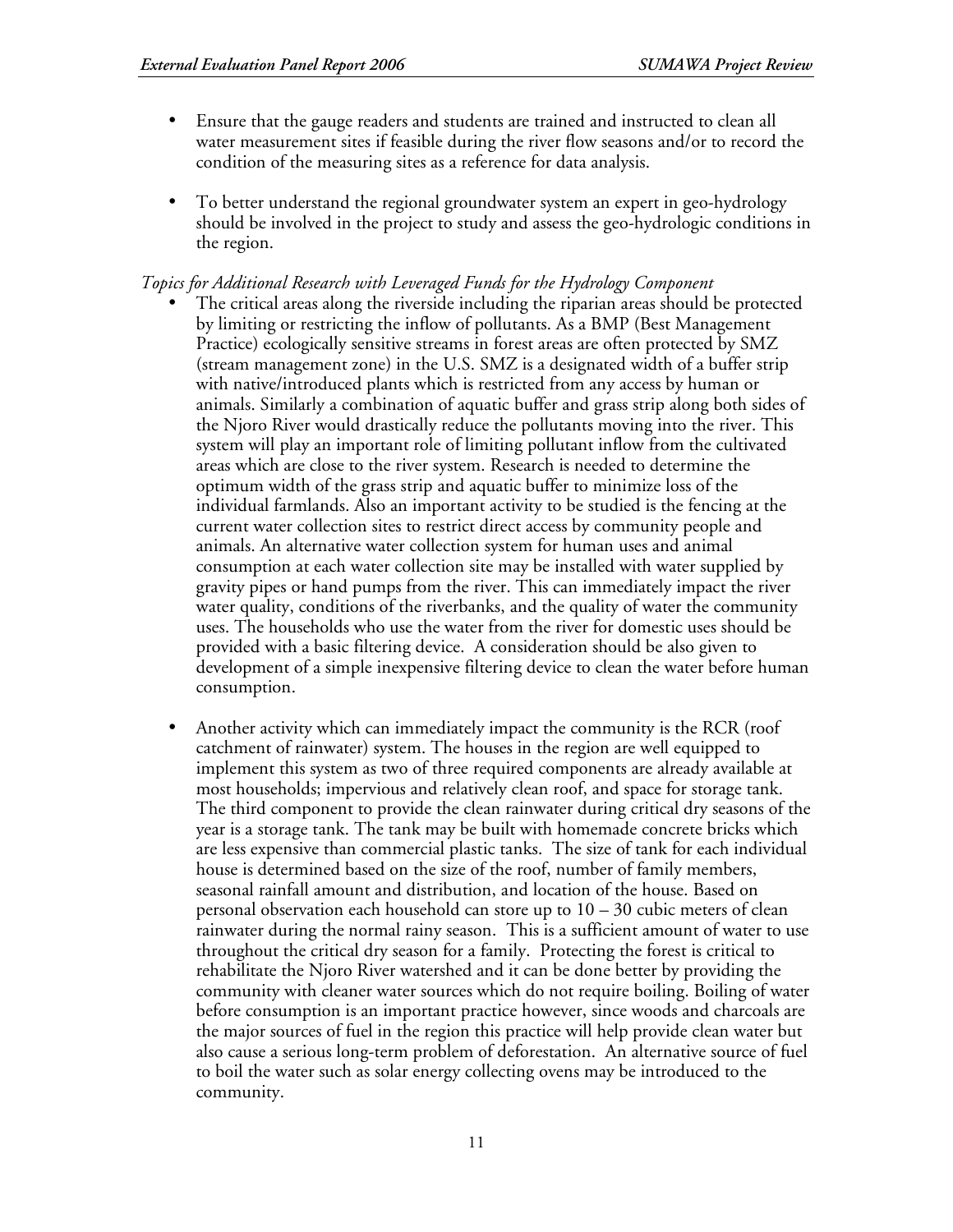# *Ecology Component*

Ecological conditions are the second element commonly used to address the health of a watershed and its water system. The Problem Model (PM) has clearly emphasized the importance of the ecology research component for the long-term sustainability of the Njoro River watershed. The ecology component also looks at the quantity and quality of water in the watershed with particular interest in the seasonal and spatial distribution of the resources.

The ecology component of the SUMAWA project is developing inventories of biodiversity through field monitoring of the aquatic and terrestrial ecosystems which will benefit the watershed by helping understand changes (either improving or degrading) of the health of the watershed ecosystem. One of the research products from this component is BioMat, computer software that is used to simulate ecological conditions of aquatic systems. Since field monitoring of ecosystems is time consuming and costly, this model will help inexpensively simulate the ecosystem of the Njoro River and the technology can be transferred to other watersheds that are under the similar degraded ecological pressure.

Another activity of the ecology component involves monitoring of fecal coliform in the river. This activity has recently identified that the levels are high enough not only to harm human health, but also to possibly harm livestock health as well, a significant finding with possible policy implications for use of the river resources.

The construction and operation of aquaculture demonstration ponds is another key activity for the ecology component. Initially, this activity was to be jointly supported with the Pond Dynamics CRSP, but they were unable to continue with their commitment and the GL CRSP took over their support. The activity continues to draw on staff at Moi University as well as Egerton University.

One demonstration pond has been completed and stocked with fish and an additional three ponds are nearing completion. This activity helps link the stakeholder PRA findings on the need for additional income generation to the scientific research on aquaculture. Improving aquaculture is also an important element of the new Kenyan fisheries policy both as a response to the decline of water quality in the river and its effect on capture fisheries. It is expected that the use of fishponds will provide income without causing overuse of the environment. Research has been conducted on harvesting water for the fish ponds, construction of inexpensive automatic fish feeders, intensive feeding in cages, and improvement in fish feed quality using slaughterhouse refuse and livestock manure. Community members have been trained in the construction and management of fish ponds. Education on fish preparation and cooking is also being carried out, as fish has not been a preferred food of people in Kenya's central provinces.

The Ecology Component currently has an interim-component leader while the previous component leader is on a sabbatical leave. In addition, the Kenyan Government Department of Fisheries and Kenya Wildlife Services provide personnel support by financing an official for an M.Sc. degree and a release time for another official.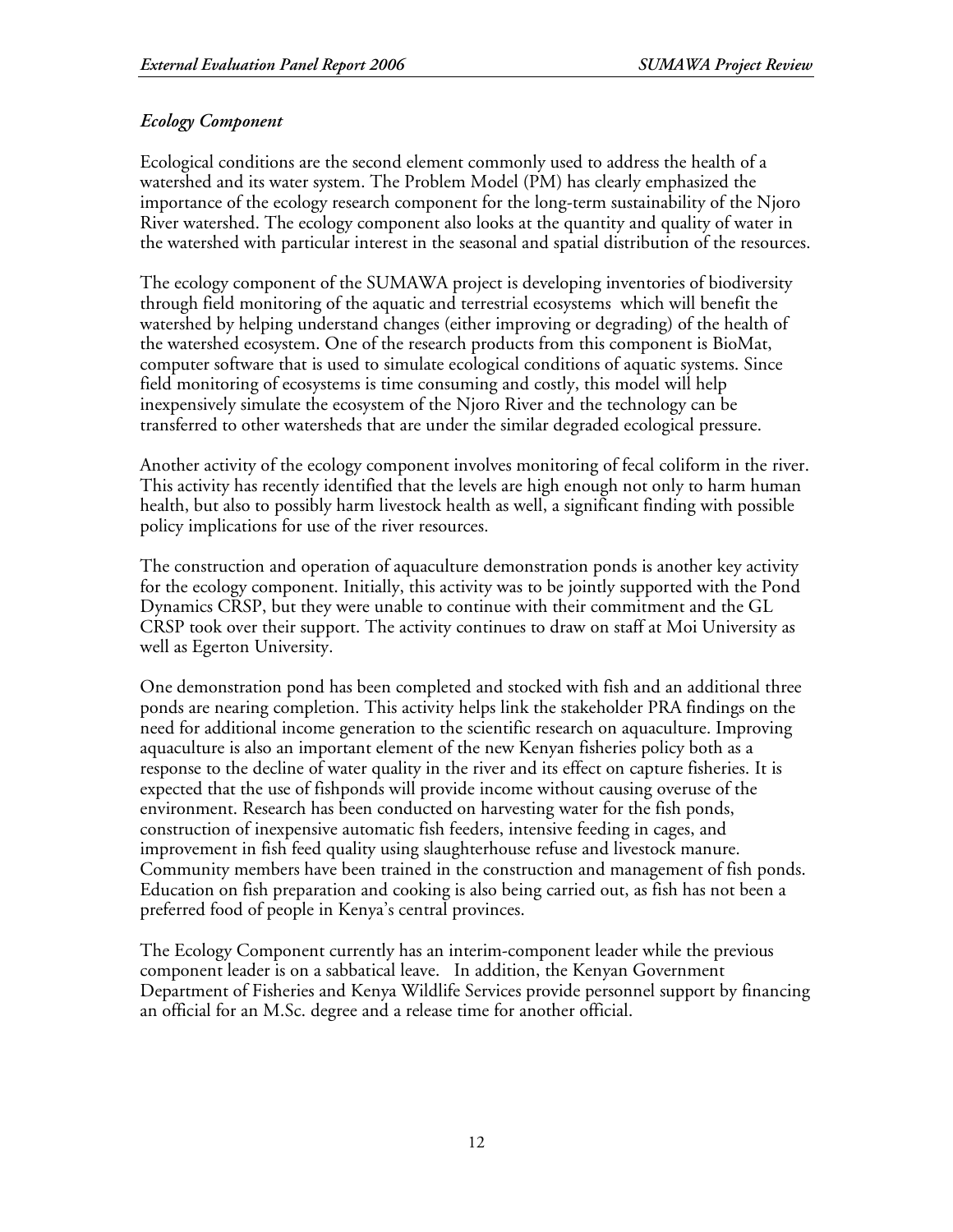## *Recommendations*

- Clarify and refine the plans for institutionalization of the BIOMat model for its use by stakeholders, including attention to training community members in collecting indigenous knowledge on the environment and differences in that knowledge by gender.
- Work with the Socio-economic component to develop a value chain analysis of fish production and marketing, including the economics of fish feed production, marketing of fingerlings, and costs of water.

## *Topics for Additional Research with Leveraged Funds for the Ecology Component*

• An adequate water supply should be identified before any pond aquaculture is introduced and developed for communities and individual families. Pond aquaculture requires a large volume of water. Low-head embankment water supply systems can be installed without an engineering design at low cost in small valleys with or without a perennial stream. The water stored in the embankment during the rainy seasons would be also available for other uses by the community.

## *Socio-Economics Component*

The conception of the socio-economics component is broadly appropriate within the overall context of the project. Currently the component aims primarily to characterize the socioeconomic factors that contribute to watershed degradation, and provide baseline data for evaluation of the impact of water resource- and land-use decisions within the Njoro watershed. It is also intended to undertake comparative economic analysis of productive activities within the watershed (e.g., crop production, aquaculture, and livestock), and to model trade-offs in water use among alternative economic activities. It is understood that some household modeling may also be envisaged, in order to understand the factors that explain whether or not household are likely to adopt and sustain certain technologies being proposed under the project.

The baseline survey is based on a stratified random sample of 364 households drawn from five zones or administrative locations with a total population of around 50,000 (comprising around 14% of the total watershed population). Data are disaggregated by main economic activity, household wealth status, gender, and to a lesser extent age and ethnicity. Data were also gathered on land tenure; water use, sources and perceived quality; sanitation; access to credit and product markets; types of housing; farm forestry; and perceptions and awareness of soil and water conservation methods, improved agricultural and agro forestry practices. The issues covered in the baseline survey were identified by researchers in other components. Certain difficulties were encountered in administering the survey (e.g., omission of georeferenced locational data) which called for remedial efforts to clean data, thereby delaying its completion.

The survey is judged to be adequate for the purpose of monitoring and evaluating the impacts of proposed interventions and decisions (e.g., on water allocation and use among alternative uses and users). To date, however, only a descriptive summary report on the main findings of the baseline survey has been completed. The analysis first needs to be extended to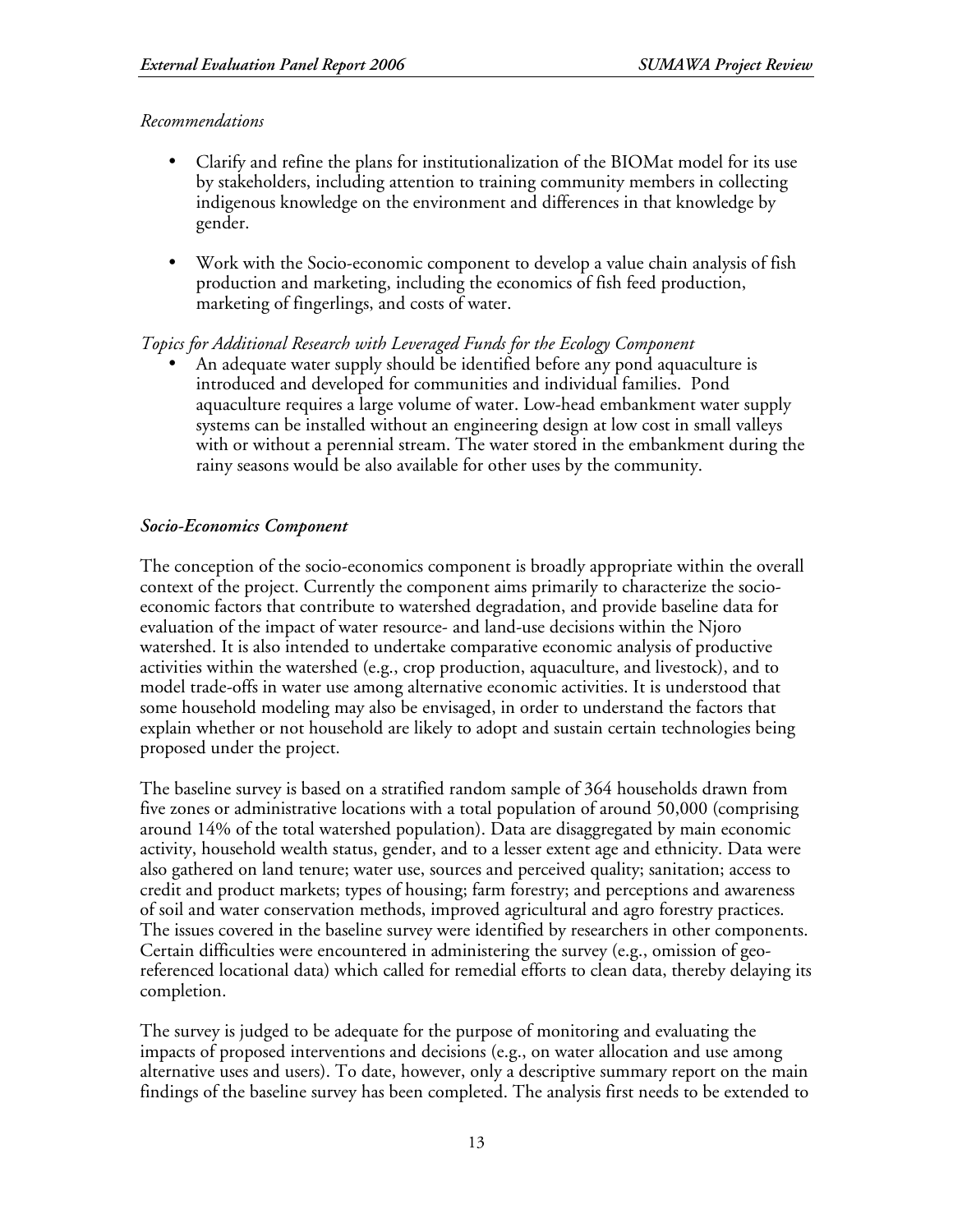deepen understanding of the causal mechanisms operating between the socio-economic drivers and biophysical responses within the Njoro watershed. This should result in at least one high-quality, stand-alone publication, preferably in a peer-reviewed, social-science journal.

Secondly, the EEP is concerned that insufficient attention has been paid to linking the comparative economic and trade-off analysis with the proposed interventions being promoted under the project. Given the relatively short time remaining in the current phase of the project with GL-CRSP support, SUMAWA needs to demonstrate impact within the next two years. Priority should be placed on closely coupling activities under different components with one another to ensure maximum impact and synergy within this tight timeframe. In the view of the EEP, the socio-economics component should therefore focus attention on household modeling and comparative economic analysis of those key interventions being proposed under other components of the project. These include: on-farm soil and water conservation through *Leucaena* hedgerows intercropped with maize; fish ponds to raise tilapia and catfish for household consumption and possible sale; a dairy goatfish farming integration model, with stall feeding of goats within enclosures; and simple household water treatment techniques including water boiling with charcoal, chlorination, and use of ceramic sand filters.

# *Recommendations*

- As an immediate priority, recruit faculty members and students in sufficient number and with the appropriate skills to conduct economic analysis and household modeling within the next two years, with priority given to economic analysis of interventions proposed under other project components. Staff/ students could be identified on Kenyan and/or US sides, but should contribute jointly to the same Research Activity Plans (RAPs).
- Prepare detailed RAPs and budgets for economic analysis and household modeling activities, and submit as an addendum to the overall 2005-06 annual workplan and budget.
- Identify main research outputs or targets, and prepare a dissemination plan specific to the socio-economic component
- US researchers (and, where relevant, students) should visit Kenya more frequently and for longer periods, in order to increase the level of engagement and collaboration between US and Kenyan researchers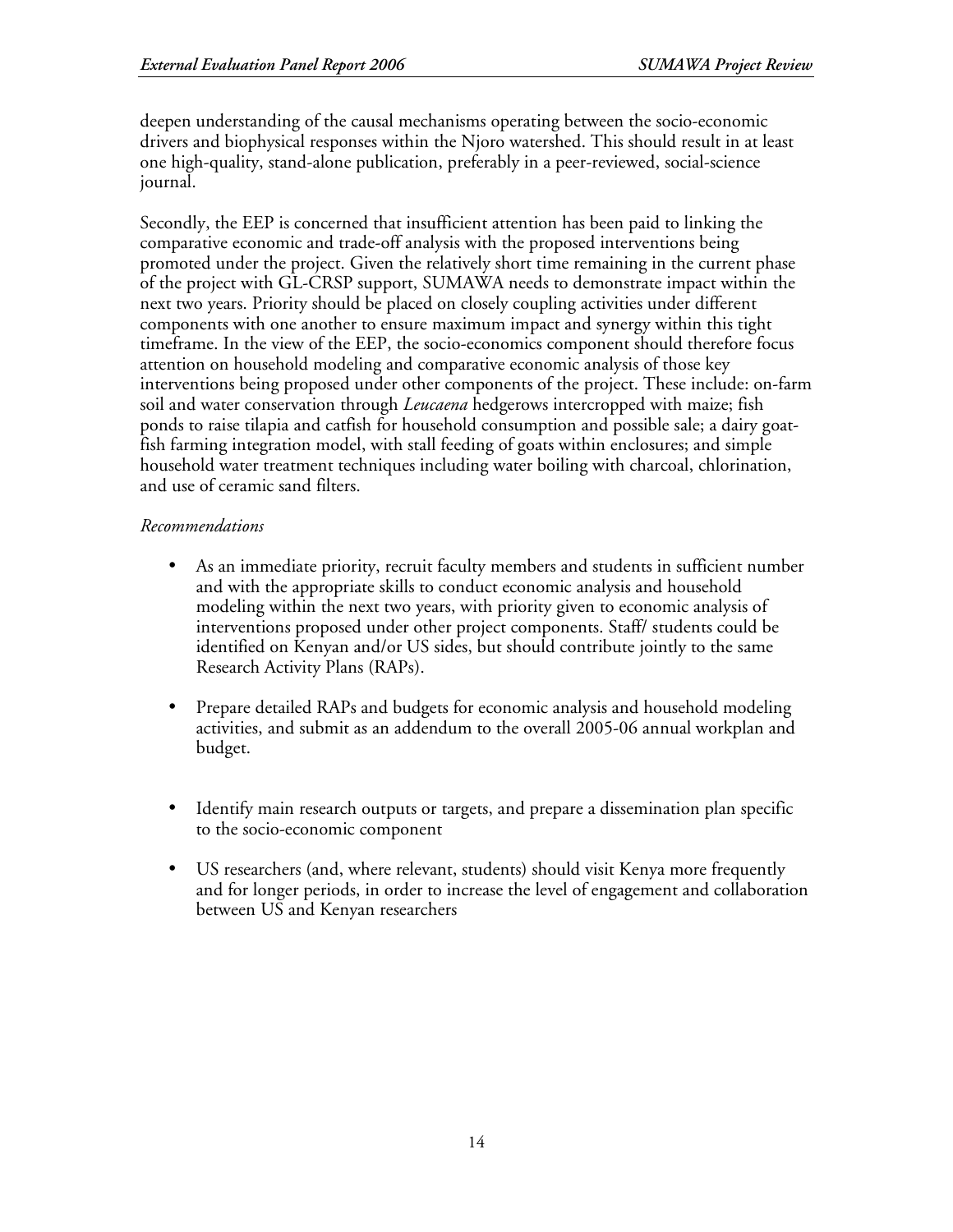# **PROGRESS**

## *Stakeholder Component*

The two major activities of the Stakeholder Component (SC) that have been completed are 1) an inventory of community institutions in the watershed (including both government and non-governmental organization) and 2) PRAs in each of the locations of the watershed to identify stakeholder perceptions, knowledge, and involvement with the watershed. The latter activity contributed to the list of topics to be researched by SUMAWA scientists and it also formed the basis for the development of community action plans (CAPs) to improve watershed livelihoods and watershed health. As part of the second activity, a toolkit for PRAs had been prepared.

In 2005-06, four activities are planned. An additional set of tiered community workshops, culminating in a joint community/scientist workshop, is planned to better connect stakeholders within the watershed with each other, and to bring regional and/or national policy makers together with community leaders and research scientists. In addition a "sharing workshop" was held in late 2005 to communicate the results of the stakeholders work to other components and identify new ways to incorporate their findings in the scientific activities and to plan outreach programs for returning the scientific results to the communities. Finally, an effort to measure perceptions of community members about the interaction of groups within the watershed, supplemented by visits by groups to different parts of the watershed is planned. This activity is expected to help residents understand how their individual behaviors impact on other parts of the watershed system.

In assessing the progress of the stakeholder component, it is important to acknowledge a number of management issues that affect its implementation. Participatory research can often be slow and unpredictable. Communication with and visits to communities is timeconsuming and often difficult. The recent promotion of one team member to a Co-PI position will certainly help to backstop the program and maintain a good pace of activity.

Overall, the minimal goals established in the workplan have been met. The component needs to be strongly encouraged, however, to define additional analytical tasks that could enhance the value of its work, particularly in identifying new and creative ways to build into and on the work of other components, to feed community input into the work of other institutions in the watershed, and to truly mobilize the communities themselves for change. What guidelines can the SC offer to ensure that future PRA efforts do not encounter the same problems that they did, e.g., in involving women or in excluding one group by meeting in a territory they would not visit? There is the sense among the EEP team that the SC has amassed, through its PRA work as well as its other community activities, a wealth of knowledge about local practices and beliefs that affect watershed health that has not been fully documented by the other components of the project or by other stakeholder groups. A formal assessment process to clarify gaps in understanding and/or documentation might help the SC in capitalizing on its knowledge base both for the benefit of the project as well as for its contribution to broader issues in facilitating multi-disciplinary work.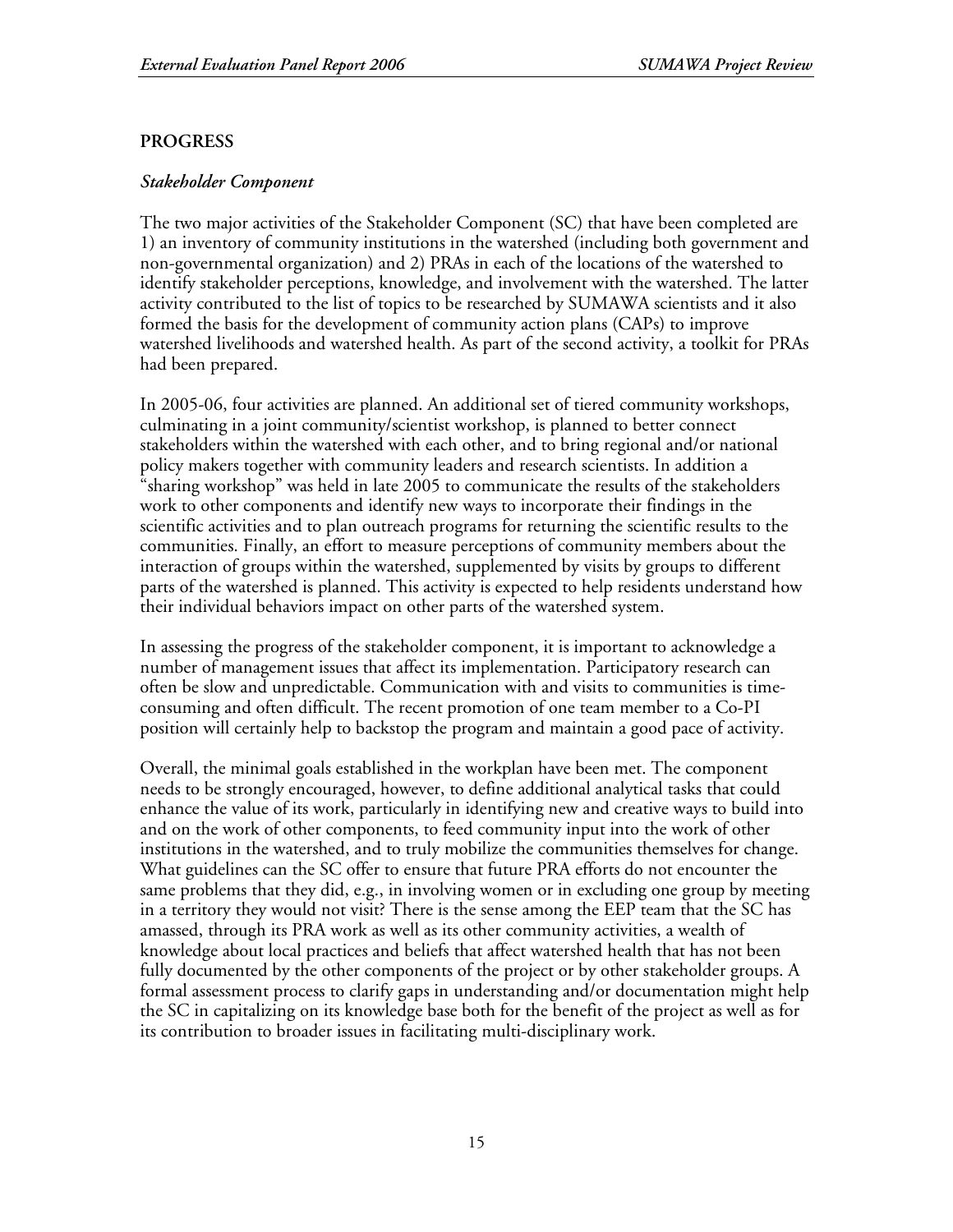# *Hydrology and Ecology Components*

The project is on track to achieve the principal objectives of hydrologic and ecologic components with the following accomplishments. There were four river flow-monitoring sites of which two sites were instrumented with automatic gauge stations. Automatic rainfall gauges were also installed at strategic locations to collect more detailed rainfall information. The historical and current river flow and rainfall data have been analyzed to understand the hydrologic status of the watershed.

The Ecology Component has started to develop an aquatic ecosystem assessment tool, BioMat, and field data were collected and associated into that development. To help understand the changes of the ecosystem health and quality inventories of biodiversity of the watershed was initiated under the leadership of this research component. This research component also has completed one demonstration fish pond and three ponds are ready to be stocked with fish. Near the demonstration pond site small plots were prepared for studying effectiveness of hedgerow cultivation to reduce NPS pollutants into the river system. The watershed hydrology model and WEAP21 model are calibrated and tested with field data. This portion of the research will require a long-term database to develop the required parameter values for future expansion to other watersheds in the region. All collected and analyzed field data are compiled to the SUMAWA computers where the data are accessible to other research components. The above accomplishments are more than adequate in the given time frame and the funds for the project.

There were a total of eleven objectives listed in work plans of 2004 and 2005. All listed research objectives have not been fully achieved by the project. This is mainly due to the ambitious goals of the PIs and co-PIs under the limited time and funds. However, these objectives will need to be continued to completion. The field data acquisition will need to be continued to develop the complete data base for the planned watershed models (SWAT and RUSLE and other suggested models, WEPP and AGNPS), water supply decision making model (WEAP21), and aquatic ecosystem assess model (BioMat).

As mentioned before long-term field data are absolutely necessary to develop parameter values and calibrate the models for application and expansion to other watersheds in the region. The field data are critical inputs to meet the primary objective of the project and long term monitoring is also necessary to compensate the erratic climatic conditions and other interruptions. Hydrologic and ecologic conditions generally require a long-term study to determine the trend affected by the conditions of a river system and its watershed health is defined by short-term as well as long-term hydrologic and ecological sustainability. The recommended paired watershed study will require comprehensive instrumentation to monitor the effect of land uses on NPS movements. The establishment and stabilization of such experimental watershed may need additional time and funds.

The findings of these research components confirmed the level of the Njoro River watershed impairment. The Njoro River system has been mapped with GIS/RS. The map shows land use changes from 1986 to 1993 which showed a dramatic loss of forest and grass land to agriculture and urban uses. The ecology component also confirmed that the river system has been seriously impaired as shown by the macro-invertebrate taxa characteristics. High concentrations of *fecal coliform* were also found in the water that the community uses for household needs and animal watering.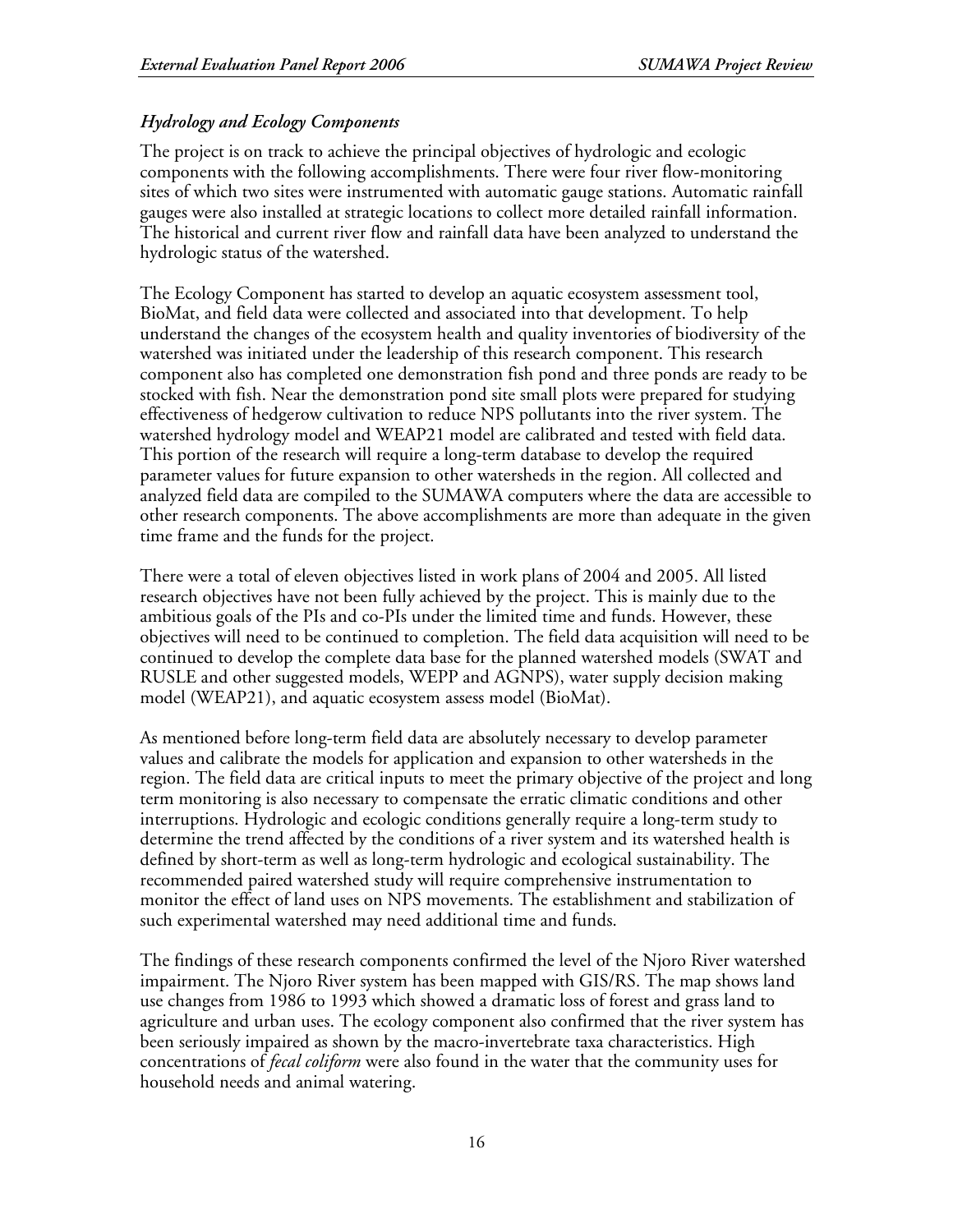Development efforts of the computer models, WEAP21, BioMat, and the planned watershed models will benefit the scientists in the U.S. The US Environmental Protection Agency requires developing TMDL (Total Maximum Daily Load) for all impaired water systems in the U.S. to maintain required water quality standards of the water and recommends using watershed models to define TMDL and their effects on rehabilitation of the impaired water systems. The outcome of this study will help the U.S. scientists for their model development, validation with understanding of the methodologies and parameter values under the different land uses. The U.S. PIs and co-PIs have shown that their knowledge and technology in this project are applicable to the conditions in the U.S. through publications and project involvements.

The PIs and co-PIs are planning to disseminate the findings through national, regional, and international journals. Also they publish their results using internal publication mechanisms, newsletters, information sheets, and seminars. Findings of these research components were presented at several national and international meetings and conferences. No solid plans to disseminate the research results were found during this visit. However, the PIs and co-PIs of hydrology and ecology components as well as those of other components are aware of the importance of dissemination for the success of the project. Also it was known by the PIs and co-PIs that publications, especially refereed journal publications, are used in faculty promotion evaluation. The Deputy Vice Chancellor of Extension and Research showed strong interest in supporting SUMAWA in publishing their findings and SUMAWA also mentioned that any page charges which may incur for publications in refereed journals will be covered by the project. These circumstances will help and encourage the PIs and co-PIs to pursue publications in refereed journals as well as presentations to regional, national, and international audiences.

# *Socio-Economics Component*

The socio-economics component had a late start, and progress has been further hampered by turnover of the responsible co-PIs. It is reported that there has been less interaction among the US and Kenyan researchers under this component than in other components of the project, with analytical activities in some cases running along parallel lines rather than as part of a joint and coordinated research plan.

To date, only the baseline survey of smallholder households within the watershed has been completed under this component. It is planned in the coming year to undertake additional surveys of large farms and other institutions, and of livestock enterprises, in order to complete the overall baseline. The remaining priority areas described above (comparative economic analysis, household and trade-off modeling) have yet to be carried out, and are currently in the proposal development stage. The EEP understands that activity plans have not been adequately funded for 2005-06 in these areas, and that collaborating staff and students in Egerton University are still being identified. These are critical concerns, and need urgently to be addressed, if the potential of the socio-economic component to contribute to the overall goals of the SUMAWA project is fully to be realized.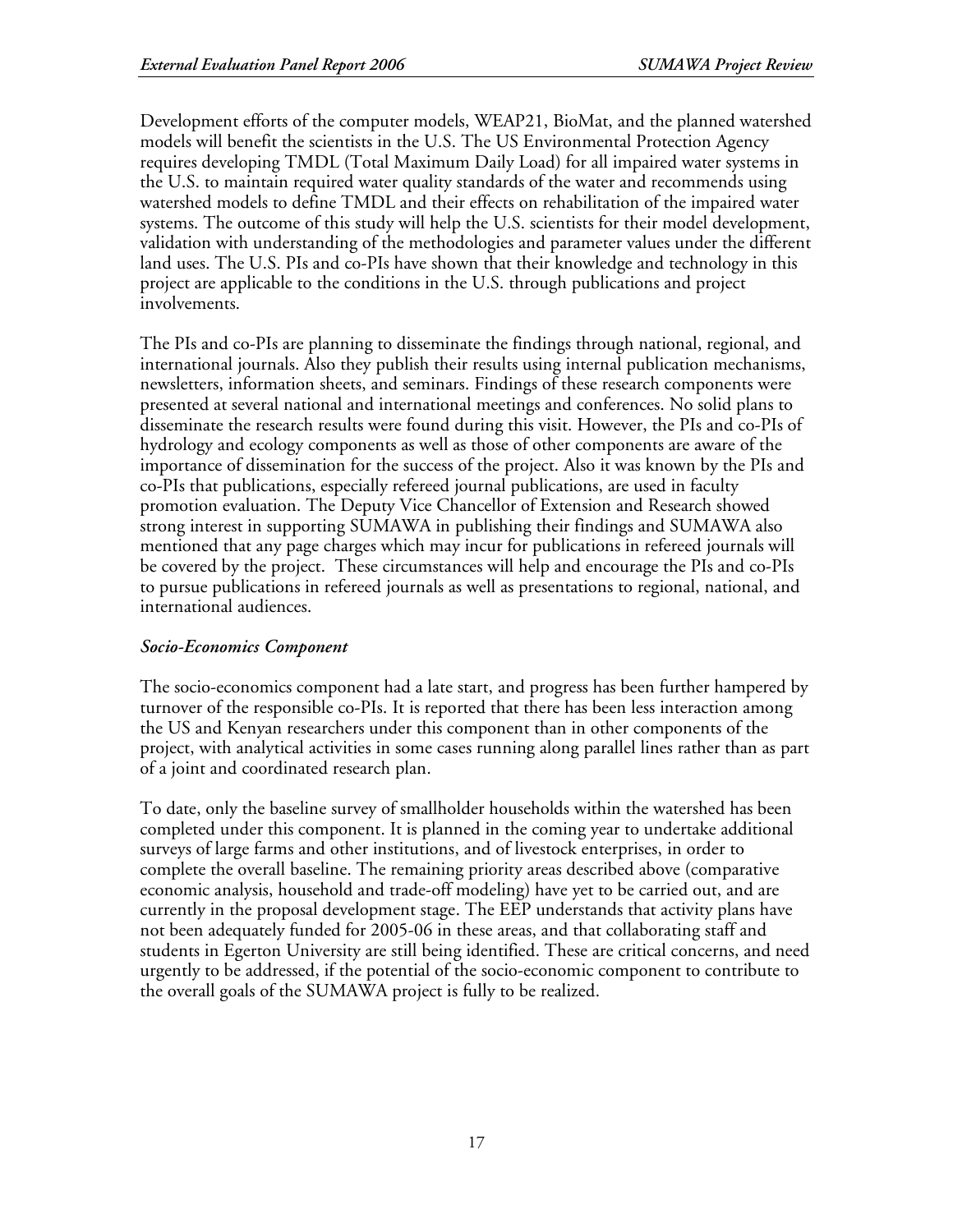# **TRAINING**

Training is one of the integral objectives of the SUMAWA project. It was reported in the annual report that a total of nineteen students are receiving degree training through the project. Of this number, eleven are host country nationals, one is from India and seven are from the United States. There are four PhD students, three from the US and one Kenyan. In addition, nine students are employed as research assistants; four Kenyan and five US students. 6

In addition to degree training, participants in the project (students and administrative staff) have received training on such topics as the use of GIS in characterizing the watershed, systems analysis, database development and management, and general principles in office and project management. Assistance in writing research proposals would be a useful additional training topic.

There have been other forms of stakeholder and community trainings as well. Local community health workers have received training on data management, mapping, and data analysis. Primary school students have received training in the use of rain gauges. Other short trainings on implementation issues have included demonstrations and practical training such as the construction of fish ponds with communities. These efforts have done a good job of including women. Other instruction, however, such as the rain gauge monitoring activity at the Siagon Primary School (and perhaps others) should more consciously include both women teachers and girl students. Farmers' training through tiered workshops and exchange visits is scheduled for 2006 across the four administrative locations of the watershed.

Among the collaborating institutions, Kenya Wildlife Service (KWS) has benefited from an MSc in Natural Resource Management opportunity for one of their research officers through the project. The Department of Fisheries also has an MSc student training with the project.

Acquisition of new skills, equipment, and access to new software and communication technology has greatly enhanced the capacity of both faculty and staff in the project. Nine new laptop computers with GPRS enabled communication, data loggers at strategic river course points, and automated rain gauges have enhanced the capabilities of project personnel and operations. Visits by the US PI, co-PI, and students have ensured a transfer of skills and sharing of knowledge across and within components. However, in the opinion of the EEP, there is need for the US team to spend longer periods in Kenya to deepen the imparting of relevant and sustainable skills. The US and Kenyan lead PIs need to share more time together in order to exchange and develop their complimentary skills in different aspects of the project.

Kenyan students have learned and benefited a great deal in the technology and knowledge transfers. While on the whole the students appear to be well trained in conducting their research assignments, they would benefit from additional instruction on field procedures. Trip reports should be submitted on a regular basis.

The PIs also need to meet the students regularly to monitor their progress and research related activities. Students have had a hard time arranging meetings with their supervising

<sup>&</sup>lt;sup>6</sup> Slide presented at SUMAWA overview meeting, Feb 2006.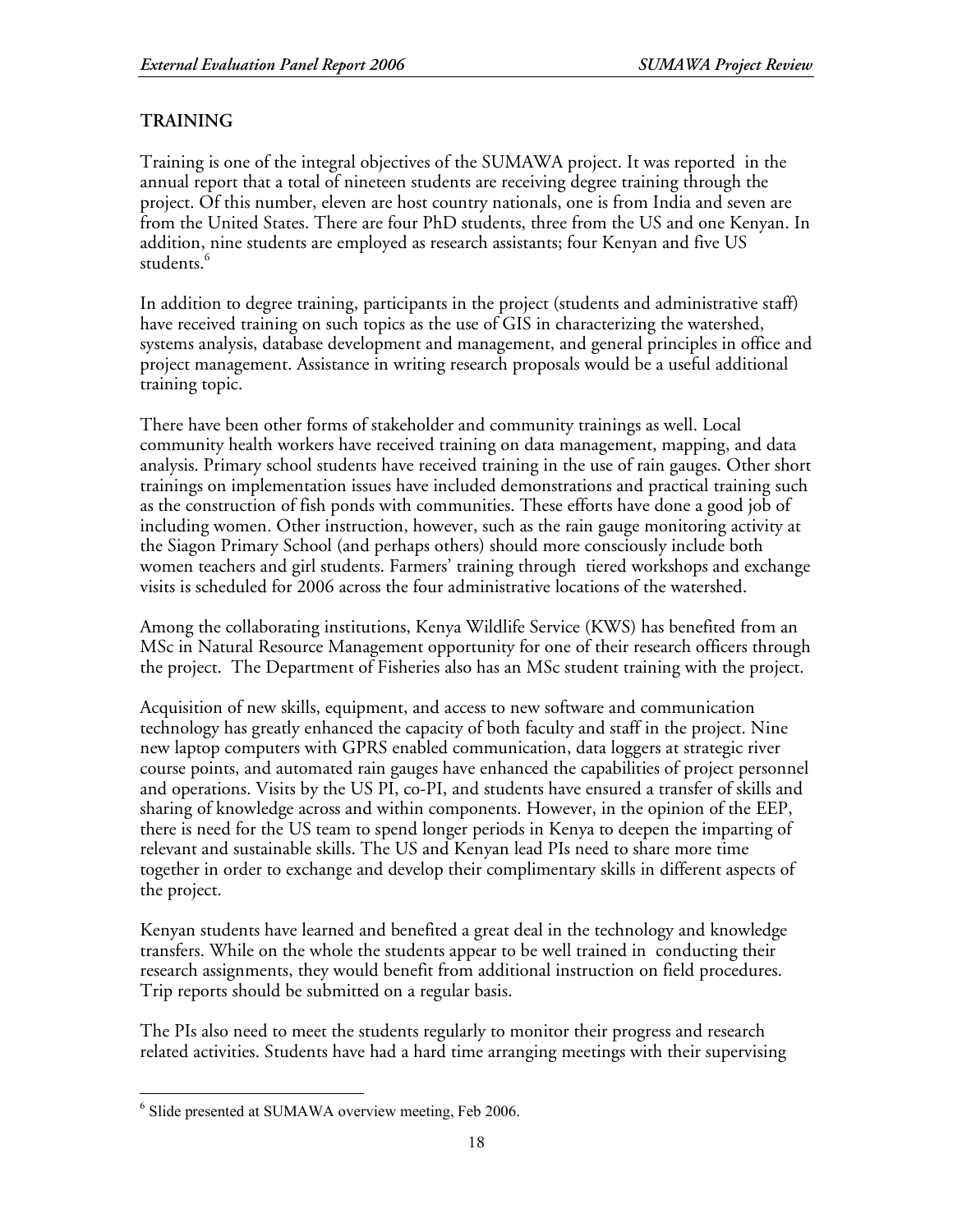PIs or appointments to meet PIs are not kept without advanced notice. The current method of communication is not adequate to effectively and reliably conduct research by the students. To improve the communication problem SUMAWA installed and maintained SUMAWA intranet. The system was made available to PIs and students for helping better internet search of scientific information, but they are limited by hours of access.

One limiting and perhaps inhibiting factor for the students is the lack of support for their tuition and their low stipend fees. The project should consider paying tuition fees and an reviewing stipend levels to help students meet their basic and tuition needs.

Training efforts to better understand the implications of unequal gender relations and their impact on the project have been both relatively varied and numerous in comparison to most CRSPs. In June 2005, a four-hour workshop on basic gender concepts and approaches to gender analysis was offered to the PIs and other researchers and students attending the GL CRSP conference in Dublin, Ireland. SUMAWA component teams have changed their recruiting process to advertise more broadly to ensure that women as well as men were identified and considered in filling student research positions. Several well-qualified and dynamic female students have joined the project as a result.

The impact of the training on the quality of the component teams' intellectual work is less clear (see section on gender). Workshop materials have not been made available to the students and they did not seem to be aware that gender training had been offered to the PIs.

Students also benefit from other experiences outside of the classroom. They have attended workshops and conferences are part of the short term training activities in the project.

As far as trainee recruitment is concerned, the EEP heard that the Research Action Plans (RAP) determine the advertisement and selection process. It is satisfying to note that the process is open and competitive, giving those who qualify opportunities to meet expectations on them.

The project team explained that some of the students who seem not have a direct role in the project activities were retained because they are yet to graduate with their M. Sc. On the other hand, some have had financial constraints that prolong their completion of thesis work. Whereas they may not be directly with the project the retention encourages them to finish what is outstanding with the project and university while appreciating their contribution to the process.

# *Recommendations*

- The EEP recommends that student support be equal to the life of the project (i.e., two years) in order to leverage adequately on their skills, time and training opportunity at the various stages of their MSc degrees.
- It is also the observation of the EEP that a training plan that addresses the research agenda be developed to assist in the research implementation and future interventions.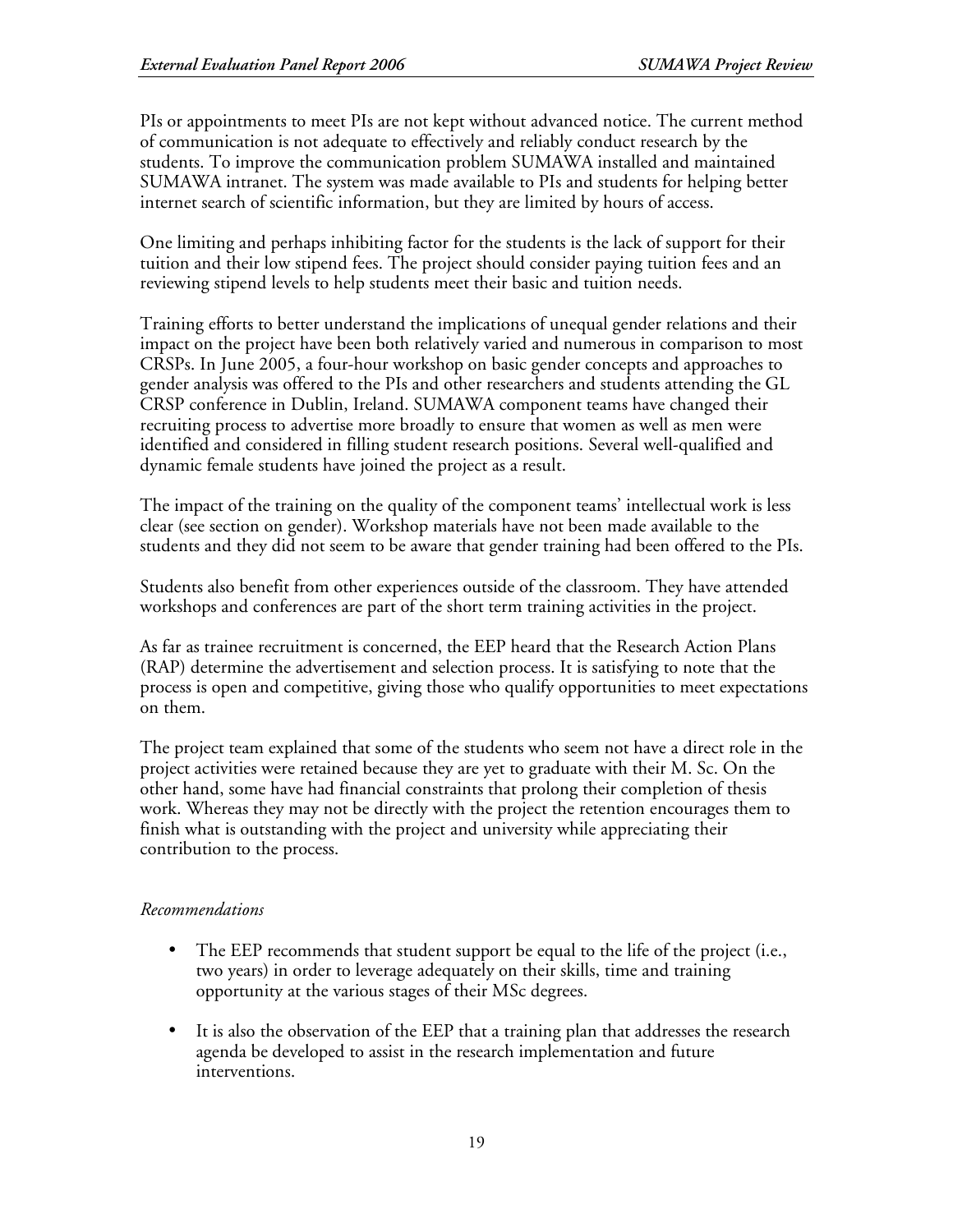- Though not mentioned anywhere in the meetings or documentation, it is the considered view of the EEP that farmers/livestock representatives attend future project meetings as part of the broader project team.
- To make materials (such as the resource CD) from the gender workshop available to students
- To organize a gender training workshop for SUMAWA students
- To ensure that both boys and girls are included in monitoring activities at local primary schools and that both men and women teachers are exposed to and encouraged to apply the project's activities in classroom instruction.
- To ensure that both men and women are offered training opportunities, especially in topics in which each is relatively underrepresented.

# **PROJECT MANAGEMENT**

From the outset, SUMAWA was a Kenya-conceived and -led project. This feature makes it quite unique among current GL-CRSP projects, and should be seen as an important strength. However, owing to problems in communication, and resulting misunderstandings and differences in overall 'vision' between the Kenyan and US lead PIs, the early years of the project were fraught with difficulties at the level of project management. Research was initiated in the hydrology and ecology components, and to a lesser extent activities under the stakeholder component, without a clear or shared sense of direction. This contributed to mistrust among team members and had wider implications, for example in financial management. This initial phase of the project has been characterized as 'too much too soon'.

The project was virtually suspended for a year in 2004 to allow for project management to be re-engineered, for team-building activities, and for a common sense of purpose to emerge with ownership from both Kenyan and US sides of the team. This was done with the active participation of the GL-CRSP's Management Entity (ME) from UC-Davis. While this hiatus delayed research progress, it has undoubtedly been beneficial in establishing priorities and setting a course for the remainder of the project.

One important innovation introduced during this reorganization of the project was the preparation of Research Activity Plans (RAPs) for each major activity under the project, of which there are several per component. These RAPs describe discrete research tasks, and assign staff and students as appropriate to contribute to realizing the goals of each activity. Budgets are assigned accordingly, along with planned outputs or research milestones. The introduction of RAPs has been extremely helpful in clarifying roles and responsibilities within the team as a whole, understanding how each activity or building block contributes to the wider research effort, providing a framework for monitoring of research progress, and clear lines of responsibility for addressing any problems that may emerge. Progress in each RAP is now reviewed during monthly PI meetings, and at a substantive level, during the quarterly 'sharing' workshops that have recently been introduced, involving all team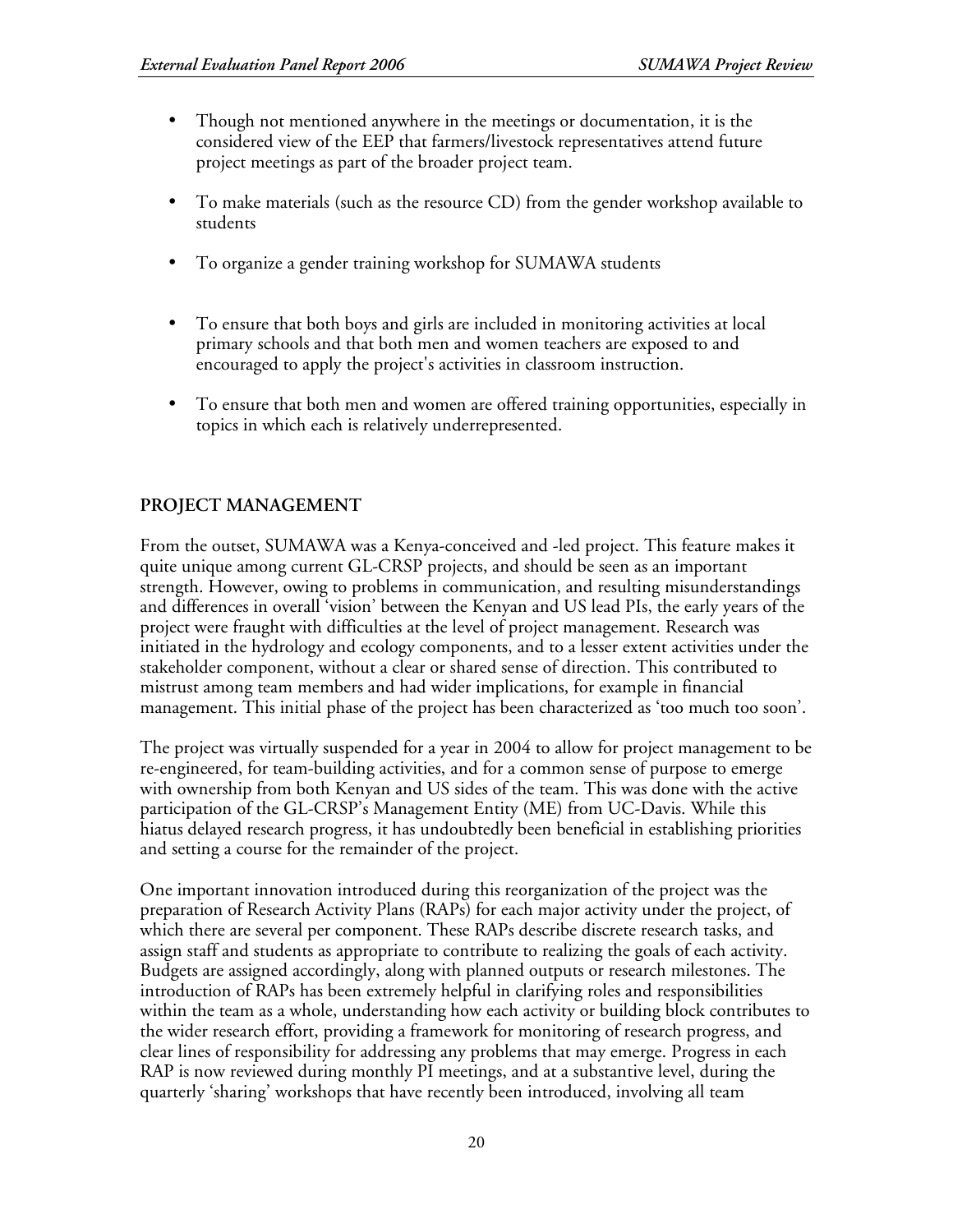members including students, to allow for open and free exchange of information and ideas. The meetings produce minutes which are distributed to the team.

A difficult problem for the project has been the relatively high turnover of research staff (co-PIs) or their inability to commit time to the project because of promotions (in some cases) or other administrative or research commitments. It is critically important that the main PI for each component be available for research and work with students. The lead US PI and the host country PI should work with the university administration to obtain release time from teaching or administration responsibilities. If this is not possible, then the component leader should step down and take up a position as researcher in favor of another faculty member with more time to lead the component. Since the SUMAWA project is supplementing the pay of the component leaders, it is necessary for them to be fully committed to the work of leading the component.

As part of the reorganization of project management, a Project Coordinator was hired and began work in mid-2005. Reports from virtually all team members, and from stakeholders including the Vice Chancellor of Egerton University, confirm that the arrival of the Project Coordinator has led to a marked improvement in the way team members interact, to an improved flow of communication within the team, and to consolidation of the shared sense of purpose that has now emerged in SUMAWA. As a result of these changes, the project is now well equipped in its management structure of realizing its overall goals within the coming two-year period.

Communications have improved considerably among team members in general, and between the US and Kenyan sides of the team in particular. Electronic communications have improved with the acquisition of GPRS-based internet-access capability for several laptop computers, although more still needs to be done to fully operationalize the planned two Safaricom email accounts intended for student use. Over the last three months the lead PIs on the US and Kenyan sides have established regular (weekly) contact through an internetbased 'chat room', which has contributed significantly to the smooth flow of communication. This innovation now needs to be extended 'downwards' to other team members, allowing the co-PIs and students in each component to communicate regularly with each other across the Kenya-US divide.

Comments from Kenyan research team members, which are supported by the perceptions of EEP members, suggest that progress towards meeting the project's goals would be accelerated considerably if the US team members could spend more time in Kenya, through a combination of more frequent and longer-duration visits.

As a result of recent program management changes, and the specific efforts of the Project Coordinator, students have recently become better integrated into the structure and functioning of the project. There is further to go in this respect, however. Although students' theses form critical building blocks of the RAPs under each component, students currently feel that their ability to focus attention on the project is hampered by the need to engage in supplemental employment to meet their financial, family and other obligations. Each student currently receives a monthly stipend of KSh. 8,000 (approximately US\$ 120 equivalent) from the project, but is otherwise self-supporting. Students are usually recruited after they have finished their coursework. Tuition fees for MSc students amount to a total of around US\$ 3,000 per student (for two years).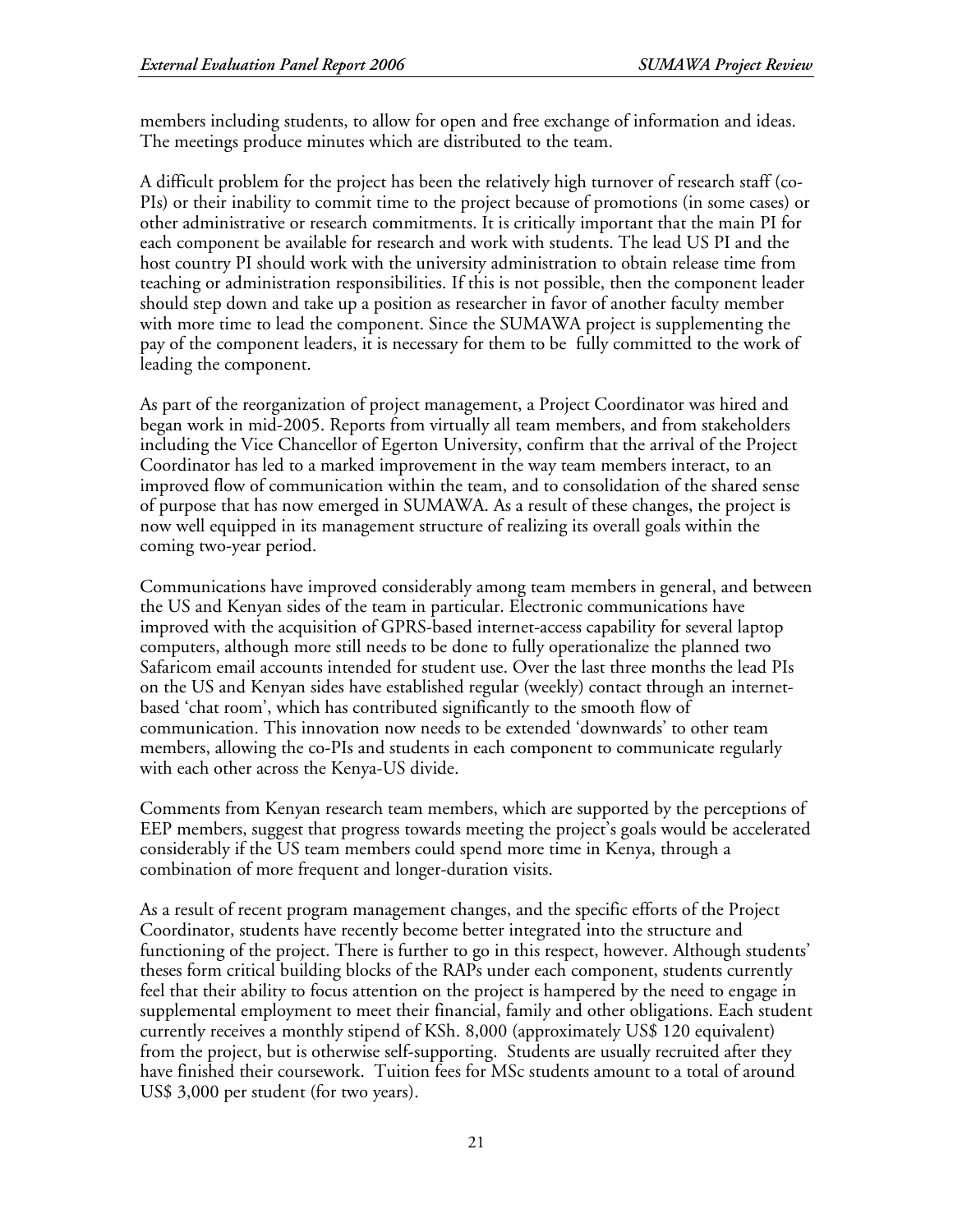## *Recommendations*

- In the view of the EEP, the project should cover the cost of tuition fees for all participating students, at least at MSc level and Ph.D. levels during the candidate's degree program. This would be a relatively modest sum in the context of the overall project budget, but would have a disproportionately positive impact on recruitment of quality students and students' motivation and ability to contribute in a timely manner to realizing the overall goals of the project.
- Component leaders must be capable of providing adequate time and intellectual commitment to the project. If administrative duties are too burdensome and cannot be reduced in negotiation with the university, then the component leader should be asked to step down into a researcher position and another component leader should be named. A policy statement to this effect should be added to the project policy manual.
- Create a master calendar for the office that is shared monthly with all project members of all field visits, travel, and other key project activities to help with the coordination of vehicles, personal schedules, and to enhance project communications.
- Suggest that key communications (schedules, trip reports, papers) be copied to the project coordinator.
- Students should be recruited in the first year of their studies. This will enable the project to better prepare the students through coursework selection, training, and mentoring. First year students can contribute to the project by assisting  $2^{\text{nd}}$  year students, faculty, or in the office.

# **FINANCIAL MANAGEMENT OF RESEARCH AND PROJECT OPERATIONS**

Establishing and maintaining an efficient and accurate financial management system has been a real challenge for the SUMAWA project. The project is very complex and its scale is unusually large for Egerton. There have been some difficulties that at times had a direct and negative impact on the ability of the team to complete its research activities on time. The team is making real progress as a result of the larger project reorganization effort over the past year and of targeted assistance on financial systems and office management systems training. 7 The GL CRSP ME is helping to develop transparent and efficient financial systems of SUMAWA, and to build the capacity of the project staff and Egerton faculty in preparing and maintaining accurate budgets and accounts for their research and operations. In the view

 <sup>7</sup> In February 2005, Susan Johnson of the GL CRSP ME visited Egerton for several weeks to develop guidelines and processes for managing many office and financial activities. In the fall of 2005, a project administrator was hired at the University of Wyoming to assist the US PI with account management (among other responsibilities), visiting Egerton in November 2005 to further the earlier efforts to improve financial monitoring.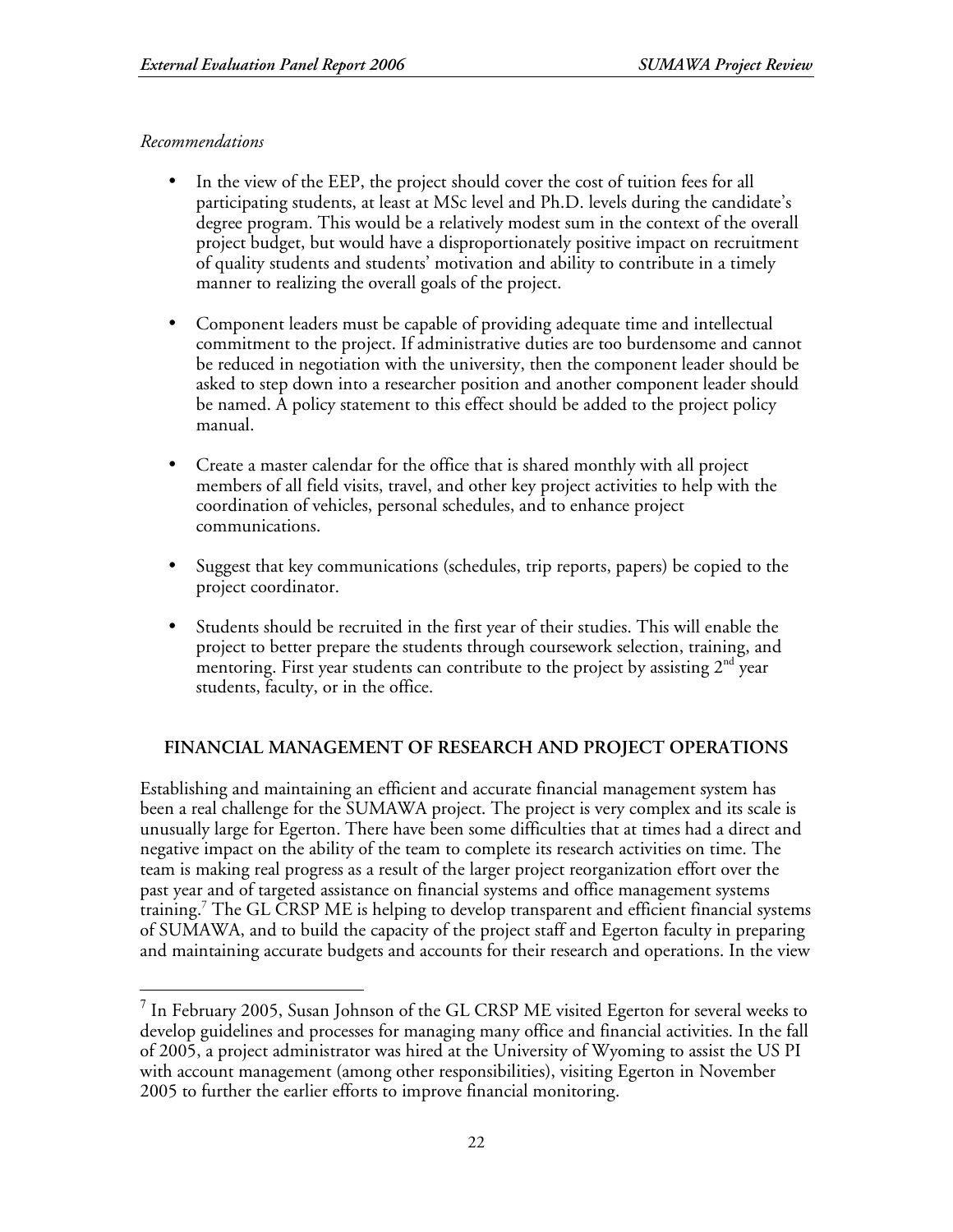of the EEP, the project has passed through a difficult period is now well positioned for increasing the accuracy and sophistication of its financial management over the next few years in ways that will benefit not only the project but also the host institution.

# *Flow of funding*

The resources of the project are not managed directly by Egerton University, but are channeled to the project staff through an administrative office of the GL CRSP based in Nairobi. Project funds are sent from USAID to UC Davis to U Wyoming and then transferred to a project bank account in Nairobi. When needed, these funds are transferred to a second project account in Nakuru, although some project expenses are directly debited from the Nairobi account. A portion of project funds are given to Egerton University in payment for overhead and to rent the project office. The university pays the salaries of faculty involved in the project and provides the use of equipment and facilities, such as the chemical lab for soil testing, and although these resources are significant, it is not possible without further investigation to accurately quantify the value of this support. The host university has an external audit process that looks at the entire financial system of the university and its departments, but this review does not drill down to the project level. Kenyan scientists receive additional salary support and stipends from the project.

Start-up funds were sent to the project account and to the University at the beginning of the project. In principle, additional funds are transferred from Wyoming to the Nairobi project account upon receipt of project invoices from the SUMAWA office. There have been delays both in the preparation of the invoices from the Kenya SUMAWA office as well as in the processing and transfer of funds from Wyoming. Even after funds are wired, it can take two weeks or more to arrive in Nairobi, so it is imperative for the efficient functioning of the project that invoicing for reimbursement is completed sufficiently in advance of the need for operating funds. The additional administrative assistance to both Kenyan and US offices in the past year is helping to clarify the procedures for making sure this process of invoicing and reimbursement is now followed. Quarterly compilations of expenses and invoicing will be replaced by monthly compilation and invoices to improve the flow of the funds, and no funds will be transferred to Kenya without adequate invoicing.

In the first year, SUMAWA received \$300,000 as its initial award, a higher figure than the average \$250,000 award for other GL CRSP program components. Over the course of the first year, because of the slow rate of disbursement to the project combined with a shortfall in funds by the GL CRSP overall, some funds were returned to the GL CRSP ME. A higher allocation of funds in the second year of the project compensated for the earlier return, but the process created the perception on the part of some project participants that the project funding had suffered an overall loss.

# *Management of funds*

Administrative costs for the project have increased over the past year, with the addition of a project coordinator in country and a project administrator in the US. There is universal agreement by the project participants, however, from faculty, students, and staff, that the addition of the project coordinator has enormously improved project operations generally. The transfer of some of the operational responsibilities to the project coordinator position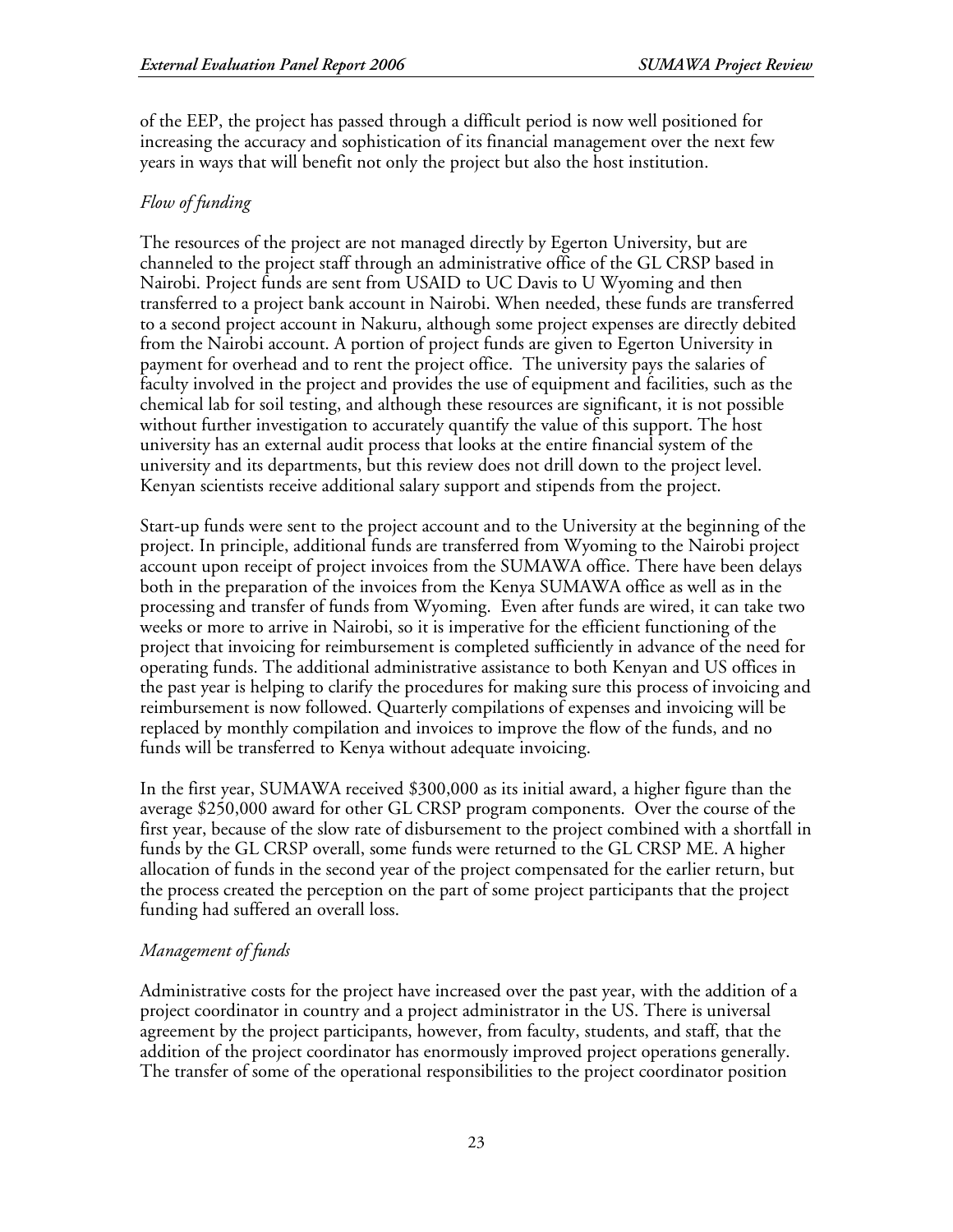will also allow the financial staff the opportunity to increase the sophistication of their financial monitoring.

Until now, the project expenses have not been tracked according to the specific research activity or component to which they related although the detail for doing so is available. The EEP team recommends that separate budgeting be developed for each RAP to enable more accurate linking of research activity costs with work plan development. With the breakout of funds by RAP budgets, each PI would be able to have more accurate information as to his or her available allocation and balance.

Some difficulties have emerged over the request to allocate funds for unanticipated expenses. A comprehensive set of financial guidelines and policies, which includes among many other topics, detailed guidance on allowable per diem rates and costs and clear procedures for expenditure reports and accounting was established with considerable assistance from the GL CRSP ME. The project management should periodically review these policies and procedures with project participants to avoid misunderstandings over reimbursements.

The EEP was not charged with carrying out a financial audit of project funds and did not review detailed reports on project expenditures. It is possible to gain some insights from review of the budgeted (not expended) amounts. Generally, CRSPs are encouraged to balance their spending so that tenured or tenure-track faculty in the US receive only small amounts of salary support (usually summer stipends for nine-month faculty), with the bulk of funding being reserved for student support and the financing of research activities. In the case of Egerton University, in the 2005-6 workplan, the costs budgeted for student training (14%) is a relatively small percentage of the project personnel budget while the faculty researcher support figures are significantly higher (approximately 50%), with the remainder of personnel costs divided between administration (27%) and consultants (9%). The EEP feels that student support should be increased and faculty/researcher stipends should be limited to those individuals who are actively committed to and engaged in current research activities.

Adminstrative costs for the project have been supplemented by support from the Management Entity. Given the complexity of the project and the importance of facilitating this interdisciplinary applied research effort, these costs are not unreasonable and the support appears to be paying off nicely in terms of improved management.

# *Leveraging of funds*

In addition to the support of the host university, the project has leveraged both financial and other resources that have not been fully captured in the project reporting, particularly from the partners and stakeholders. For example, the Provincial Fisheries Office now provides 80% of the salary of the fisheries employee who is completing a master's degree under the program and also supports one-third of the time of the Assistant Director of the Rift Valley Fisheries office to work on project-related topics such as advocacy on aquaculture in the national fisheries policy. Similarly the Rift Valley Water Resources Management Authority is collaborating closely with the stakeholder component of the project on the formation of the Water Resources User Associations, providing the time of the staff member for social mobilization as well as some transport and funds for snacks at the workshops.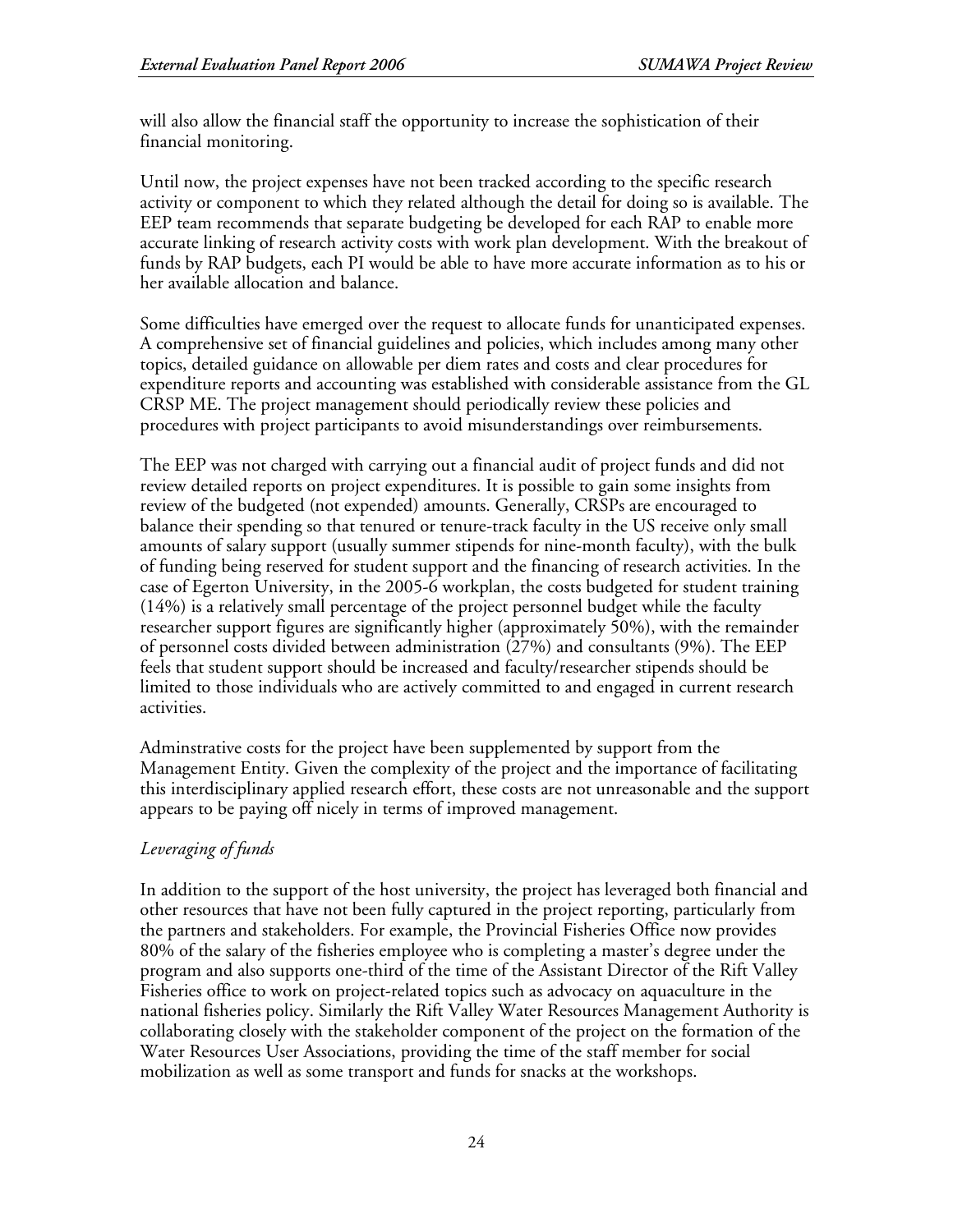The project is encouraged to pursue possible sources of funding from USAID/Kenya as well as the REDSO office as part of their natural resources management efforts. For example, a USAID/Kenya team working on a new activity on the Mau forest recently toured the SUMAWA project area and met with the team and future linkages might develop.

## *Recommendations*

- Establish line item budgets for each research activity in both US and host country institutions.
- Provide training for PIs and/or appropriate administrative staff in the maintenance of RAP "shadow budgets."
- Continue the refinement of the monthly expense sheets to include columns to track to which RAP and/or component of the larger project the expense refers.
- Encourage regular and direct communication between the Wyoming and Egerton project administrators to ensure that needed information is included with the invoicing and that the expense statements and invoices are sent in a timely manner.
- Regularly summarize the RAP budgets into component level budgets.
- Provide monthly statements with expenses and available balances to PIs and co-PIs.
- Regularly review with project participants the rules for reimbursement of allowable expenses, the list of unallowed expenses, and the procedures for filing expenditure reports. This could be accomplished by a periodic email notice from the lead PIs on the need to follow the guidance supplemented by more detailed review as needed at meetings.
- Pursue other external support for outreach and stakeholder involvement from Kenyan and international organizations.
- Pursue, to the extent possible given time available, alternative funding support for student research and training from such programs as the newly instituted Borlaug LEAP fellowship and CGIAR program for women masters' students.

## **INTEGRATING GENDER INTO SUMAWA RESEARCH AND PROJECT OPERATIONS**

The SUMAWA project has made a determined effort to improve understanding of the relevance of gender issues to its research agenda as well as the management of its research activities. In this, it has done more than other projects both within the GL CRSP and more generally across the CRSP portfolio. Overall attention to gender in the SUMAWA project has been slowly increasing in scope and improving in quality. In 2003, a gender assessment of the project proposal found that except for a very vague comment that "gender issues will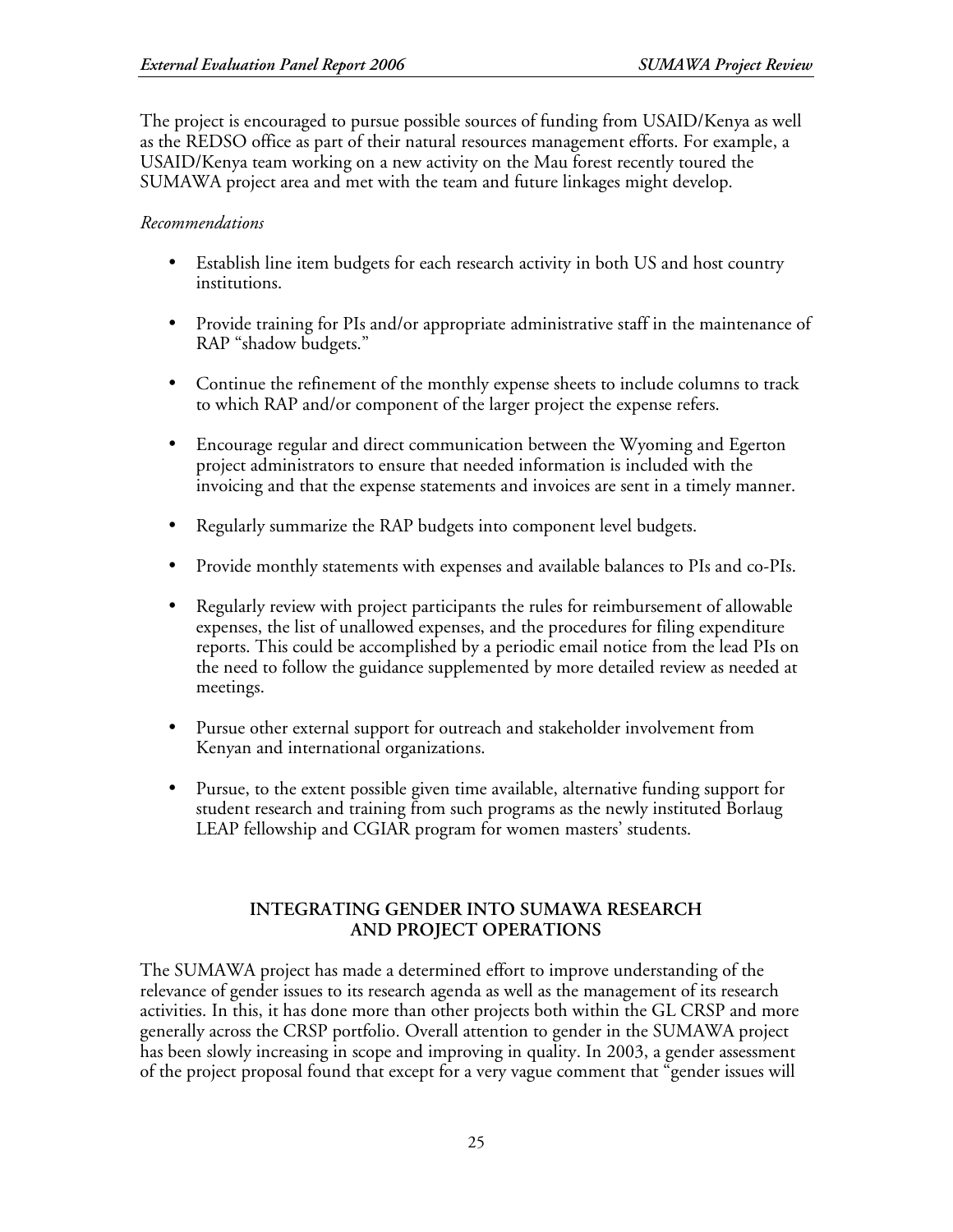be incorporated in the project design" of the various activities, there was no clear approach or plan for addressing gender issues in the project. 8

Today, there is a higher level of understanding that attention to gender involves identifying areas of gender inequality – where either women or men experience unequal access, knowledge, or power – that affect the ability of people to act as fully productive members of society regardless of their socially defined gender roles. The project includes a "gender policy" in its project operations and policy manual which provides guidance on affirmative action in staffing and selection of students for training as well as asserting the need to fairly depict women in project activities and publications and to include women as representatives in al stakeholder activities. 9 The social scientist with the strongest background in gender mainstreaming has been promoted into the position of co-PI on the Stakeholder Component, increasing her familiarity with the work of the other PIs and allowing her to provide additional support in gender analysis to other components. Most importantly, scientists across the different components of the project acknowledged the need for addressing gender issues in their research efforts and in project management.

While it is important to stress that the integration of gender issues into research and extension does not necessarily depend on the number of women involved, reviewing the number of women relative to men who are involved in and leaders of the research program can help to highlight areas of under-representation or management inequities. Each component has expanded its recruitment of women for student research positions, especially in fields in which women are generally underrepresented and several have been successful at finding qualified applicants. Since the start of the research effort in 2002, the number of women (including both US and Kenyan) on the SUMAWA core research team has increased from 12.5 % (2 out of 16) to 35% (6 out of 17); among the M.Sc. and Ph.D. students (both US and Kenyan), the annual proportion has shifted from 11% women (1 out of 9) during 2002-3 to 50% (4 out of 8) during 2005-6 according to data presented to the EEP. The proportion of total students completing degrees, however, favors men overwhelmingly, 13 to  $\overline{4}$ , with women comprising 23.5% (4 out of 17) degree seekers. $^{10}$  Given the relatively short time of the project it is not possible to say if this reflects any particular gender-based constraint or is simply a function of the relatively later entry of more women into the program. Currently, the Stakeholder and Socio-economic Components both have women as Co-PIs and one woman student each, while the Socio-economic has another woman researcher. The Ecology Component includes one woman student. Finally, the Hydrology Component includes a woman as Co-PI and one woman PhD candidate. The respective proportion of women on each research team is: Stakeholder (33%), Socio-Economic (28.5%), Ecology (14.2%), and Hydrology (21.4%).

The PIs attended a half-day gender training workshop in June 2005 in conjunction with the GL CRSP research conference in Dublin, Ireland. Several scientists reported that this training has helped in their understanding of and recognition of the importance of investigating women's issues and gender inequalities more broadly and their impact on the watershed environment. The training also helped to highlight issues that had not emerged in

**<sup>8</sup>** Deborah Rubin, "Gender Assessment of the Global Livestock Collaborative Research Support Program (GL CRSP)" Report prepared for the GL CRSP, University of California, Davis. Contract Number: K-841458. (April 28, 2003).<br><sup>9</sup> SUMAWA Policy and Procedures Manual, Section 17: "Gender Issues Policy," page 11.<br><sup>10</sup> Slide presentation by Prof. William Shivago, "SUMAWA Overview," page 5 (February 7, 2006).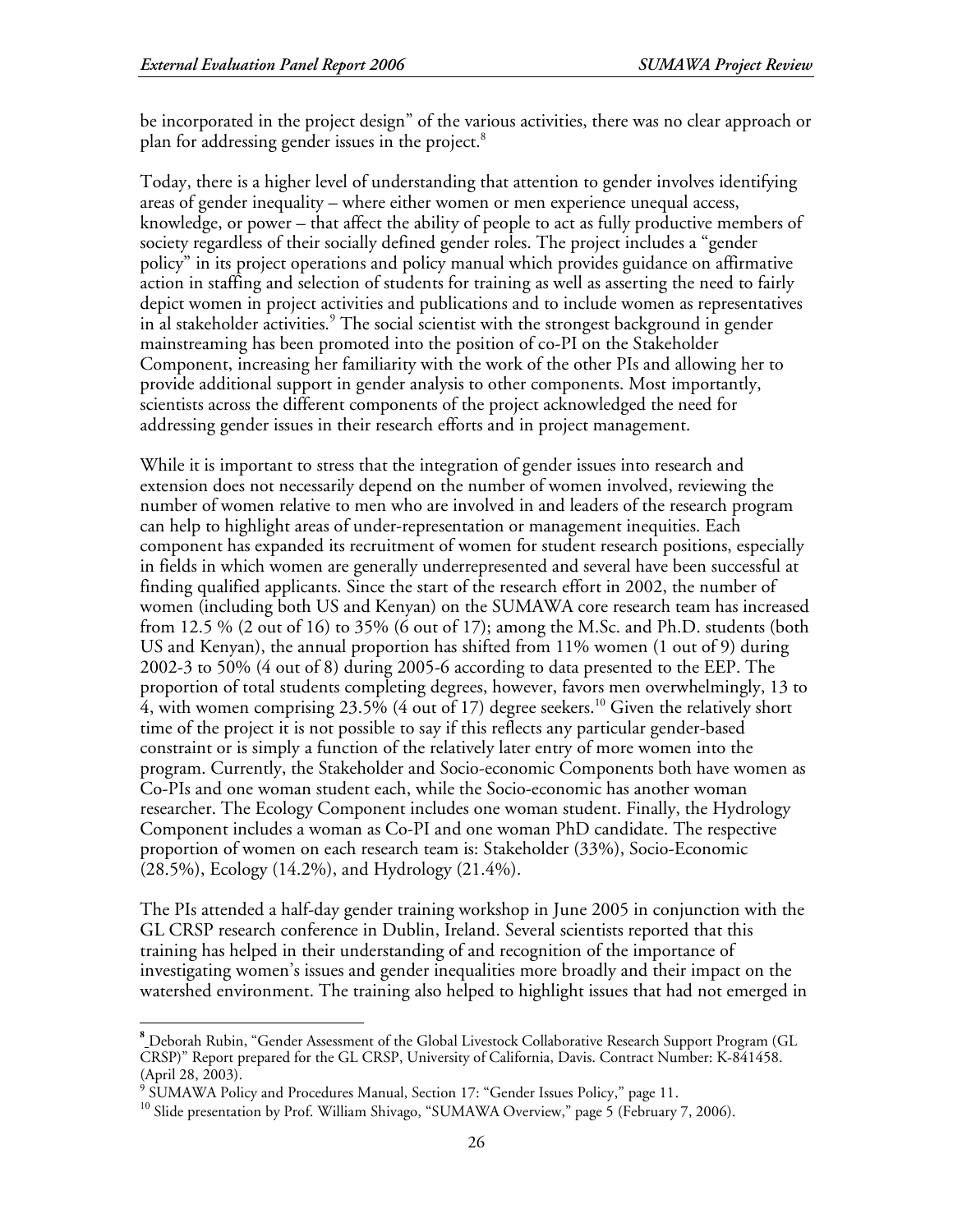more general reporting and had helped to identify similar threads among women's and gender issues across the different components. The gender analysis of patterns of water collection brought to light the finding that men, rather than women, extract the larger volume of water from the river and take it for resale rather than for domestic use.

What continues to be a struggle for the project is how to mainstream attention to gender throughout the research project cycle and how to improve the quality of gender analysis of the research results. The project is limited in its ability to carry out additional gender analysis where the sex-disaggregated data was not collected in the initial stages of the research. However, there is a considerable amount of published research on gender relations among the ethnic communities in the Njoro River watershed and in Kenya more widely that has been produced by US, Kenyan, and other researchers over the past forty years. This literature is a valuable supplement to the primary data collection efforts of the SUMAWA team, but little of this background literature is referenced in existing project documents. Additional support and attention to these aspects of gender integration into the project is warranted.

Gender issues are increasingly addressed but have not always been taken into account during project design and development. In some activities, researchers have worked to improve gender integration during the implementation phase. In the Stakeholder Component, a watershed women leaders' seminar was organized in May 2004 to compensate for the lack of women in attendance at earlier stakeholder meetings. In the Socio-economic component, some but not all of the baseline data was collected in a sex-disaggregated manner and some additional sex-disaggregated data collection and analysis is being considered. If the baseline survey or supplementary survey data is adequately designed, the data collected will be able to answer the questions asked by the USAID gender guidance, "how will the proposed intervention either help or hinder efforts to promote gender equality?", and it will provide enormously useful information about the utility of specific recommendations. With the relevant sex-disaggregated data collection, it will be possible to analyze, in the future, the gendered impact of the project, but it is not fully possible to do that at the present time. In the Hydrology and Ecology components, lack of attention to gender differences during design of some research activities, such as in labor availability or crop preference may affect the adoption of even technically sound recommendations, e.g., in the conservation of steep slopes and/or fish pond development. In all of the components, repeated and regular review of research activities to consider whether gender inequalities are relevant to the substance or the application of the research results would help to compensate for aspects overlooked in project design.

For the future, it would be helpful for those with more gender mainstreaming knowledge and experience to either develop a brief checklist of gender issues to consider in project design during the preparation of the RAP and/or to provide consultation on gender integration so that the appropriate elements can be included in the research. A separate budget line for this support may be needed. It is also critical that researchers make sure that their representation of gender relations is based on the results of sound social scientific research and does not reinforce existing stereotypes.

Both the Stakeholder and Socio-economic components have identified ways to include attention to gender in their workplans. The Stakeholder Component will improve its handling of the recruitment of participants for its series of tiered workshop to ensure that an adequate number of and appropriate type of women's representatives attend and have an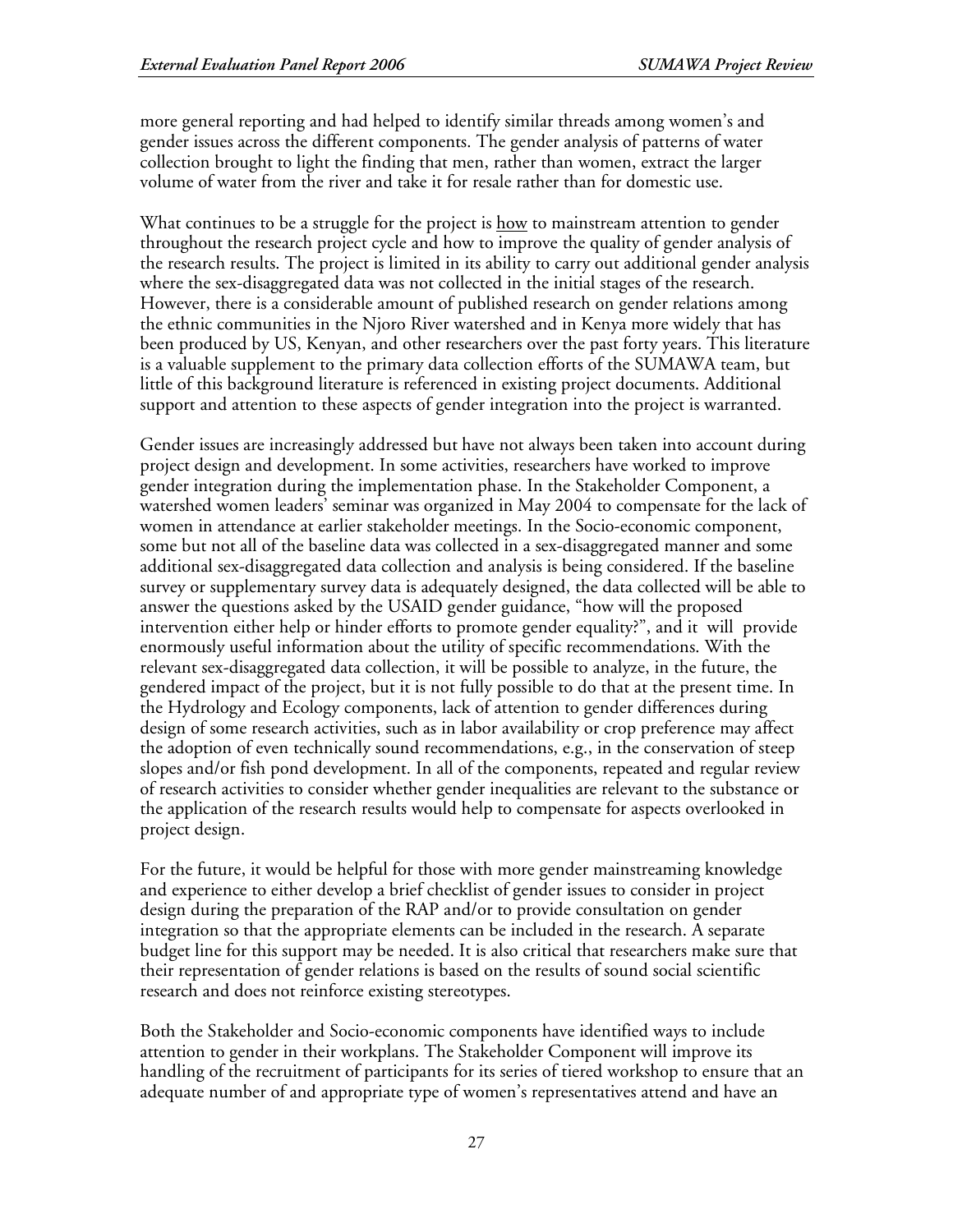opportunity to contribute to the proceedings. The Socio-economic component hopes to continue with further gender analysis of the baseline survey. There are good opportunities for more explicit attention to gender in the activity now starting up in the Hydrology Component on the impact of livestock on the watershed by considering the different patterns of livestock ownership and use by men and by women and carrying out a gender analysis on key impact indicators. Finally, the Ecology Component has been working to increase its involvement of women in its pond construction program and should be encouraged to be more attentive to gender-based constraints in its planning of feeding regimes and marketing and processing options. In the future, it would be very helpful to do a gender analysis of the value chain for fish farming and marketing.

Because of the sensitivity surrounding the study of ethnicity in Kenya, there has as yet been little research linking ethnicity and gender issues. Gender, is, however, a fundamentally cultural issue, and gender research will have to address cultural differences across the watershed. It is important for the SUMAWA project to address this point and to clarify how ethnicity and gender intersect, while also identifying creative ways to encourage women to move beyond their own cultural stereotypes and to collaborate in finding ways to improve the health of the watershed.

The role and involvement of the US women researchers in SUMAWA has been generally positive. The professional women from the US provide a positive example to the Kenyan researchers about women's abilities to succeed in scientific fields and to lead and manage scientific research programs. Reports from the researchers and other program staff about several of the women doctoral students who have spent time in Kenya was overwhelmingly positive: that they were capable, hard-working, and willing to get involved in the community. Several interviewees noted a desire for the US team members to spend even more time in Kenya so that there is more time to interact on the broader themes of the research – such as reducing gender inequalities – in addition to achieving the narrower activity objectives.

## *Recommendations*

- Clarify and emphasize the message that attention to gender in fundamentally concerned with reducing gender inequalities and removing gender-based constraints and not simply or only targeting women as stakeholders or participants, although that may be an appropriate outcome in many cases.
- Improve the quality of gender integration into project design and analysis by providing consultations with the gender mainstreaming advisors on the project to research components during the design of new RAPs.
- Provide additional training on gender integration and analysis for students.
- Provide a separate budget line to support specific research that will enhance gender analysis of the overall program.
- Prepare a "state of the art" paper on gender issues in the watershed (i.e., gender issues in agriculture, natural resource management (including tenure security and common property work) and water supply and sanitation) that incorporates an historical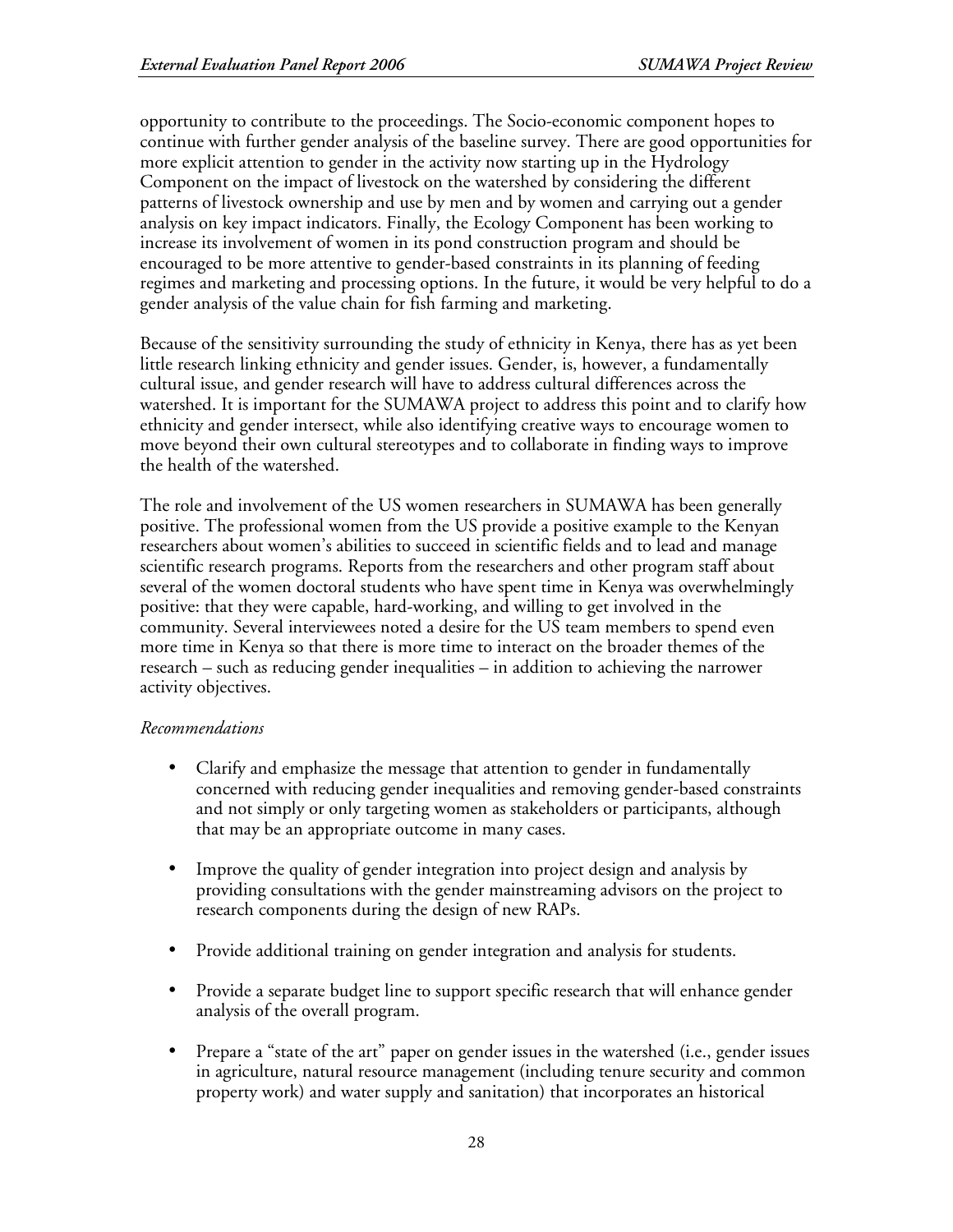perspective and refers to supplementary ethnographic research as well as the data provided by the stakeholder PRAs and the baseline socio-economic survey.

- Carry out repeated and regular review of research activities to consider whether gender inequalities are relevant to the substance or the application of the research results and refine RAPs accordingly.
- Develop stronger links between the SUMAWA gender advisors and others agencies with gender expertise, such as the gender advisor from the Rift Valley Water Resources Management Authority.

## **OUTREACH, IMPACTS AND WIDER ENGAGEMENT**

The project spreads across four administrative locations of Njoro Division in Nakuru District, Rift Valley Province of Kenya. The locations are Nessuit, in the upper watershed area, Njoro, in the middle catchment zone, Ngata, in the lower section and Kaptembwo (Baruti) area, adjacent to Lake Nakuru and the mouth of the river. Stakeholder outreach is an integral activity in the project design. Whereas outreach has been undertaken in the last two years, there is a clear need to widen the scope of engagement and strengthen the nascent relationship of people within the river Njoro basin. More of the target stakeholder groups need to be reached and mobilized if the project is to register significant support and sustainability. Perhaps a functional desegregation of the stakeholder fraternity in the respective locations into youths, women, and other categories with clear interest in the watershed health could be considered.

The outreach exercise could also be diversified through distribution of the project summary capturing the thrust of the science in lay language, tying it with how research is intended to be a tool beneficial to the majority of the watershed interest groups. The project leadership has built a network of contact persons within the respective political units on the landscape who can act as agents for disseminating quality project information to the local population in their languages.

As far as government agencies are concerned, the project has engaged focal institutions in the provincial, divisional as well as location level. Of particular mention is the Rift Valley Water Resources Management Authority (WRMA), a structure developed through the devolution of the responsibilities of the Ministry Water Resources and Irrigation, as envisaged in the Water Act (2002). The Authority has oversight of all the water towers (watersheds) within the Rift Valley, including river Njoro. The Fisheries Department, under the Ministry of Livestock and Fisheries Development, is a vital partner of the project. The Kenya Wildlife Service (KWS) are another category of stakeholders that have benefited from the extensive characterization of the watershed. The management of Lake Nakuru National Park, their research officers and databases contribute continuously with the project.

At the same time although the team did not visit with representatives from the Municipality of Nakuru, it was told that they are a core collaborating partner. The area of interest for this metropolitan is sewage discharge, water quality and quantity within their jurisdiction. Coincidently, the Nakuru Municipality, through bilateral assistance from the Japanese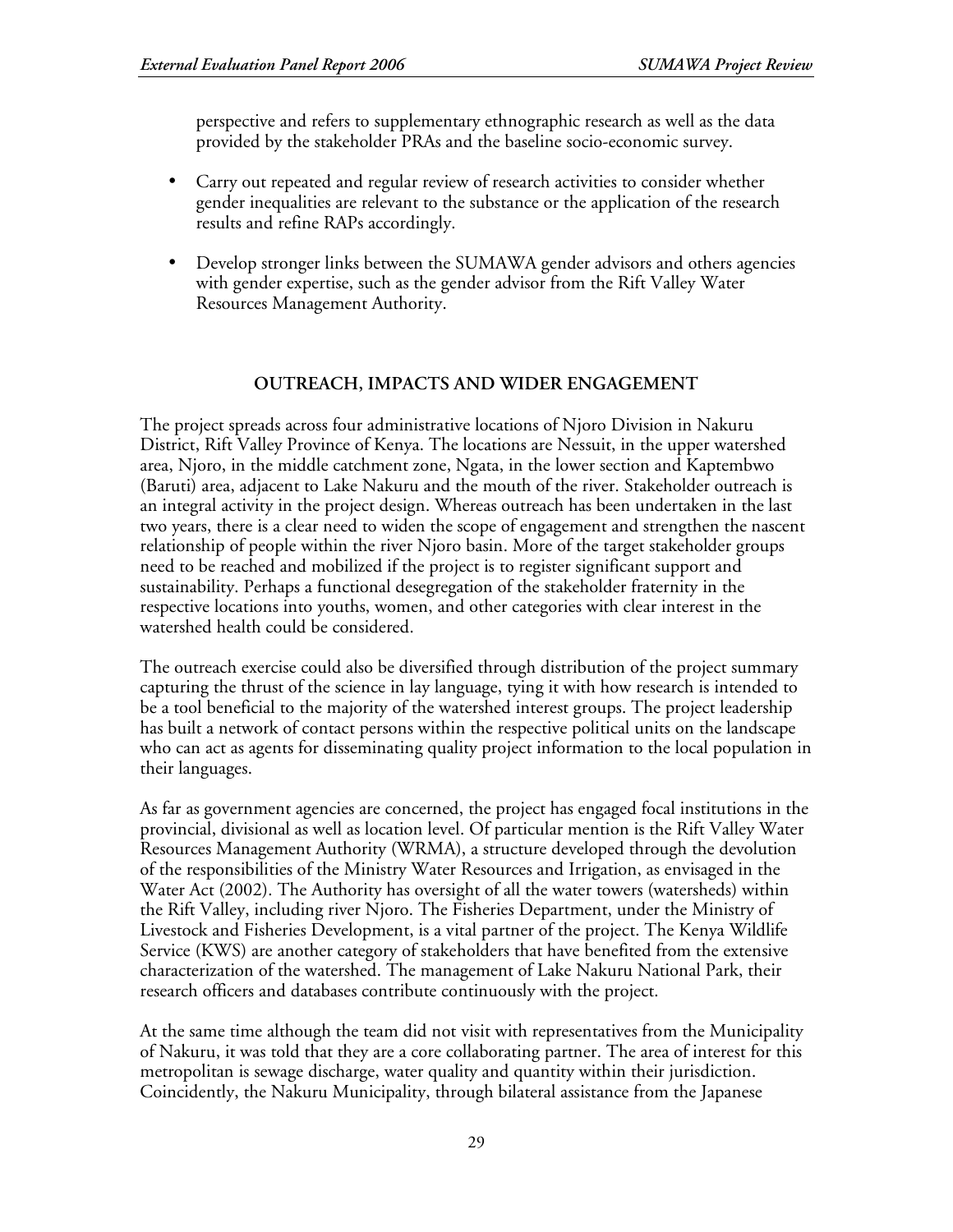International Cooperation Agency (JICA), has constructed a laboratory located within the KWS premises where data analysis is shared by all. The facility is said to provide useful services to the project and the other collaborators. Leveraged resources in-kind have come in handy in this instance.

Opportunities for the project to deepen its outreach do exist given that the establishment phase was effective in mapping out the current watershed stakeholder profile. Community engagement has been a particularly useful outreach activity. The installation, management, and protection of four rain gauges in community areas and facilities such as schools is worth mention here. Data sharing between community members, the Meteorological department in Nairobi, and the project improves any conceptualized interventions.

Although this is a joint US-Kenyan project, the outreach status of activities in the United States has not been captured here. However, it is worth saying that a number of co-PIs and students have had an opportunity to contribute to the project through hands-on research and spending time in the Kenyan site. This is an ongoing activity.

# *Dissemination of research findings*

The research findings have been reported as shown in the table below. There are a total of 14 thesis/dissertations during the past three years. With the level of funding and the time frame this is an excellent outcome of the project. Results of the students' work were presented at various scientific meetings and conferences by the PIs and co-PIs. However, most of the publications are non-refereed conference presentations or abstracts with poster presentations. There were four peer-reviewed publications in conference proceedings and currently one article has been submitted to a refereed journal. Even scientific findings published in refereed journals are highly appreciated. Some of the conference presentations and poster presentations of this project are of high quality and introduce the project and its methodologies and findings to national and international audiences. However, the PIs and co-PIs are encouraged to consider publishing their findings in international as well as regional refereed journals. It is also suggested that all students who contributed to the findings be included in the publication either as authors or co-authors when appropriate, or acknowledged in other ways. This practice is important for the student's training and their future scientific/professional career. Upon availability of funding, the students should also be invited to attend and present papers at international as well as regional conferences to provide them with opportunities to meet and learn from others scientists.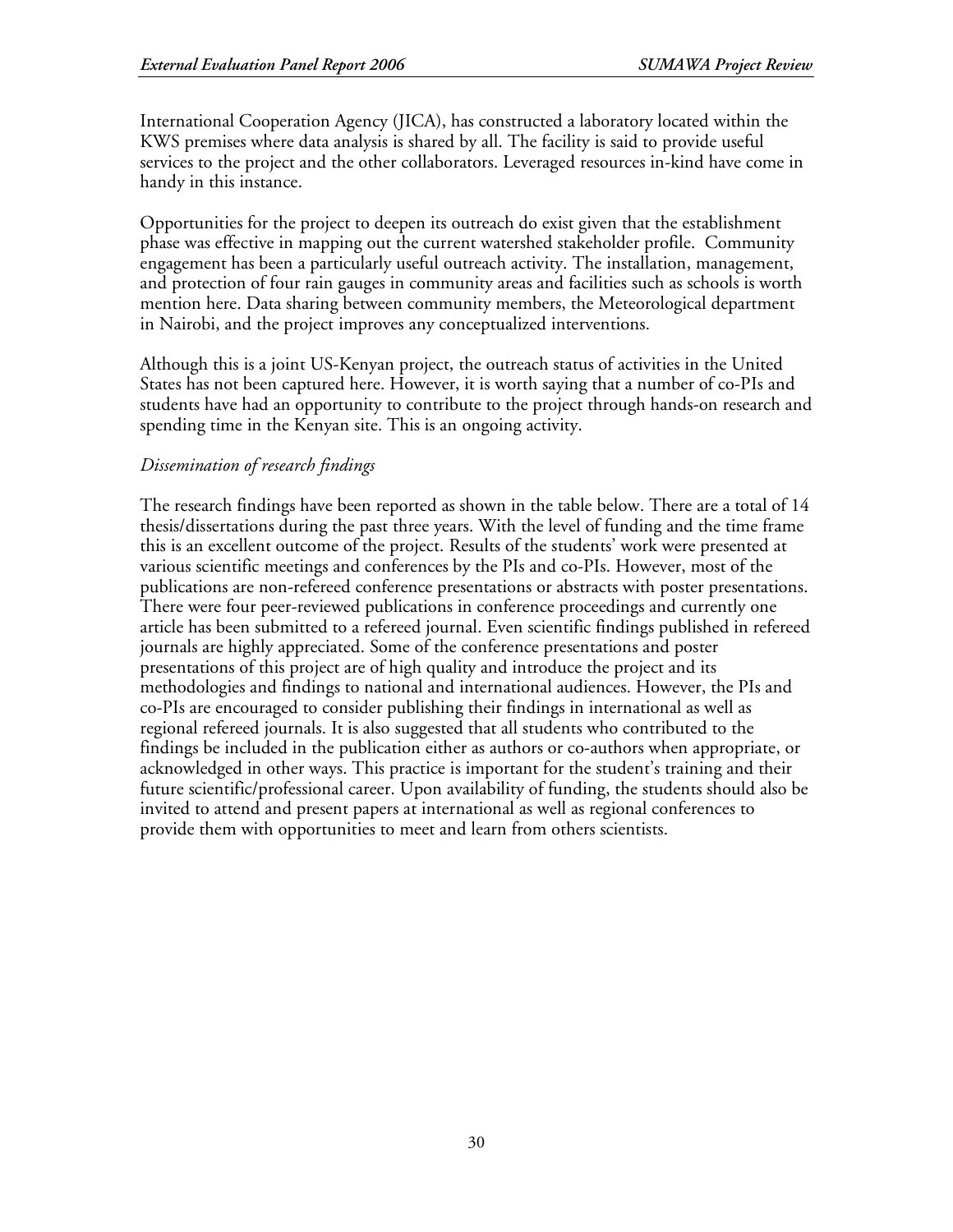| Type of publication                   | Total # of publications |
|---------------------------------------|-------------------------|
| Students' thesis/dissertation         | 14                      |
| <b>SUMAWA PAR</b>                     | 5                       |
| Abstract/ presentations at scientific | 20                      |
| meetings/conferences                  |                         |
| Other publications                    | 10                      |
| Peer reviewed publications            | 4                       |
| Refereed Journals                     | 1 (submitted)           |

Number of publications, 2003- 2005 from all research components

# *Policy Implications*

The SUMAWA project goals and objectives have important and strategic policy implications. Land Use and Environmental Protection among all stakeholders are critical components in the context of Njoro Watershed.

*Kenya Wildlife Service (KWS) and Lake Nakuru National Park* – Lake Nakuru National Park was the leading revenue earner for KWS in 2005. The park brought in US\$3.2 million. This figure is set to improve with a proposed park management plan that will benefit from information currently generated through SUMAWA. Policy direction on watershed health has a direct impact on the KWS planning process. Above all, Lake Nakuru is a Ramsar site, recognized internationally for its rare bird life. As part of the project research sites, it has helped the wildlife authorities understand the watershed problem better.

Additionally, KWS has no control over the private lands that the watershed cuts through. With the intervention of this project it is able to reach a larger stakeholder community and educate them on the importance of the Lake to the country and national biodiversity base. It also enhances quality of KWS research on the ground which is very limited at the moment.

They are also able to lobby the tourism sector with quality information, such as the Municipality's discharge of sewage into the lake, the adverse effects of unregulated crop farming within the watershed and its siltation effects on the lake among others.

*The Water Resources Management Authority (Rift Valley)* – The WRMA has drafted a memorandum of understanding with Egerton University, via SUMAWA project on collaboration. This in itself is a policy initiative that recognizes the role of this project in the policy formulation process and lessons learned within from the Njoro that can be replicated elsewhere in the country. In addition, the EEP was informed that the SUMAWA project is an "agent" of the Authority in research and other information that stakeholders may not access otherwise. At the moment, this is the only watershed benefiting from high-level research in the country. At the grassroots stakeholder level, the Authority has mandated to the project to assist with the identification of watershed communities and their structure for formulation and registration of a Njoro River Water Resources User's Association (WRUA).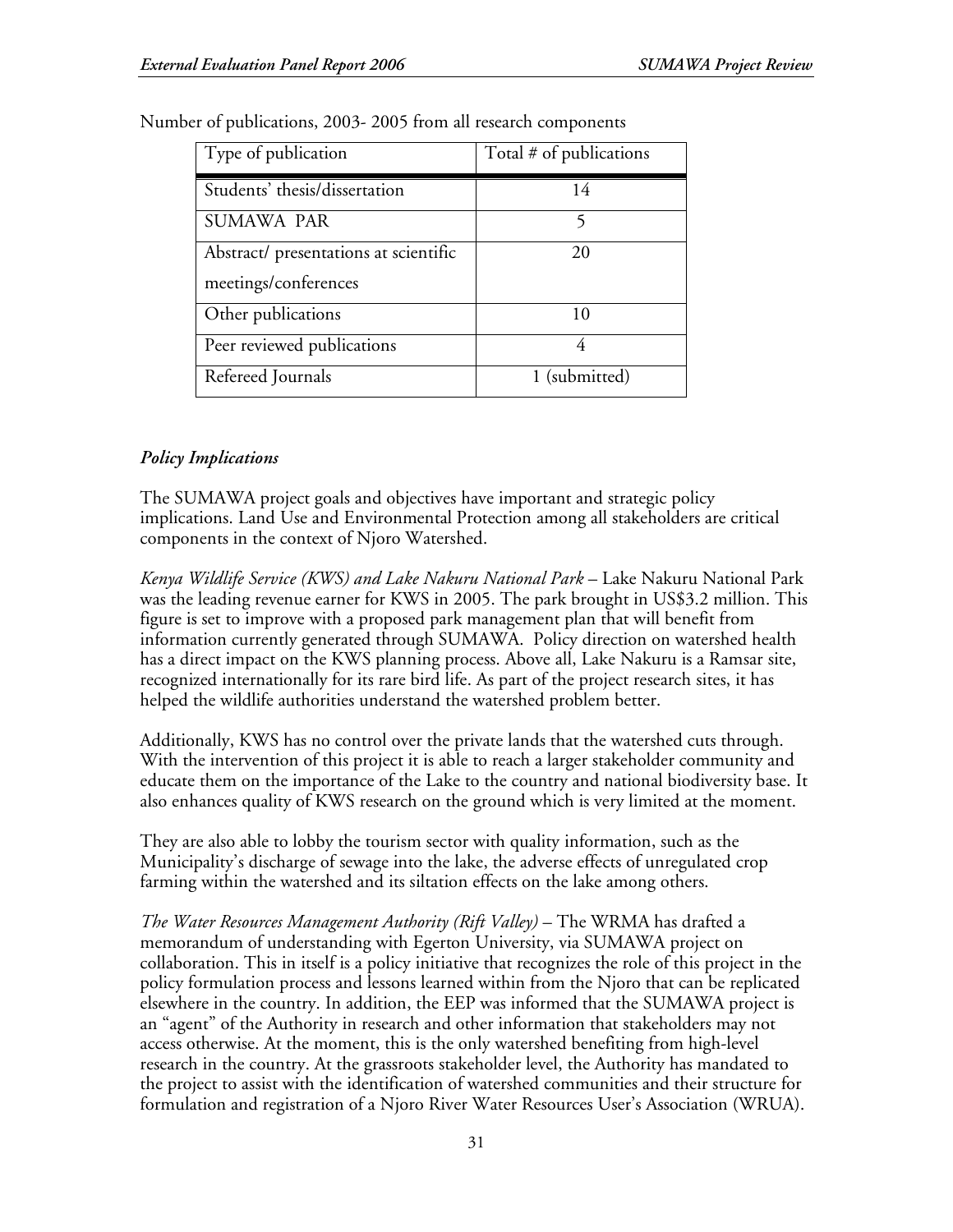Consequently, SUMAWA has been identified as a "main actor" of basin issues, laying a foundation for influencing the policy process from an informed perspective.

*The Fisheries department*- The Provincial Director of Fisheries contributes up to a third of his time on the project. One other member of staff is pursuing an Msc in Fisheries and is attached to the project on a full-time basis, with a keen interest in aquaculture. A third person has an unspecified amount of time to maintain strategic links with the project at the cost of the government. The EEP were informed that a Fisheries policy is going to be developed for the country and this project will play a major role. Strategically, the government is focusing on a shift of attention in fisheries from *capture* to *culture*. The officers attached to the project collaborate with a faculty member, Dr. Liti, a specialist in aquaculture technology and a co-PI in the ecology component. The input of the project into this process is potentially very high and is already being felt.

*The Office of the President* – The provincial administration in Kenya plays a key role in linking grassroots activities to government institutions and programs. Chiefs, District Officers, Provincial Officers are part of the contact persons that collaborate with the project. Suffice it to say that this is a particularly important point in Kenya because the consent and cooperation of this hierarchy of officials is crucial to project success. They maintain and report on public domain activities on a monthly basis to their superiors which lends credence to a common interest such as the one led by this project.

Dialogue within and between direct and indirect watershed stakeholders can be enhanced in a supportive policy environment.

# *Recommendations*

- Widen the scope of engagement and strengthen the nascent relationship of people within the river Njoro basin. More of the target stakeholder groups need to be reached and mobilized.
- Project information should be disseminated to local populations in their language.
- The project team should publish findings in international as well as regional refereed journals. It is also suggested that all students who contributed to the findings be included in the publication either as authors or co-authors when appropriate, or acknowledged in other ways.
- Develop a comprehensive outreach and information dissemination plan of action that will strategically target stakeholders and enhance the publication, outreach, and/or policy impact of the project.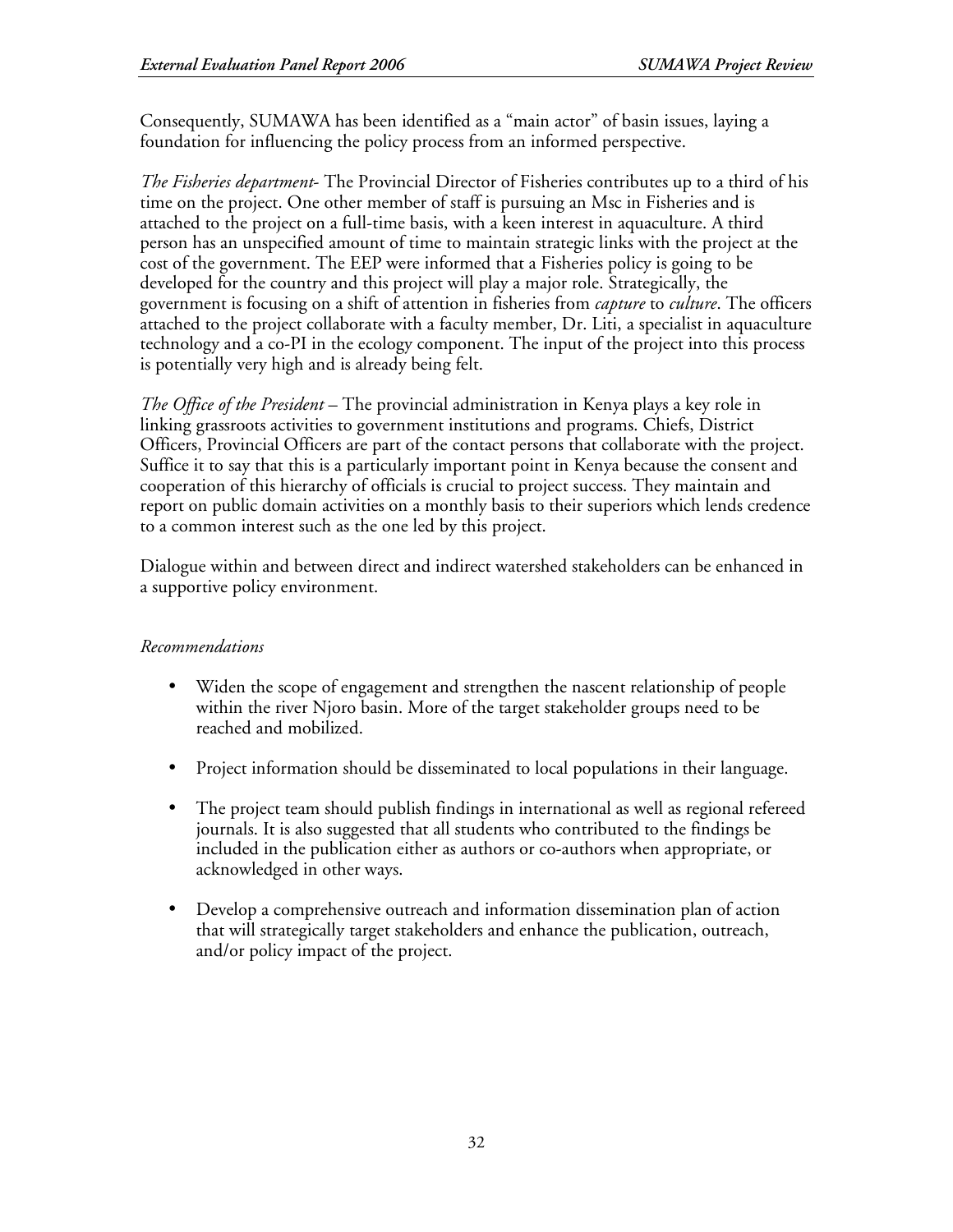# **SUMMARY OF KEY FINDINGS**

Key findings (not in order of priority) at the project level

- Communication among and between project components and staff has improved dramatically with the reorganization of the project and the hiring of additional staff and redistribution of responsibilities.
- Financial management has improved greatly. Over the past year, clear guidelines have been created about financial procedures for all levels of research and management. New procedures are setting the foundation for transparent, efficient, and timely management and reporting of the financial systems.
- Interlinkage among components is present, but could be strengthened and focused. In particular, analysis from the socio-economic component will be very important for ensuring impact of the other components. The socio-economic component is currently understaffed and under-budgeted and would benefit from additional support.
- The project is doing an excellent job of linking to key stakeholder groups in the watershed, from the community level to the national government institutions. It is considered a major and influential actor by the Rift Valley Water Resources Management Authority.
- The project work to develop inventories of biodiversity in the watershed is leading to important understandings about changes in ecosystem health.
- The more narrowly focused livestock activities of the project are two: research on the impact of livestock production on the watershed and an economic study of the trade offs of livestock production and other livelihood options. Problems have stalled these two activities, but their importance to the overall project requires renewed attention to ensure their completion.
- The project needs a comprehensive research and dissemination framework that will link each research activity to its appropriate deliverables, with clear monitoring of progress from research to publication, outreach, and/or policy impact.
- Student research has greatly contributed to the research outputs of the SUMAWA project. Additional financial support to assist high performing students is warranted.

# **SUMMARY OF RECOMMENDATIONS**

## *Stakeholder Component*

- Pursue additional secondary research on ethnic identity, collective action, and gender to provide an analytical context to and enhance the analysis of the PRA material.
- Clarify the feedback processes for providing and testing technical recommendations with the community members.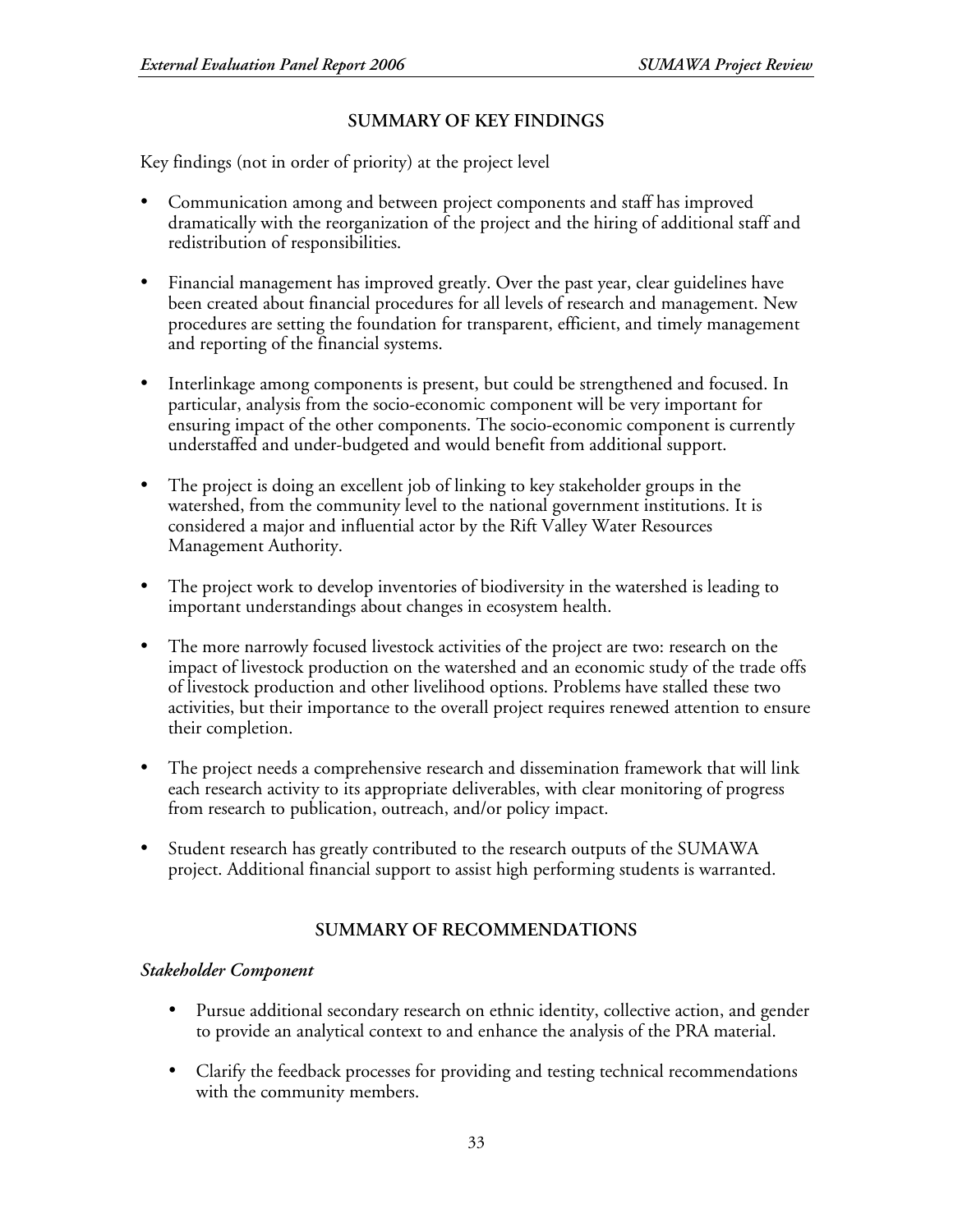- Liaise with other components to ensure that community members are involved in the testing and evaluation of proposed technologies and/or income generating schemes and that the results are included in the community action plans.
- Develop a checklist for interactions with the communities to ensure wide stakeholder involvement at meetings (e.g., Have women and men been notified of the meeting time and place? Is the meeting location convenient to all community members? Is the meeting time acceptable to both men and women?).
- Develop a plan for additional gender analysis of the PRA and socio-economic baseline data.
- Clarify the research results expected from the tiered workshop process.
- Develop a schedule for writing and submitting research results to peer review journals.

# *Hydrology Component*

- Recruit staff member and student(s) to lead the livestock activity and its impact on water quality, aquatic and terrestrial ecosystems, and river morphology of the Njoro river system, and incorporate into an existing RAP or prepare a stand-alone RAP with adequate budget
- Develop a research activity that will identify a pair of medium-size watersheds on or near the campus to study effects of agricultural land uses on water quantity and quality. A suggested site is the hill-slope near the new fish pond site. The hill-slope can be slightly modified to build two identical watersheds as the hill slope has relatively uniform slope and soil types covered with a perennial grass. The paired watersheds can be used to obtain data as well as to demonstrate to the farmers the effects of conventional and conservation cultivation methods on the environment of the Njoro River watershed. Along with the proposed RUSLE (Revised Universal Soil Loss Equation) to simulate field soil erosion the WEPP (Water Erosion Prediction Project) model is also suggested for the same objective. RUSLE is primarily applicable to small-scale plots. However, the WEPP model was developed to compensate this limitation of RUSLE. It is applicable to relatively large-scale watersheds with multiple slopes, land uses, and irregular shapes. For overall simulation of water quality/water quantity of the entire Njoro River watershed AGNPS (Agricultural Nonpoint Source) model along with the SWAT (Soil and Water Assessment Tool) is suggested. Once a solid database is established, the models can provide information for effects of various hypothetical land use changes on water quality and quantity. The database requires reliable field monitoring of hydrology, climatology, and land uses. The latter three models will require rather comprehensive data and were developed to use GIS/RS to help generate input data easier.
- All water quality data reported for the project should include information on quantity as well as quality. Also included in the report should be sediment data in quality and quantity. Sediments are the most important non-point source pollutant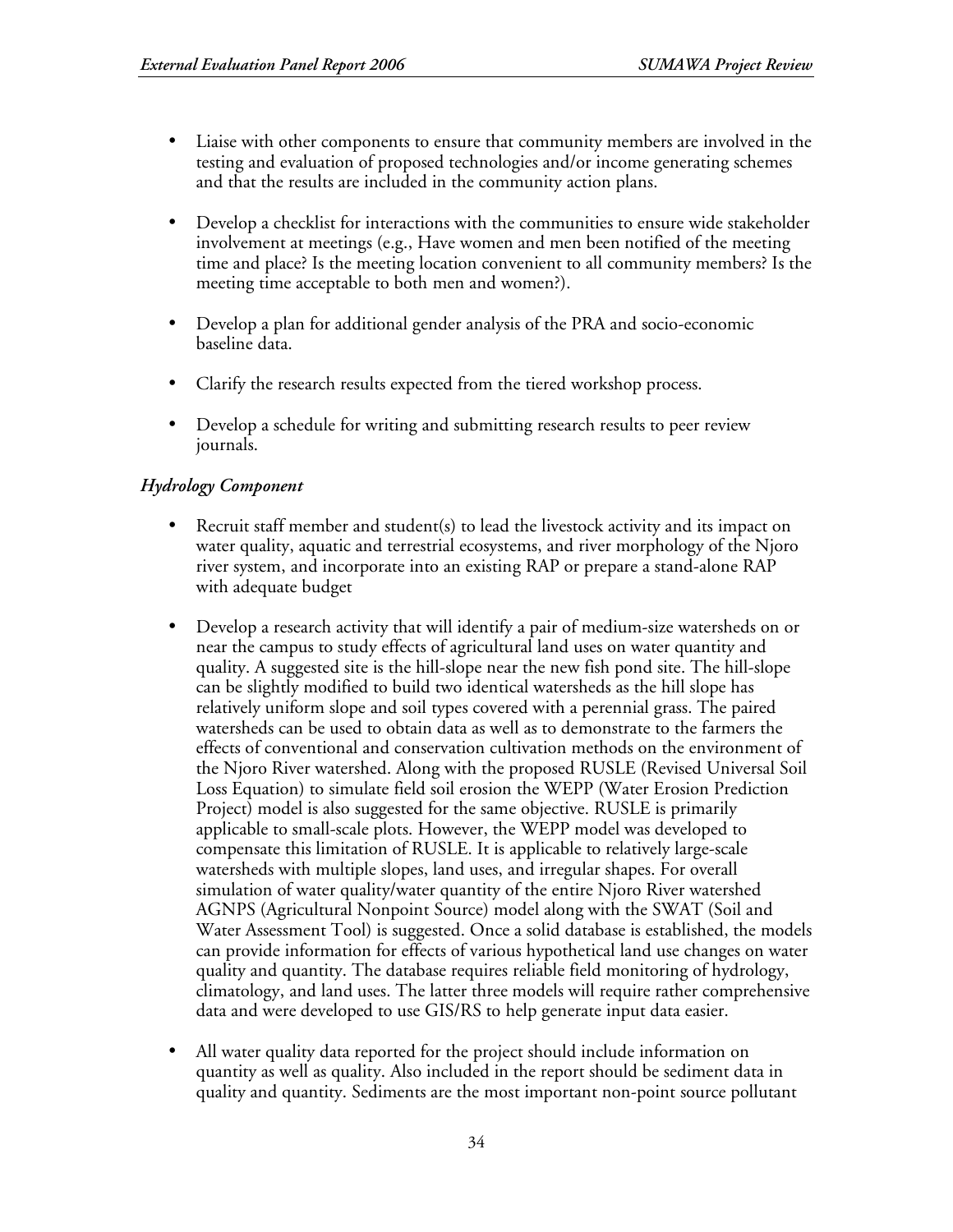in water systems which carries other chemicals and destroys aqua-ecosystems when deposited on the bottom of streams. Sediments also cause loss of flow capacity of streams and storage capacity of embankment dams along the waterway. The loss of water holding capacity of Lake Nakuru would be one of the negative impacts of sediments from the Njoro River and other inflows. Major sources of the sediments in the watershed include intensive field cultivation, livestock operation, bank erosion of the river due to mud slides and direct access into the river to use the water. The cultivated fields along the waterway especially contribute unscreened sediments and other pollutants to the river.

- Give greater emphasis on water quantity issues in the research.
- Ensure that the gauge readers and students are trained and instructed to clean all water measurement sites if feasible during the river flow seasons and/or to record the condition of the measuring sites as a reference for data analysis.
- To better understand the regional groundwater system an expert in geo-hydrology should be involved in the project to study and assess the geo-hydrologic conditions in the region.

#### *Topics for Additional Research with Leveraged Funds for the Hydrology Component*

- The critical areas along the riverside including the riparian areas should be protected by limiting or restricting the inflow of pollutants. As a BMP (Best Management Practice) ecologically sensitive streams in forest areas are often protected by SMZ (stream management zone) in the U.S. SMZ is a designated width of a buffer strip with native/introduced plants which is restricted from any access by human or animals. Similarly a combination of aquatic buffer and grass strip along both sides of the Njoro River would drastically reduce the pollutants moving into the river. This system will play an important role of limiting pollutant inflow from the cultivated areas which are close to the river system. Research is needed to determine the optimum width of the grass strip and aquatic buffer to minimize loss of the individual farmlands. Also an important activity to be studied is the fencing at the current water collection sites to restrict direct access by community people and animals. An alternative water collection system for human uses and animal consumption at each water collection site may be installed with water supplied by gravity pipes or hand pumps from the river. This can immediately impact the river water quality, conditions of the riverbanks, and the quality of water the community uses. The households who use the water from the river for domestic uses should be provided with a basic filtering device. A consideration should be also given to development of a simple inexpensive filtering device to clean the water before human consumption.
- Another activity which can immediately impact the community is the RCR (roof catchment of rainwater) system. The houses in the region are well equipped to implement this system as two of three required components are already available at most households; impervious and relatively clean roof, and space for storage tank. The third component to provide the clean rainwater during critical dry seasons of the year is a storage tank. The tank may be built with homemade concrete bricks which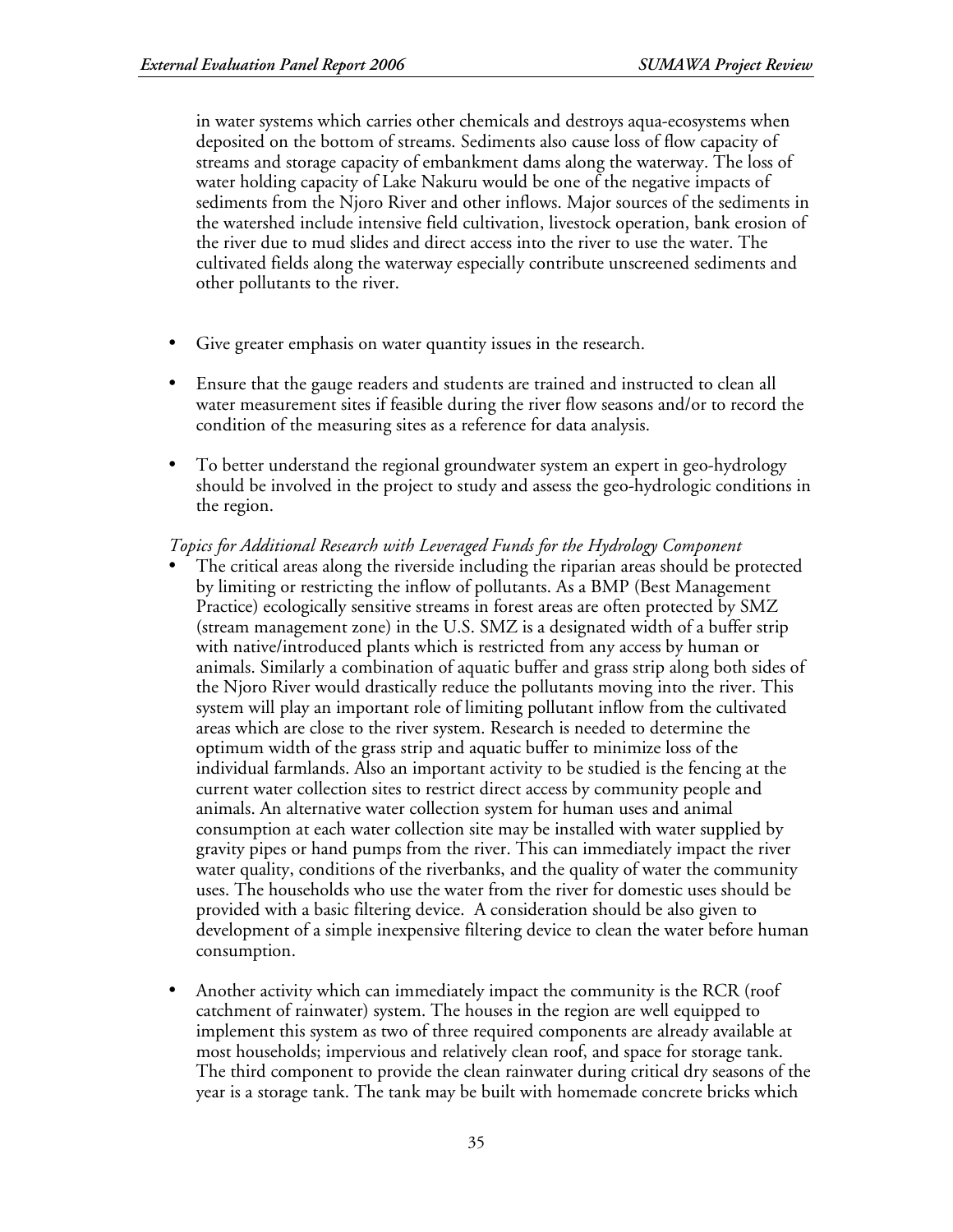are less expensive than commercial plastic tanks. The size of tank for each individual house is determined based on the size of the roof, number of family members, seasonal rainfall amount and distribution, and location of the house. Based on personal observation each household can store up to  $10 - 30$  cubic meters of clean rainwater during the normal rainy season. This is a sufficient amount of water to use throughout the critical dry season for a family. Protecting the forest is critical to rehabilitate the Njoro River watershed and it can be done better by providing the community with cleaner water sources which do not require boiling. Boiling of water before consumption is an important practice however, since woods and charcoals are the major sources of fuel in the region this practice will help provide clean water but also cause a serious long-term problem of deforestation. An alternative source of fuel to boil the water such as solar energy collecting ovens may be introduced to the community.

# *Ecology Component*

- Clarify and refine the plans for institutionalization of the BIOMat model for its use by stakeholders, including attention to training community members in collecting indigenous knowledge on the environment and differences in that knowledge by gender.
- Work with the Socio-economic component to develop a value chain analysis of fish production and marketing, including the economics of fish feed production, marketing of fingerlings, and costs of water.

*Topics for Additional Research with Leveraged Funds for the Ecology Component*

• An adequate water supply should be identified before any pond aquaculture is introduced and developed for communities and individual families. Pond aquaculture requires a large volume of water. Low-head embankment water supply systems can be installed without an engineering design at low cost in small valleys with or without a perennial stream. The water stored in the embankment during the rainy seasons would be also available for other uses by the community.

## *Socio-Economic Component*

- As an immediate priority, recruit faculty members and students in sufficient number and with the appropriate skills to conduct economic analysis and household modeling within the next two years, with priority given to economic analysis of interventions proposed under other project components. Staff/ students could be identified on Kenyan and/or US sides, but should contribute jointly to the same Research Activity Plans (RAPs).
- Prepare detailed RAPs and budgets for economic analysis and household modeling activities, and submit as an addendum to the overall 2005-06 annual workplan and budget.
- Identify main research outputs or targets, and prepare a dissemination plan specific to the socio-economic component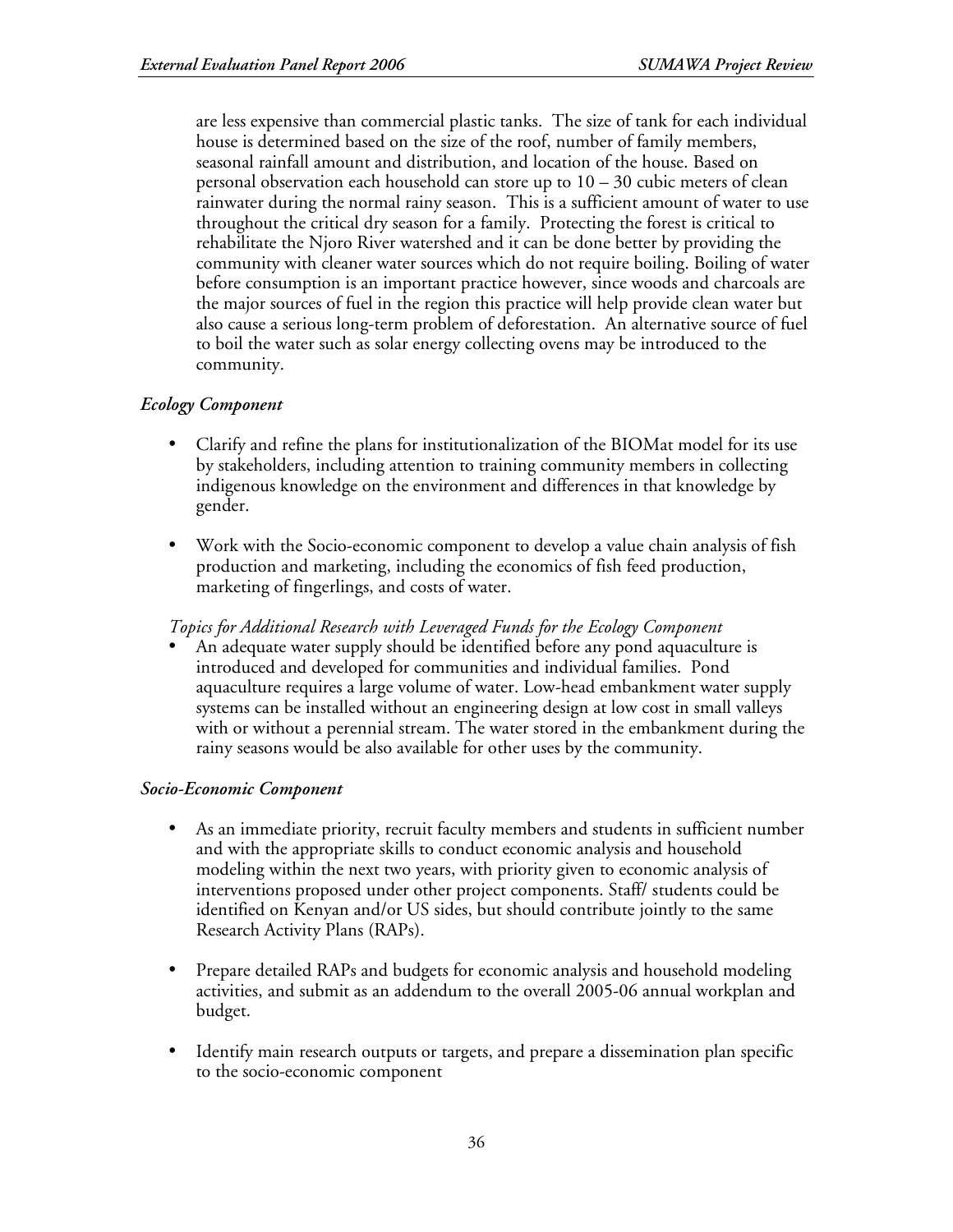• US researchers (and, where relevant, students) should visit Kenya more frequently and for longer periods, in order to increase the level of engagement and collaboration between US and Kenyan researchers

# *Training*

- The EEP recommends that student support be equal to the life of the project (i.e., two years) in order to leverage adequately on their skills, time and training opportunity at the various stages of their MSc degrees.
- It is also the observation of the EEP that a training plan that addresses the research agenda be developed to assist in the research implementation and future interventions.
- Though not mentioned anywhere in the meetings or documentation, it is the considered view of the EEP that farmers/livestock representatives attend future project meetings as part of the broader project team.
- To make materials (such as the resource CD) from the gender workshop available to students
- To organize a gender training workshop for SUMAWA students
- To ensure that both boys and girls are included in monitoring activities at local primary schools and that both men and women teachers are exposed to and encouraged to apply the project's activities in classroom instruction.
- To ensure that both men and women are offered training opportunities, especially in topics in which each is relatively underrepresented.

# *Project Management*

- In the view of the EEP, the project should cover the cost of tuition fees for all participating students, at least at MSc level and Ph.D. levels during the candidate's degree program. This would be a relatively modest sum in the context of the overall project budget, but would have a disproportionately positive impact on recruitment of quality students and students' motivation and ability to contribute in a timely manner to realizing the overall goals of the project.
- Component leaders must be capable of providing adequate time and intellectual commitment to the project. If administrative duties are too burdensome and cannot be reduced in negotiation with the university, then the component leader should be asked to step down into a researcher position and another component leader should be named. A policy statement to this effect should be added to the project policy manual.
- Create a master calendar for the office that is shared monthly with all project members of all field visits, travel, and other key project activities to help with the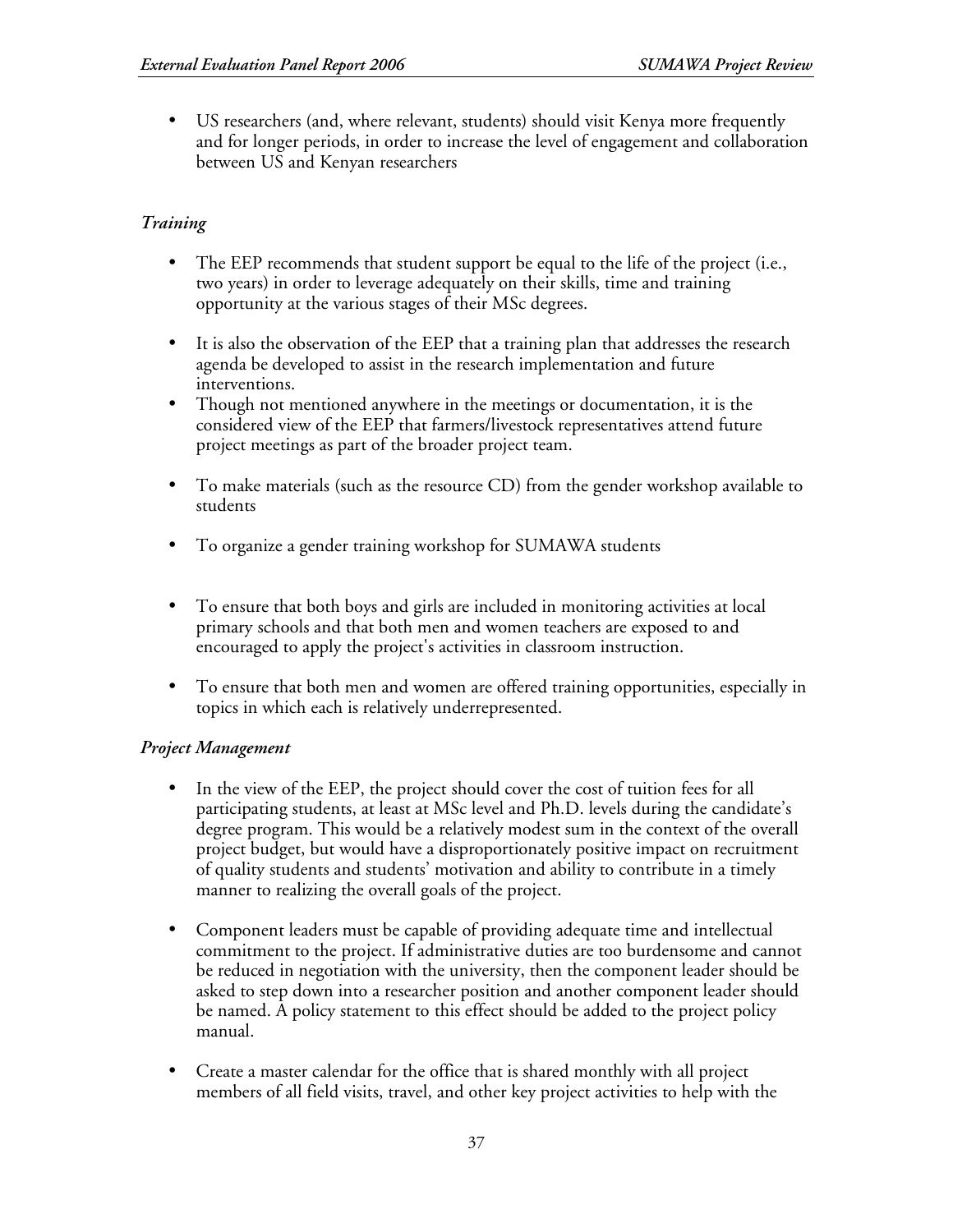coordination of vehicles, personal schedules, and to enhance project communications.

- Suggest that key communications (schedules, trip reports, papers) be copied to the project coordinator.
- Students should be recruited in the first year of their studies. This will enable the project to better prepare the students through coursework selection, training, and mentoring. First year students can contribute to the project by assisting  $2^{\text{nd}}$  year students, faculty, or in the office.

# *Financial Management*

- Establish line item budgets for each research activity in both US and host country institutions.
- Provide training for PIs and/or appropriate administrative staff in the maintenance of RAP "shadow budgets."
- Continue the refinement of the monthly expense sheets to include columns to track to which RAP and/or component of the larger project the expense refers.
- Encourage regular and direct communication between the Wyoming and Egerton project administrators to ensure that needed information is included with the invoicing and that the expense statements and invoices are sent in a timely manner.
- Regularly summarize the RAP budgets into component level budgets.
- Provide monthly statements with expenses and available balances to PIs and co-PIs.
- Regularly review with project participants the rules for reimbursement of allowable expenses, the list of unallowed expenses, and the procedures for filing expenditure reports. This could be accomplished by a periodic email notice from the lead PIs on the need to follow the guidance supplemented by more detailed review as needed at meetings.
- Pursue other external support for outreach and stakeholder involvement from Kenyan and international organizations.
- Pursue, to the extent possible given time available, alternative funding support for student research and training from such programs as the newly instituted Borlaug LEAP fellowship and CGIAR program for women masters' students.

# *Gender Integration*

• Clarify and emphasize the message that attention to gender in fundamentally concerned with reducing gender inequalities and removing gender-based constraints and not simply or only targeting women as stakeholders or participants, although that may be an appropriate outcome in many cases.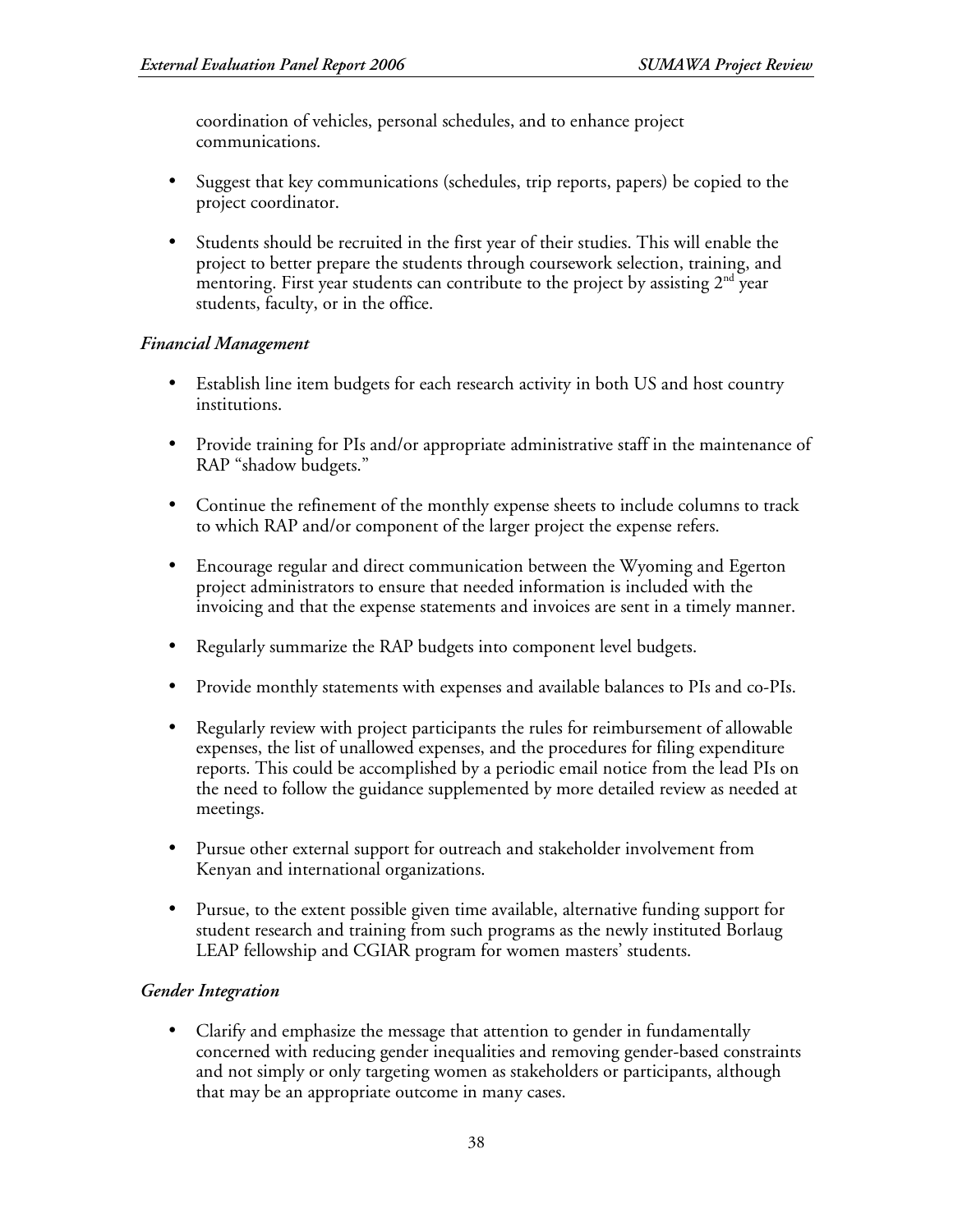- Improve the quality of gender integration into project design and analysis by providing consultations with the gender mainstreaming advisors on the project to research components during the design of new RAPs.
- Provide additional training on gender integration and analysis for students.
- Provide a separate budget line to support specific research that will enhance gender analysis of the overall program.
- Prepare a "state of the art" paper on gender issues in the watershed (i.e., gender issues in agriculture, natural resource management (including tenure security and common property work) and water supply and sanitation) that incorporates an historical perspective and refers to supplementary ethnographic research as well as the data provided by the stakeholder PRAs and the baseline socio-economic survey.
- Carry out repeated and regular review of research activities to consider whether gender inequalities are relevant to the substance or the application of the research results and refine RAPs accordingly.
- Develop stronger links between the SUMAWA gender advisors and others agencies with gender expertise, such as the gender advisor from the Rift Valley Water Resources Management Authority.

# *Outreach, Impact and Wider Engagement*

- Widen the scope of engagement and strengthen the nascent relationship of people within the river Njoro basin. More of the target stakeholder groups need to be reached and mobilized.
- Project information should be disseminated to local populations in their language.
- The project team should publish findings in international as well as regional refereed journals. It is also suggested that all students who contributed to the findings be included in the publication either as authors or co-authors when appropriate, or acknowledged in other ways.
- Develop a comprehensive outreach and information dissemination plan of action that will strategically target stakeholders and enhance the publication, outreach, and/or policy impact of the project.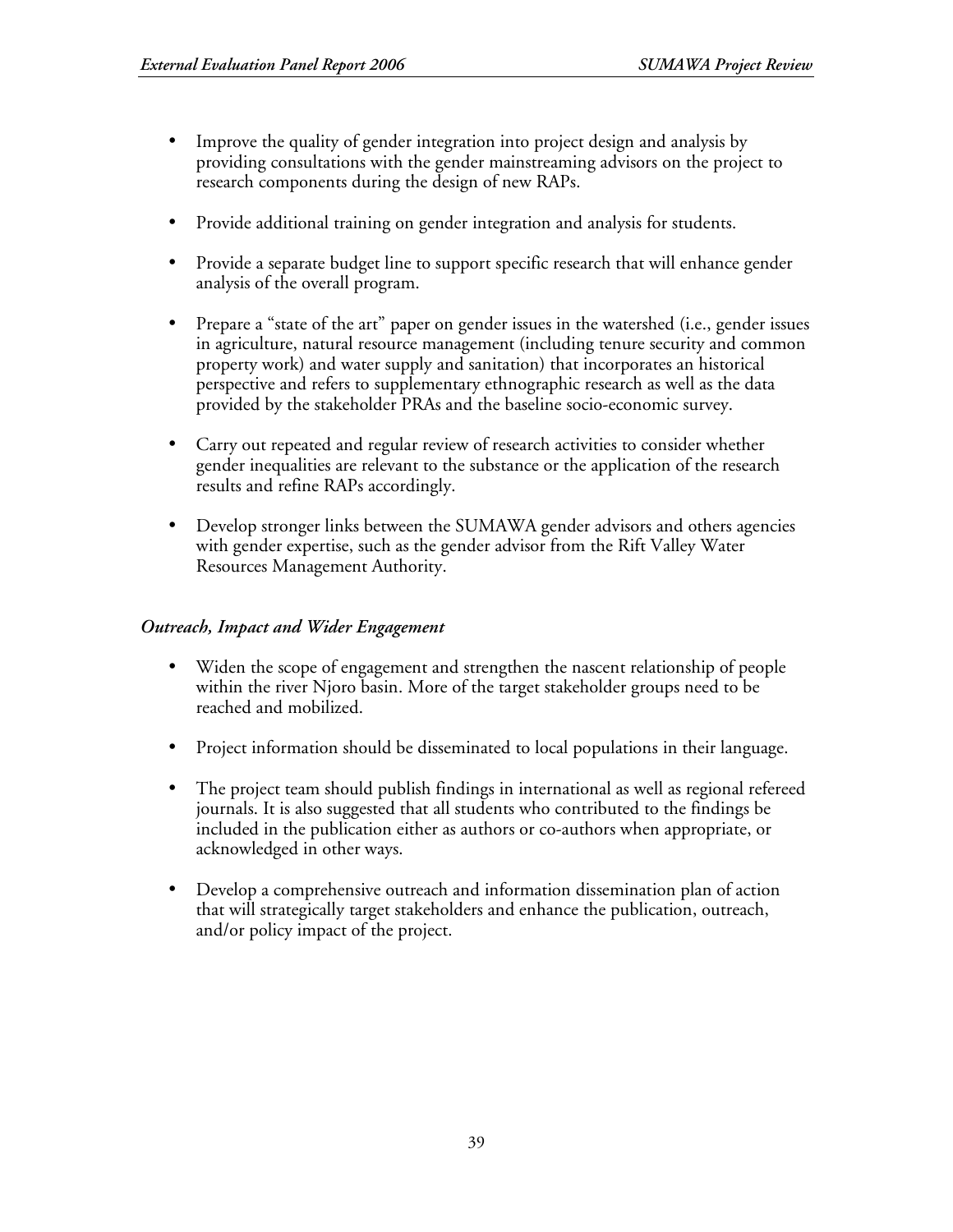# **APPENDIX**

# **SCOPE OF WORK**

## **External Site Visit Reviews – SUMAWA**

## *I. Adequacy of the Problem Model and the Quality of the Scientific Research*

- a) How does the Problem Model (PM) address a development issue of importance to the country(s) in which the project functions. Is the PM clear, fully developed, and scientifically sound?
- b) Is the scope of the research appropriate given the budget and timeframe? Does the budget accurately reflect the needs of the project?
- c) How do the objectives and activities fit the problem model?
- d) Are there aspects of the PM that are missing or are inappropriate? What are they?
- e) What is the quality of research being conducted? How does the research make a significant contribution to the relevant field(s) of science and how does it advance understanding of appropriate development processes?
- f) How does the research support a problem solving objective and does it link logically with the PM? Does it develop a technology that has development/science value? How can that technology be applied?
- g) How does the team's expertise match the research agenda? Is the level of contribution appropriate to the area of investigation? How does the team interact?
- h) Is the research agenda appropriately matched to the project's resources? Why or why not?
- i) How effectively has new knowledge been applied in the modification of the original PM and workplans?
- j) Evaluate the quality of publications and papers.

# *II. Progress*

- a) Considering the funding history of the project, evaluate the accomplishments of the project and provide rationale for your evaluations.
- b) Have goals and objectives, as articulated in the workplans, been met? If not, please provide explanation.
- c) Should the project be continued or modified? Provide rationale for your evaluation.
- d) In what ways have the impacts and outputs been significant? Evaluate the mechanisms for dissemination of research results.
- e) What, if any, are the benefits to the US?
- f) Does the project have an effective plan for dissemination of research results? What is it?

# *III. Policy*

- a) Do the project goals have policy implications? What are they and how have they impacted national development?
- b) Has policy been incorporated in the project design? At what level are appropriate policy makers engaged? (ministries, provincial, regional, local, etc.)

# *IV. Training*

a) Rate the adequacy of the amount and quality of the training. Is there an appropriate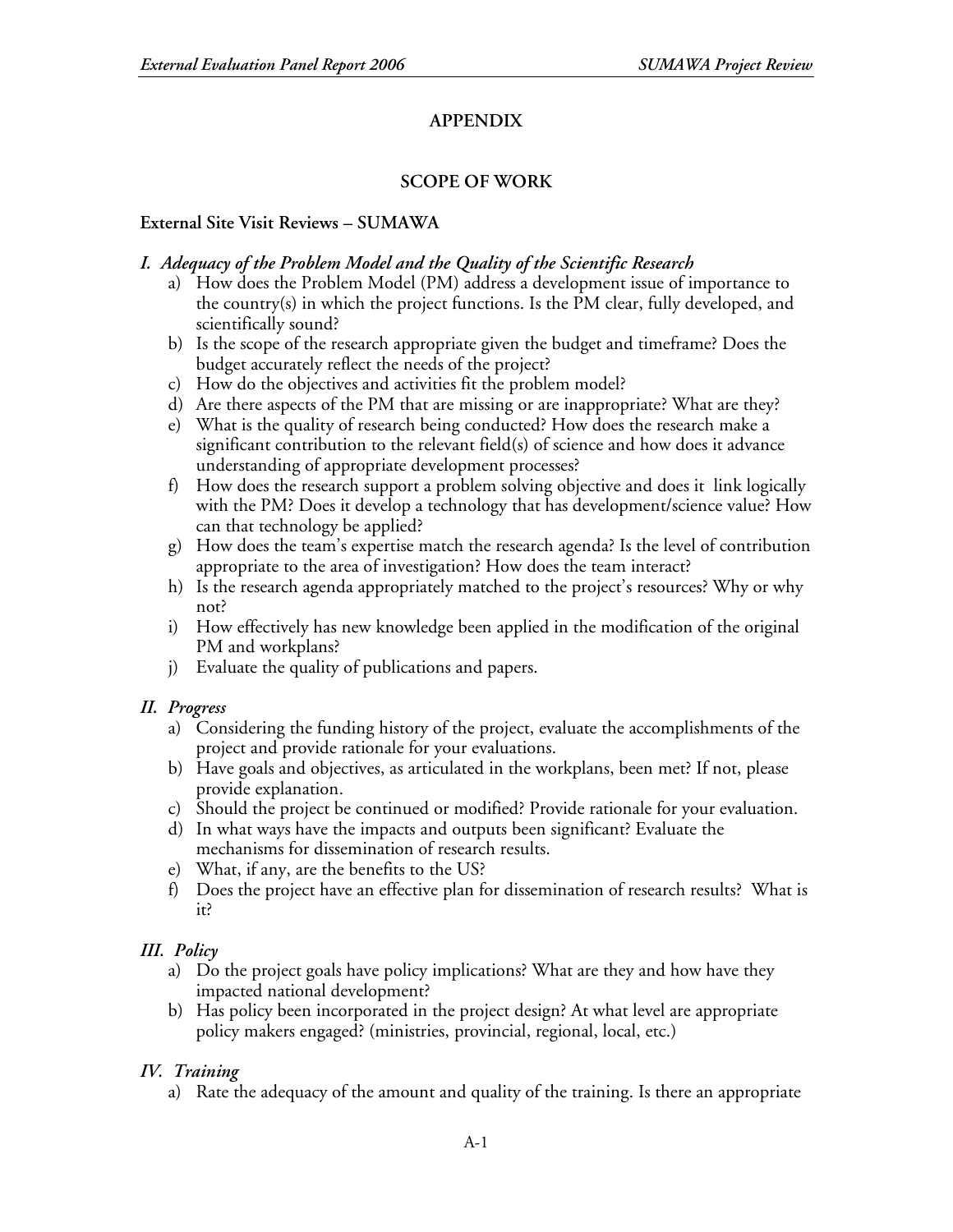mixture of long- and short-term training? Evaluate the impact of the training on participants.

- b) How does the human capacity building provide the basis for long-term capability to institutionalize the goals of the project?
- c) Evaluate the role of students on the project. Are students an integral part of the project? How are they selected and mentored?

# *V. Project Management*

- a) Has the team developed mechanisms to ensure that local, national and regional needs and priorities will continue to be incorporated into the development of the research agenda? What are these mechanisms?
- b) Do regional collaborators and team members have a substantive role throughout the life of the project? What are these roles?
- c) Describe the project management structure and function. Is it appropriate for the type of research being conducted?
- d) Evaluate the intra-project communication. Describe strengths or weaknesses.
- e) Does the project management function effectively? Why or why not?
- f) Evaluate the quality of communication with all members including host country collaborators. Is communication adequate and frequent enough, or are there problems?
- g) How effective are operational decisions? What mechanisms have been incorporated for evaluation of ongoing work? Are they effective?

# *VI. Financial Management*

- a) Have USAID and GL-CRSP financial management guidelines been implemented? What has been the track record of the project in submitting vouchers and using funds in a timely manner each year?
- b) Have cost matching requirements been met? What has been the effect of the cost matching requirements?
- c) Have funds been provided to the project in a timely manner each year? If not, please provide explanation.
- d) What is the level of support that the lead university and host country university provides to the project? Do the universities have any formal reviews, oversight and internal/external evaluations?
- e) Is the administrative cost of the project appropriate for the size of the project? Is the present structure cost-effective and efficient? What modifications should be made to improve the administrative performance of the project?

# *VII. Gender*

- a) How were gender issues taken into account during project design and implementation?
- b) Has a gender component been incorporated into all activities as appropriate? If not, why not?
- c) How have US professional women been incorporated into the CRSP program?
- d) What are the contributions of each research project in supporting participation by US and host country women at the scientist, training and producer levels?
- e) Can project impact be disaggregated by sex?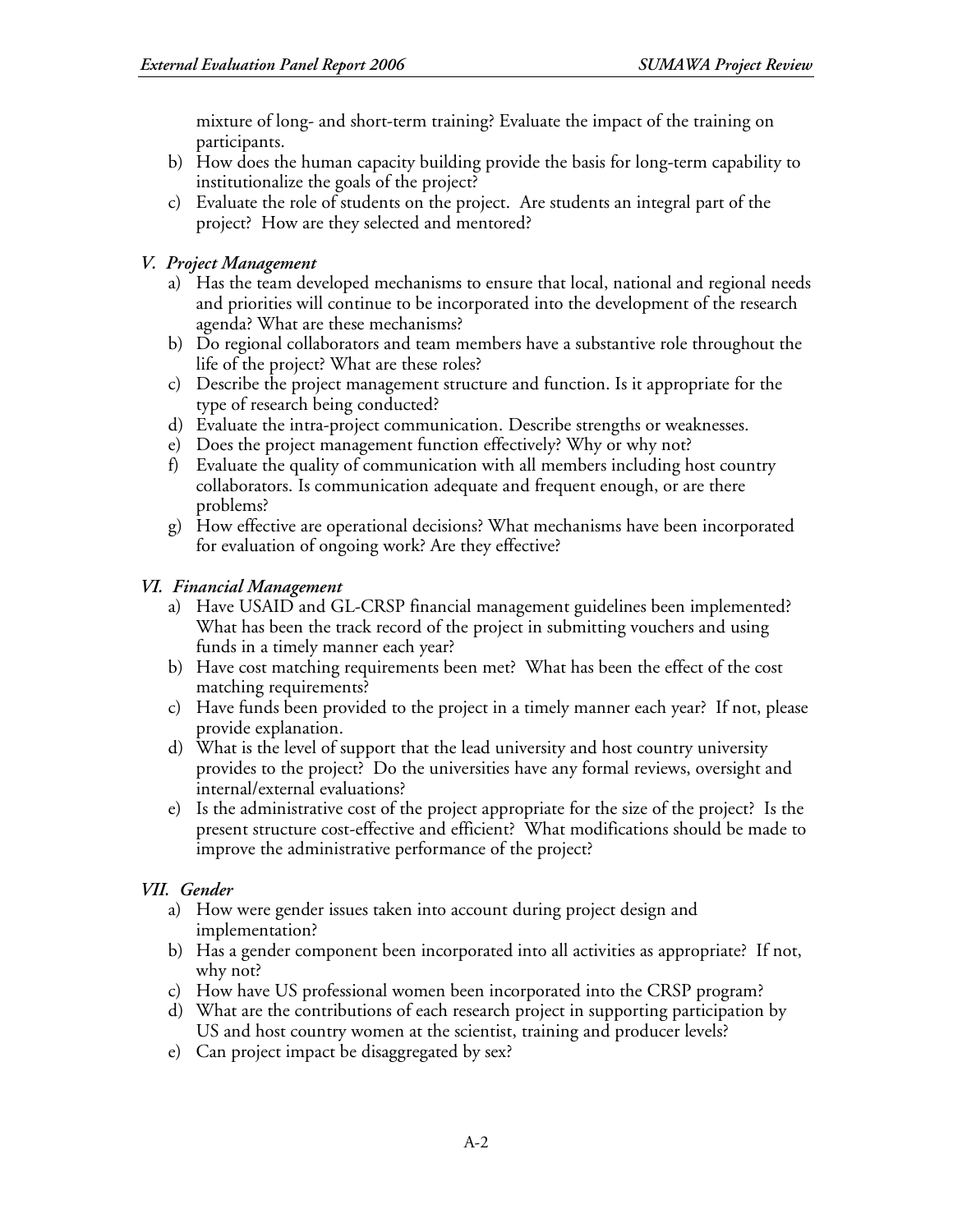# *VIII. Miscellaneous*

- a) Has the project leveraged significant funding from other sources? Why or why not?
- b) Is the project regional? Is the rationale for regionalization clear? What are the linkages to regional activities? How appropriate are they? Should changes be made? Why? Are its linkages appropriate to its regional activities?
- c) What is the level and quality of inter-project collaboration?
- d) Describe any significant linkages to other research/development projects (CRSP or non-CRSP)?
- e) Identify unexplored areas of collaboration between projects that are feasible and have potential.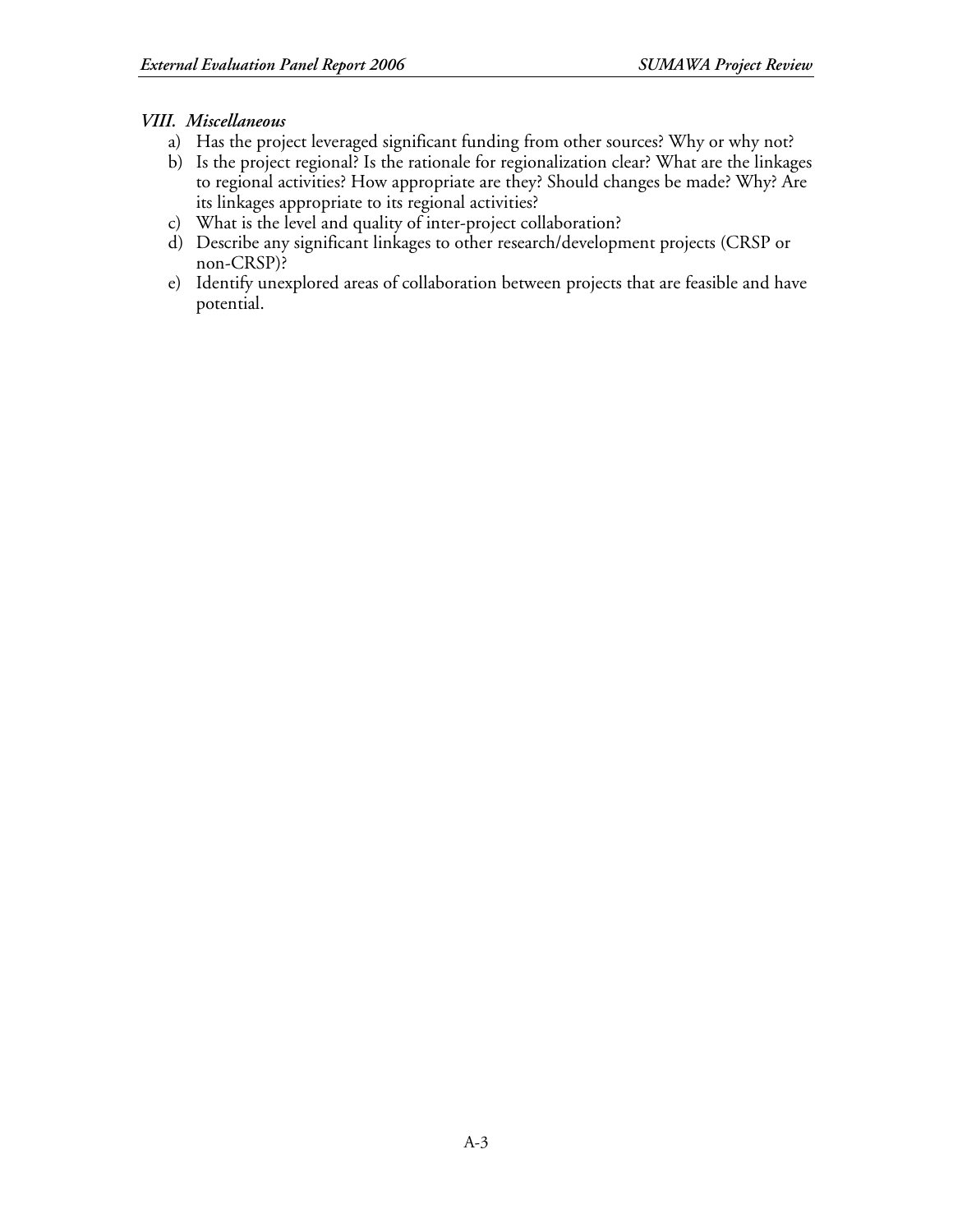# **ITINERARY**

# **Agenda for External Review and Site visit of SUMAWA project**

# *Sunday, February 5*

Arrive Kenya. No scheduled agenda items.

# *Monday, February 6*

| $8:00 - 9:30$ AM | External Evaluation Panel Breakfast Meeting with Associate Director,<br><b>Global Livestock CRSP</b><br><b>GLCRSP</b> Nairobi Office<br>Review Process, Scope of Work<br>Team Assignments<br>Report Schedule<br>GL-CRSP and SUMAWA project background |
|------------------|-------------------------------------------------------------------------------------------------------------------------------------------------------------------------------------------------------------------------------------------------------|
| 10:00 AM         | Departure for Njoro                                                                                                                                                                                                                                   |
| 12:00 PM         | EEP Meeting with US Principal Investigator<br>Enroute, Lake Elementaita Lodge                                                                                                                                                                         |
| 2:30 PM          | Arrival at Njoro, check-in at ARC                                                                                                                                                                                                                     |
| $3:00 - 5:30$ PM | Tour of Egerton University<br>Aquaculture project - Demonstration Fish Ponds<br>Campus boreholes and water resource facilities<br>Steep slopes demonstration<br>Soil Pit Sampling<br>٠                                                                |
|                  | Meetings with Egerton University Vice Chancellor and Deputy Vice<br>Chancellor for Administration and Finance                                                                                                                                         |
| 7:30 PM          | Official Dinner at ARC                                                                                                                                                                                                                                |

# *Tuesday, February 7*

| $8:30 - 11:30$ AM         | Presentations by SUMAWA Team Principal Investigators<br>Stakeholder/Outreach Component<br>$\bullet$<br>• Socio-Economics Component<br>• Ecology Component<br>• Hydrology Component |
|---------------------------|------------------------------------------------------------------------------------------------------------------------------------------------------------------------------------|
| $12:00 - 1:00 \text{ PM}$ | Lunch at Egerton University Botanical Gardens                                                                                                                                      |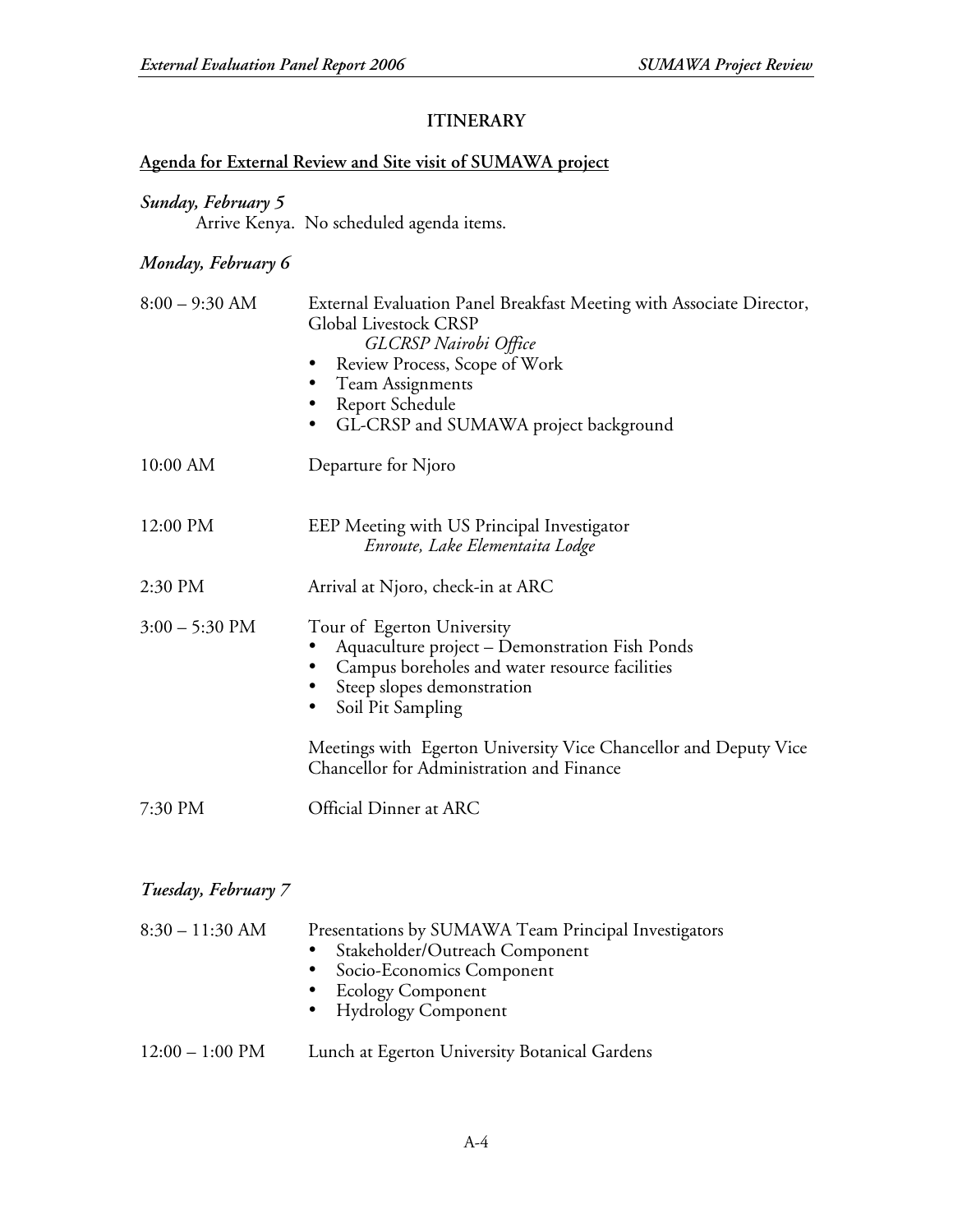| $1:00 - 5:30$ PM | <b>Upper Watershed Visit</b> |
|------------------|------------------------------|
|                  | • Nessuit Bridge             |
|                  | • Sigaon Primary School      |
|                  | • Ogiek Community Meeting    |

# *Wednesday, February 8*

| $8:30 - 9:30$ AM           | Meeting with Students                                              |
|----------------------------|--------------------------------------------------------------------|
| $9:30 - 10:15$ AM          | <b>Gender Strategy Meeting</b>                                     |
| $10:15 - 10:30$ AM         | <b>Break</b>                                                       |
| $10:30 - 11:30$ AM         | Stakeholders Component<br>-- All component members and students    |
| $11:30 - 12:30 \text{ PM}$ | Management Team                                                    |
| $12:30 - 1:00$ PM          | <b>Break</b>                                                       |
| $1:00 - 2:00$ PM           | Meeting with US PI over lunch                                      |
| $2:00 - 2:45$ PM           | <b>Ecology Component</b><br>--All component members and students   |
| $2:45 - 3:00 \text{ PM}$   | <b>Break</b>                                                       |
| $3:00 - 4:00$ PM           | <b>Hydrology Component</b><br>--All component members and students |
| $4:00 - 4:45$ PM           | Socio-economic Component<br>--All component members and students   |
| $5:00 - 5:30$ PM           | Tour of PARIMA GIS labs                                            |
| $5:30 - 6:00$ PM           | Meeting with Vice Chancellor                                       |

# *Thursday, February 9*

| $8:30-10:00$ AM | Lower watershed visit          |
|-----------------|--------------------------------|
|                 | • Data Logger – Egerton Bridge |
|                 | • Njoro Bridge                 |
|                 | • Njoro Health Clinic          |
|                 |                                |

10:30 – 12:30 PM Meeting with Water Resources Management Authority, Nakuru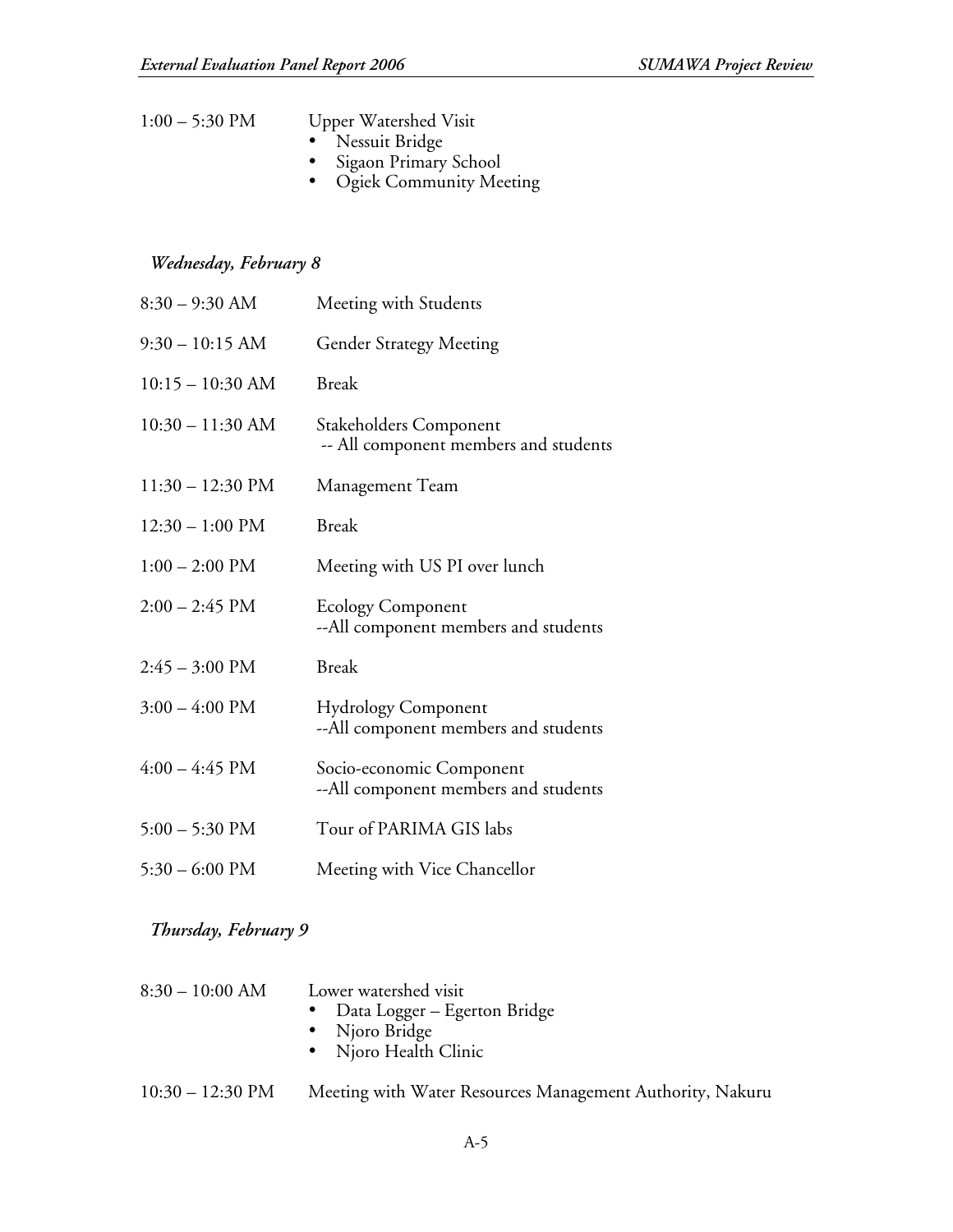| $1:00 - 3:00 \text{ PM}$ | Meeting with Kenya Fisheries, Nakuru<br>Lunch Meeting with SUMAWA Team<br>Presentation of Preliminary Results<br>$\bullet$ |
|--------------------------|----------------------------------------------------------------------------------------------------------------------------|
| $3:00 - 4:00 \text{ PM}$ | Meeting with Kenya Wildlife Services and Lake Nakuru National                                                              |
|                          | Park                                                                                                                       |
| $4:00 - 6:00 \text{ PM}$ | Visit to mouth of River Njoro                                                                                              |
|                          | Meeting with Host Country PI                                                                                               |

# *Friday, February 10*

| 8:30 AM                  | Departure for Nairobi                                                   |
|--------------------------|-------------------------------------------------------------------------|
| $2:00 - 7:00 \text{ PM}$ | External Evaluation Panel Report planning meeting and report<br>writing |
| 7:00 PM                  | Meeting with USAID officials                                            |

# *Saturday, February 11*

| $8:00 - 9:00$ AM         | <b>EEP</b> Meeting                                                                |
|--------------------------|-----------------------------------------------------------------------------------|
| $9:00 - 1:00 \text{ PM}$ | <b>Report Writing</b><br>Meeting with GL-CRSP Kenya Office Administrator          |
| $1:00 - 2:00$ PM         | <b>EEP</b> Meeting                                                                |
| $2:00 - 3:00$ PM         | Report writing                                                                    |
| $3:00 - 3:30 \text{ PM}$ | Meeting with USAID CTO, debriefing                                                |
| $3:30 - 4:00 \text{ PM}$ | Meeting with US PI, preliminary results of review<br>Meeting with Host Country PI |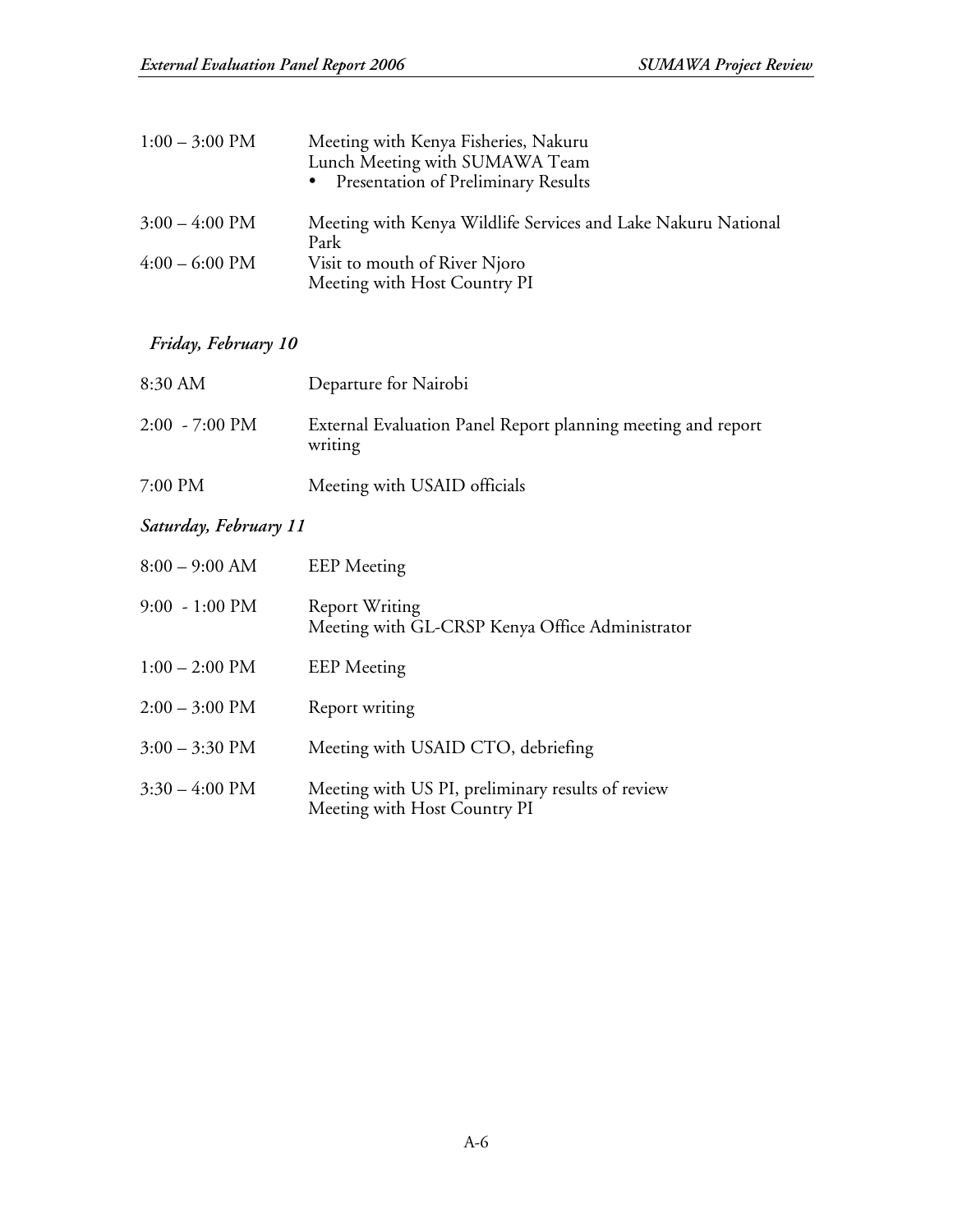## **MEETING AND INTERVIEW CONTACTS**

#### *Monday February 6, 2006*

#### **GL-CRSP Office in Nairobi**

Susan Johnson, GL CRSP, Assistant Director Prof. Scott Miller, SUMAWA, Lead PI (US)

#### **Egerton University, SUMAWA management**

Prof. Scott Miller, SUMAWA Lead PI (US) Prof. William Shivoga, SUMAWA Lead PI (Kenya) Prof. Frances Lelo, Stakeholders Component Leader Dr. Patterson Semenye, SUMAWA Project Coordinator

#### **Egerton University, Senior Administration**

Prof. James K. Tuitoek, Vice Chancellor Prof. J. M. Mathooko, Deputy Vice Chancellor

#### **Egerton University, Demonstration Fish Ponds**

Dr. David Liti, Moi University, Ecology Component Leader Mr. Simon Macharia, Department of Fisheries, MSc student

#### **Egerton University, Borehole Monitoring**

Prof. Gichaba, Hydrology Component Leader Mr. A. K. Kiptaunui, MSc student Mr. Ngige Macharia, MSc student

#### **Egerton University, Steep Slopes Demonstration** Mr. Shadrack Inoti, PhD student

## **Egerton University, Soil Pit Sampling**

Mr. Z. Gichuru Mainuri, MSc student

#### **Dinner with Egerton University administration and the SUMAWA team**

## *Tuesday, February 7, 2006*

#### **Egerton University**

Presentations by SUMAWA researchers: Overview, Prof. W. Shivoga, SUMAWA Lead PI (Kenya) Stakeholder/Outreach Component, Prof. Francis Leo, Component Leader Socio-Economics Component, R. Njeri Muhia, Acting Component Leader Ecology Component, Dr. David Liti, Component Leader Hydrology Component, Prof. Maina-Gichaba, Component Leader Closing Summary, Prof. Scott Miller, SUMAWA Lead PI (US)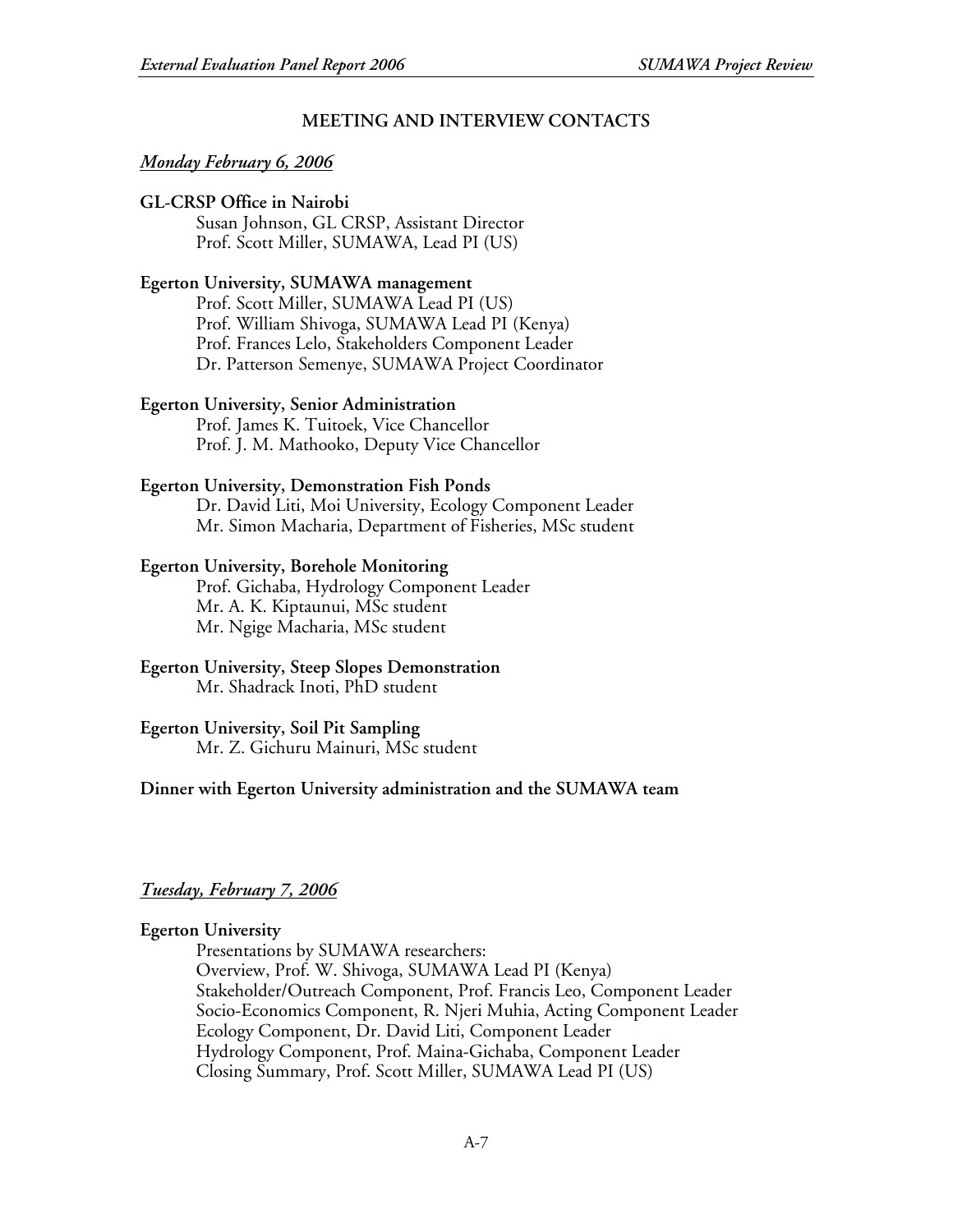#### **Visit to the Upper Watershed**

Nessuit Bridge, Siganon Primary School, Ogiek Community Meeting Mr. Francis Lesingo, Ogiek Community Leader Members of the community and the school

#### *Wednesday, February 8, 2006*

#### **Meeting on Financial Management (Rubin only)** Zakayo Akula, Project Administrator

#### **Meeting with Students**

Steve Huckett, PhD student Sarah Ogalleh, MSc student A. K. Kiptanui, MSc student Milcha F. Ngugi, MSc student Eric Enanga, MSc student Mr. A. Mureithi, MSc student Mr. Mainuri, MSc student

#### **Gender Strategy Meeting**

Prof. Wanjiku Chiuri, Co-PI, Gender Mainstreaming

#### **Stakeholder/Outreach Component**

Prof. Francis Leo, Component Leader Prof. Wanjiku Chiuri, Co-PI, Gender Mainstreaming Steve Huckett, PhD student Sarah Ogalleh, MSc student

#### **Management Team**

Zakayo Akula, SUMAWA Financial Officer Prof. Scott Miller, SUMAWA Lead PI (US) Prof. William Shivoga, SUMAWA Lead PI (Kenya) Prof. Frances Lelo, Stakeholders Component Leader Dr. Patterson Semenye, SUMAWA Project Coordinator Prof. Wanjiku Chiuri, Co-PI, Gender Mainstreaming Prof. Maina-Gichaba, Hydrology Component Leader Mary Ndivo, SUMAWA Project Secretary

#### **Ecology Component**

Dr. David Liti, Component Leader Prof. William Shivoga, SUMAWA Lead PI (Kenya) Milcha F. Ngugi, MSc student Eric Enanga, MSc student

#### **Hydrology Component**

Prof. Maina-Gichaba, Component Leader Mr. S. K. Inoti, PhD student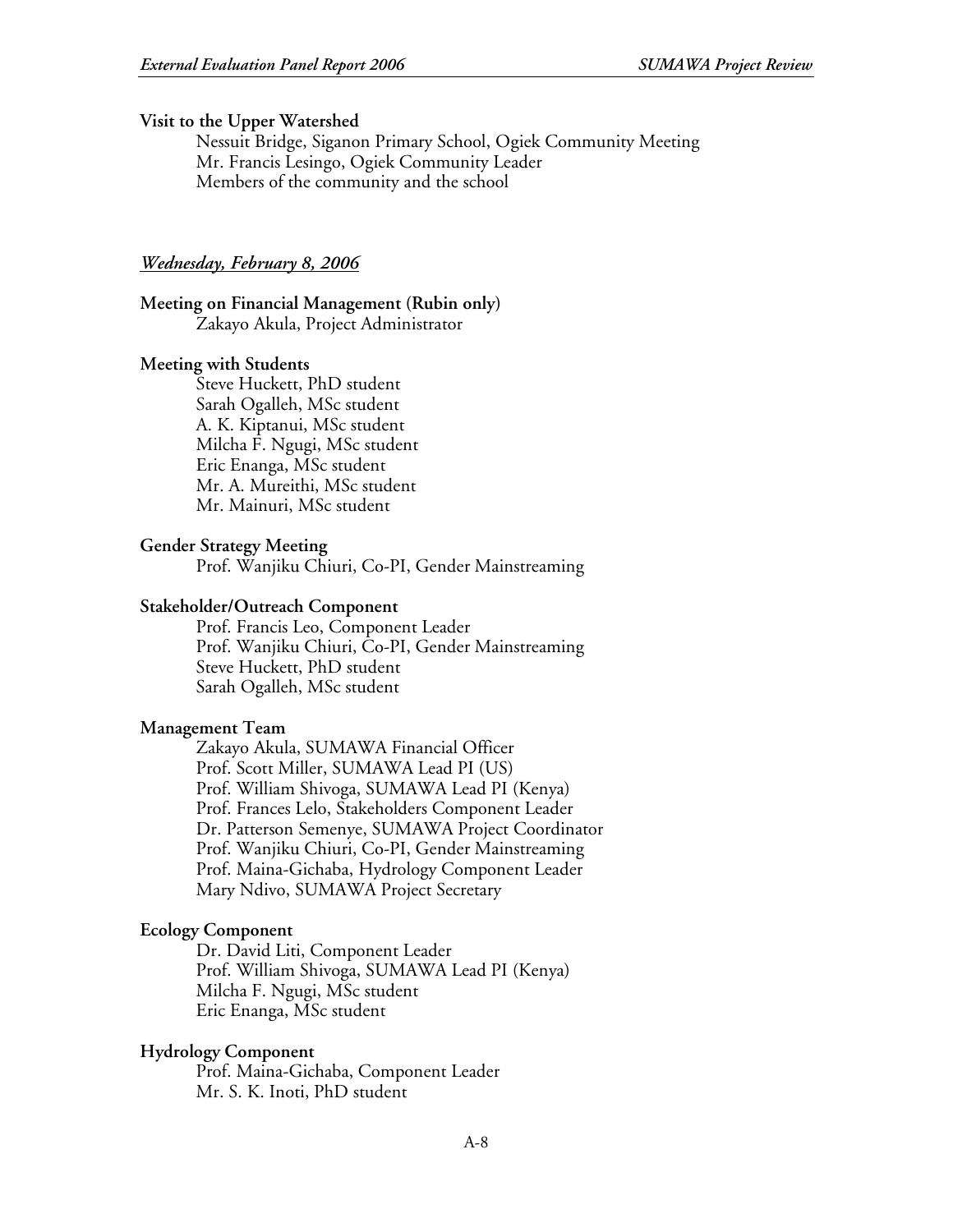Mr. Mainuri, MSc student Mr. A. K. Kiptanui, MSc student

#### **Socio-Economics Component**

R. Njeri Muhia, Acting Component Leader Mr. E. Bett, MSc student Mr. A. Mureithi, MSc student

#### **Egerton University, Senior Administration**

Prof. James K. Tuitoek, Vice Chancellor

## *Thursday, February 9, 2006*

## **Egerton University, Senior Administration**

Prof. S. Abdulrazak, Deputy Vice Chancellor for Research and Extension Ms. Esther Gitunda, Administrative Assistant

#### **River Flow Data Logger**

Prof. Maina-Gichaba, Hydrology Component Leader Mr. Mainuri, MSc student Mr. A. K. Kiptanui, MSc student

#### **Njoro Health Clinic**

Jane Murithi, Public Health Officer John Soik, Public Health Clinician

## **Rift Valley Water Resources Management Authority**

Engineer W.O. Matagaro, Director Ms. Jacinta Were, Social Mobilization Officer (also Gender Mainstreaming and HIV/AIDS)

## **Department of Fisheries**

Mr. Godfrey Monor, Provincial Fisheries Officer Mr. Nicholas Ntheketha, Municipal Fisheries Officer {?} Mr. Simon Macharia, Department of Fisheries, MSc student

## **Kenya Wildlife Services**

Ms. Lydia Kisaoyan, Deputy Warden, Nyakuru National Park Mr. Apollo Kariuki, Research Officer, Mr. Dixon Twoo, Nakuru District Warden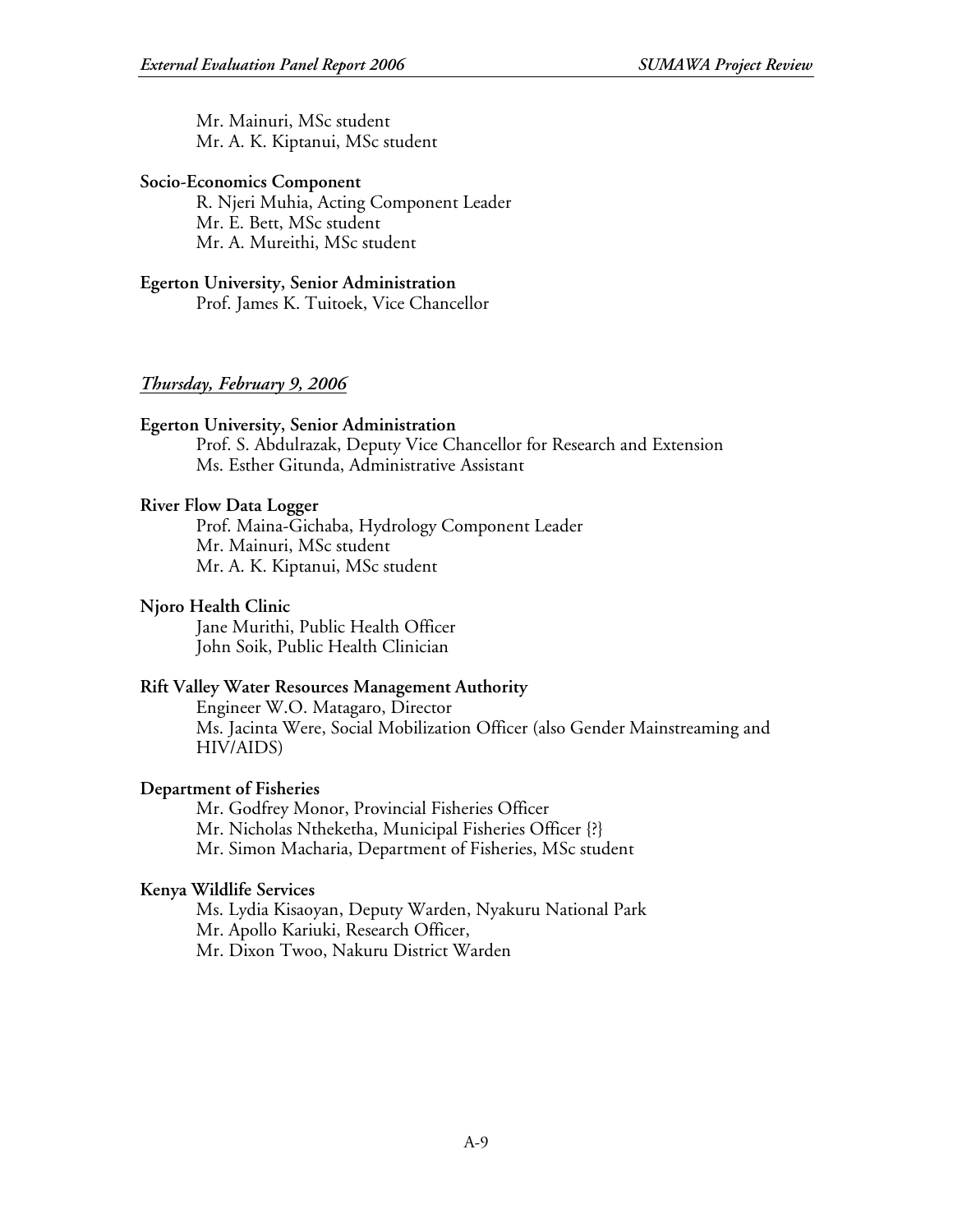# *Friday, February 10, 2006*

#### **Project Management** Patterson Semenye, Project Coordinator

# **USAID Mission to Kenya and USAID/Washington** Joyce Turk, EGAT/AG/AM

Jim Yazman, EGAT/AG/AM Kenya Mission personnel (to be added)

# *Saturday, February 11, 2006*

## **GL-CRSP Office in Nairobi**

P. Barbie Allen, GL-CRSP Office Administrator Scott Miller, SUMAWA PI Joyce Turk, USAID Cognizant Technical Officer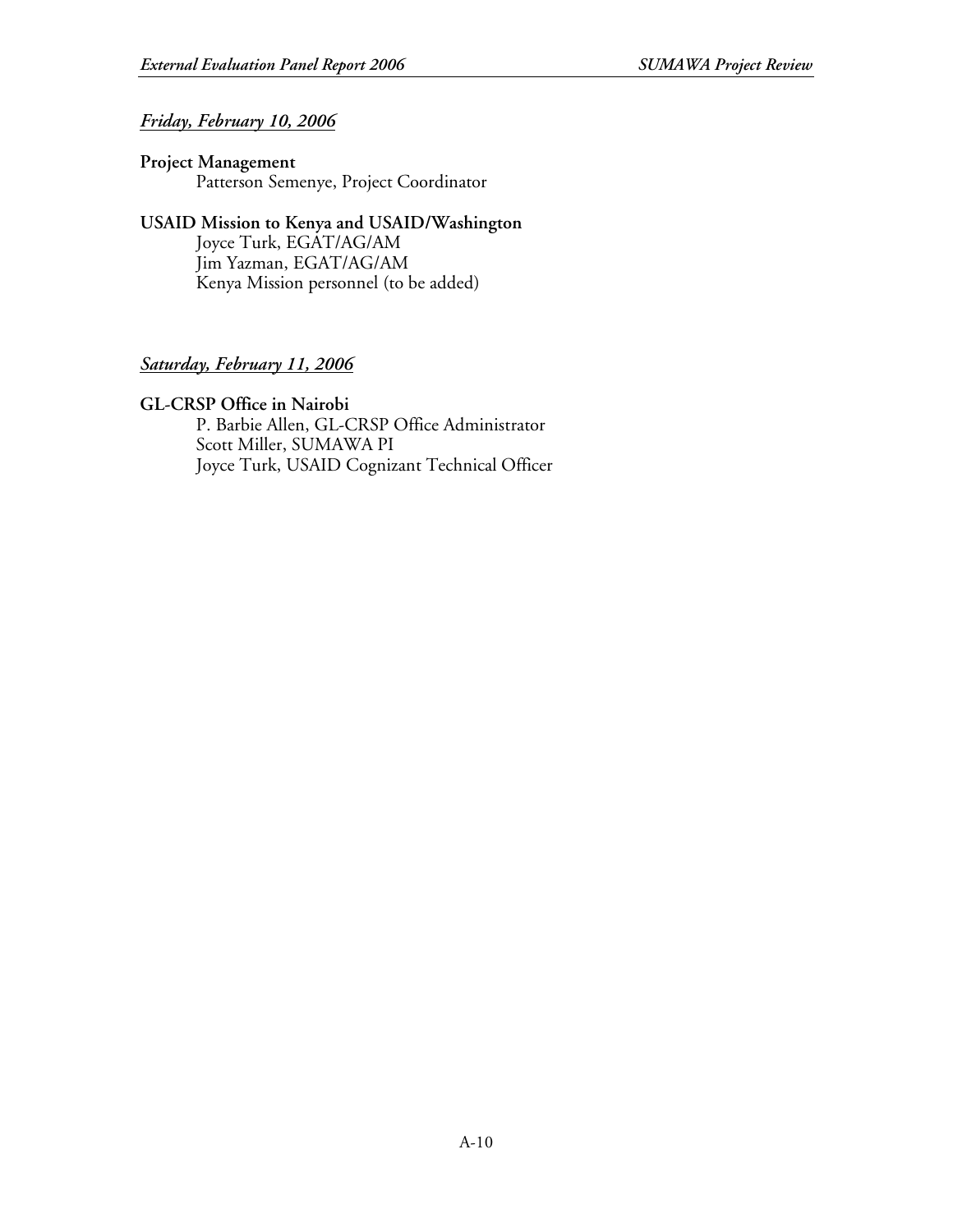| 2001 June             | PARIMA Conference at Egerton<br>Meeting between Layne Coppock, Aboud (PARIMA<br>project), William Shivoga and Susan Johnson. Small<br>proposal is presented by Prof. Shivoga.                                                                                                                                                   |
|-----------------------|---------------------------------------------------------------------------------------------------------------------------------------------------------------------------------------------------------------------------------------------------------------------------------------------------------------------------------|
| 2001 September        | GL-CRSP pursues larger watershed project<br>Approached Pond Dynamic Aquaculture CRSP and<br>SANREM CRSP as partners.                                                                                                                                                                                                            |
| 2002 March            | Planning Meeting held at Egerton University<br>Pond Dynamic/Aquaculture CRSP brings Fisheries and<br>Moi as collaborators<br>Layne Coppock and PARIMA participate (incl. Steve<br>Huckett, student of Coppock)<br>Funding provided by ME directly to Egerton Univ. for meeting,<br>proposal preparation and equipment purchase. |
| 2002 May              | Proposal submitted by Kenyan PIs                                                                                                                                                                                                                                                                                                |
| $2002$ July           | U.S. PIs selected following visit to region<br>Miller identified by Tom Thurow (former EEP)<br>Jenkins identified by ME<br>Both met with ME prior to traveling to Kenya                                                                                                                                                         |
| Oct. 2002 – Sep. 2003 | One-year planning/training/needs assessment grant approved                                                                                                                                                                                                                                                                      |
| 2003 February         | New 3-year proposal submitted<br>Covers Oct. 2003 - Sept. 2006<br>Reviewed by GL and PD/A CRSPs<br>Competed with other GL-CRSP projects                                                                                                                                                                                         |
| 2003 October          | 1 <sup>st</sup> year workplan<br>Funded solely by GL-CRSP<br>Project also received J. Ellis award for Tracy Baldyga                                                                                                                                                                                                             |
| 2003 August           | Meeting with Miller, Jenkins and ME (initiated by Miller)<br>Requests time to restructure project<br>Base studies continued                                                                                                                                                                                                     |
| 2004 October          | No new workplan or new funds                                                                                                                                                                                                                                                                                                    |
| 2004 February         | Visit by Susan Johnson to Egerton University<br>Interviewed all participants individually<br>Made recommendations regarding project management                                                                                                                                                                                  |
| 2004 April            | Workplan submitted for Phase I, FY05                                                                                                                                                                                                                                                                                            |
| $2005$ July           | Workplan submitted for Phase II, FY05                                                                                                                                                                                                                                                                                           |

# **BACKGROUND – SUMAWA Project Timeline**